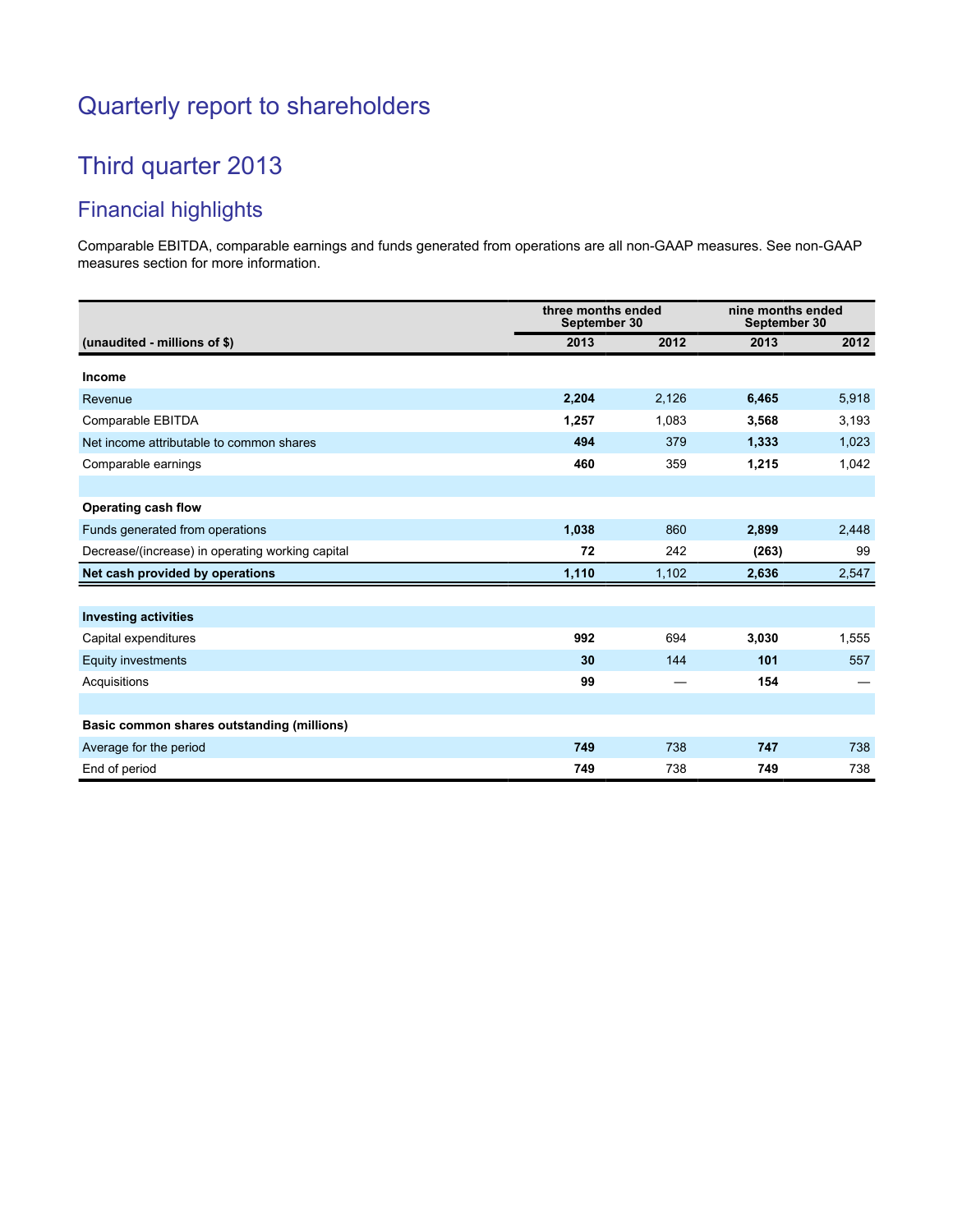# Management's discussion and analysis

November 4, 2013

This management's discussion and analysis (MD&A) contains information to help the reader make investment decisions about TransCanada PipeLines Limited. It discusses our business, operations, financial position, risks and other factors for the three and nine months ended September 30, 2013, and should be read with the accompanying unaudited condensed consolidated financial statements for the three and nine months ended September 30, 2013 which have been prepared in accordance with U.S. GAAP.

This MD&A should also be read in conjunction with our December 31, 2012 audited consolidated financial statements and notes and the MD&A in our 2012 Annual Report, which have been prepared in accordance with U.S. GAAP.

# About this document

Throughout this MD&A, the terms, *we, us, our* and *TCPL* mean TransCanada PipeLines Limited and its subsidiaries.

Abbreviations and acronyms that are not defined in this MD&A are defined in the glossary in our 2012 Annual Report.

All information is as of November 4, 2013 and all amounts are in Canadian dollars, unless noted otherwise.

# **FORWARD-LOOKING INFORMATION**

We disclose forward-looking information to help current and potential investors understand management's assessment of our future plans and financial outlook, and our future prospects overall.

Statements that are forward-looking are based on certain assumptions and on what we know and expect today and generally include words like *anticipate, expect, believe, may, will, should, estimate* or other similar words.

Forward-looking statements in this MD&A may include information about the following, among other things:

- anticipated business prospects
- our financial and operational performance, including the performance of our subsidiaries
- expectations or projections about strategies and goals for growth and expansion
- expected cash flows and future financing options available to us
- expected costs for planned projects, including projects under construction and in development
- expected schedules for planned projects (including anticipated construction and completion dates)
- expected regulatory processes and outcomes
- expected impact of regulatory outcomes
- expected outcomes with respect to legal proceedings, including arbitration
- expected capital expenditures and contractual obligations
- expected operating and financial results
- the expected impact of future accounting changes, commitments and contingent liabilities
- expected industry, market and economic conditions.

Forward-looking statements do not guarantee future performance. Actual events and results could be significantly different because of assumptions, risks or uncertainties related to our business or events that happen after the date of this MD&A.

Our forward-looking information is based on the following key assumptions, and subject to the following risks and uncertainties:

#### **Assumptions**

- inflation rates, commodity prices and capacity prices
- timing of financings and hedging
- regulatory decisions and outcomes
- foreign exchange rates
- interest rates
- tax rates
- planned and unplanned outages and the use of our pipeline and energy assets
- integrity and reliability of our assets
- access to capital markets
- anticipated construction costs, schedules and completion dates
- acquisitions and divestitures.

#### **Risks and uncertainties**

our ability to successfully implement our strategic initiatives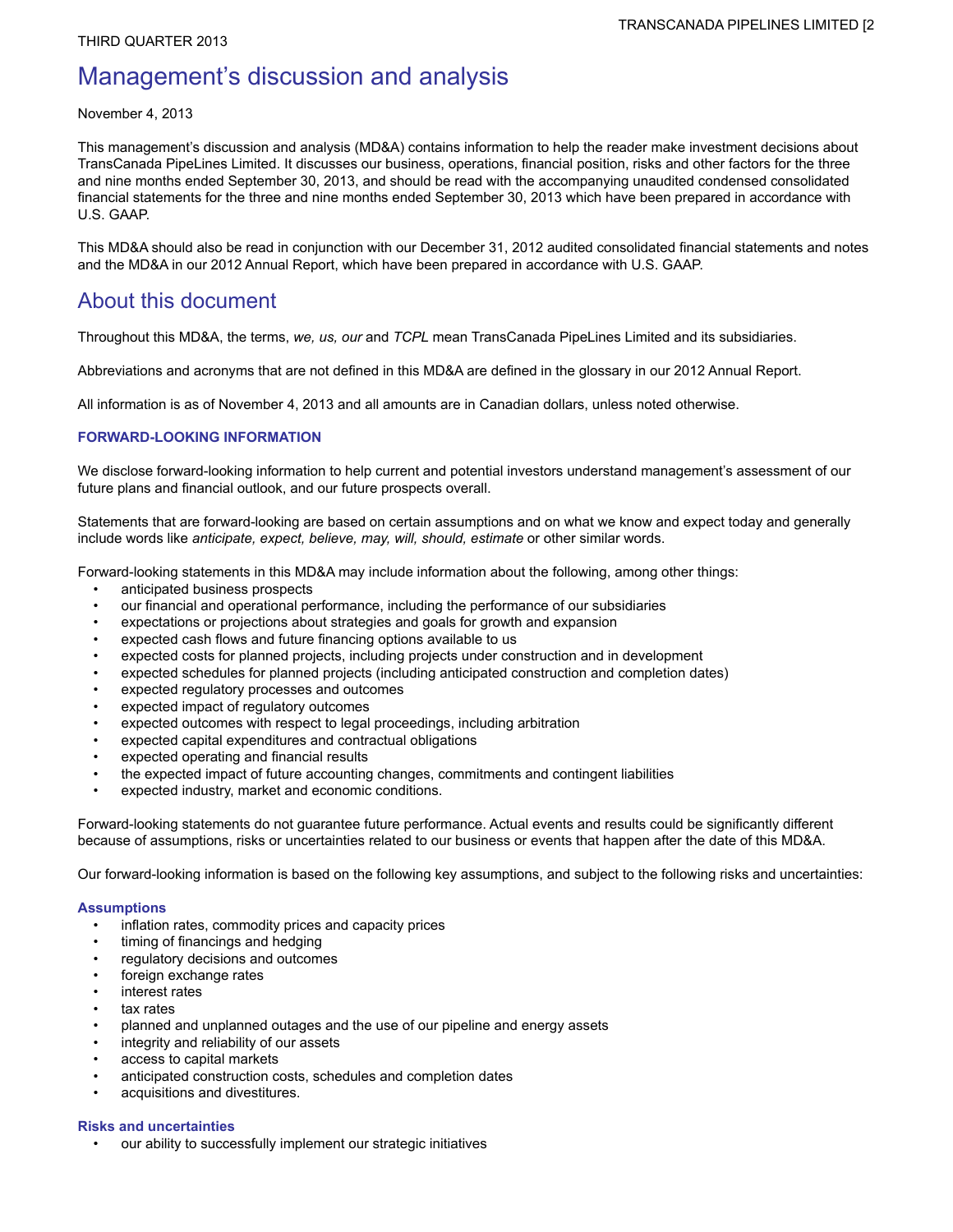- whether our strategic initiatives will yield the expected benefits
- the operating performance of our pipeline and energy assets
- amount of capacity sold and rates achieved in our pipeline businesses
- the availability and price of energy commodities
- the amount of capacity payments and revenues we receive from our energy business
- regulatory decisions and outcomes
- outcomes of legal proceedings, including arbitration
- performance of our counterparties
- changes in the political environment
- changes in environmental and other laws and regulations
- competitive factors in the pipeline and energy sectors
- construction and completion of capital projects
- labour, equipment and material costs
- access to capital markets
- interest and foreign exchange rates
- weather
- cybersecurity
- technological developments
- economic conditions in North America as well as globally.

You can read more about these factors and others in reports we have filed with Canadian securities regulators and the SEC, including the MD&A in our 2012 Annual Report.

You should not put undue reliance on forward-looking information and should not use future-oriented information or financial outlooks for anything other than their intended purpose. We do not update our forward-looking statements due to new information or future events, unless we are required to by law.

### **FOR MORE INFORMATION**

You can find more information about TCPL in our annual information form and other disclosure documents, which are available on SEDAR (www.sedar.com).

#### **NON-GAAP MEASURES**

We use the following non-GAAP measures:

- EBITDA
- EBIT
- funds generated from operations
- comparable earnings
- comparable EBITDA
- comparable EBIT
- comparable depreciation and amortization
- comparable interest expense
- comparable interest income and other
- comparable income taxes expense.

These measures do not have any standardized meaning as prescribed by U.S. GAAP and therefore are unlikely to be comparable to similar measures presented by other entities.

#### **EBITDA and EBIT**

We use EBITDA as an approximate measure of our pre-tax operating cash flow. It measures our earnings before deducting interest and other financial charges, income taxes, depreciation and amortization, net income attributable to non-controlling interests and preferred share dividends, and includes income from equity investments. EBIT measures our earnings from ongoing operations and is an effective measure of our performance and an effective tool for evaluating trends in each segment. It is calculated in the same way as EBITDA, less depreciation and amortization.

#### **Funds generated from operations**

Funds generated from operations includes net cash provided by operations before changes in operating working capital. We believe it is an effective measure of our consolidated operating cash flow because it does not include fluctuations from working capital balances, which do not necessarily reflect underlying operations in the same period. See Financial condition section for a reconciliation to net cash provided by operations.

#### **Comparable measures**

We calculate the comparable measures by adjusting certain GAAP and non-GAAP measures for specific items we believe are significant but not reflective of our underlying operations in the period. These comparable measures are calculated on a consistent basis from period to period and are adjusted for specific items in each period, as applicable.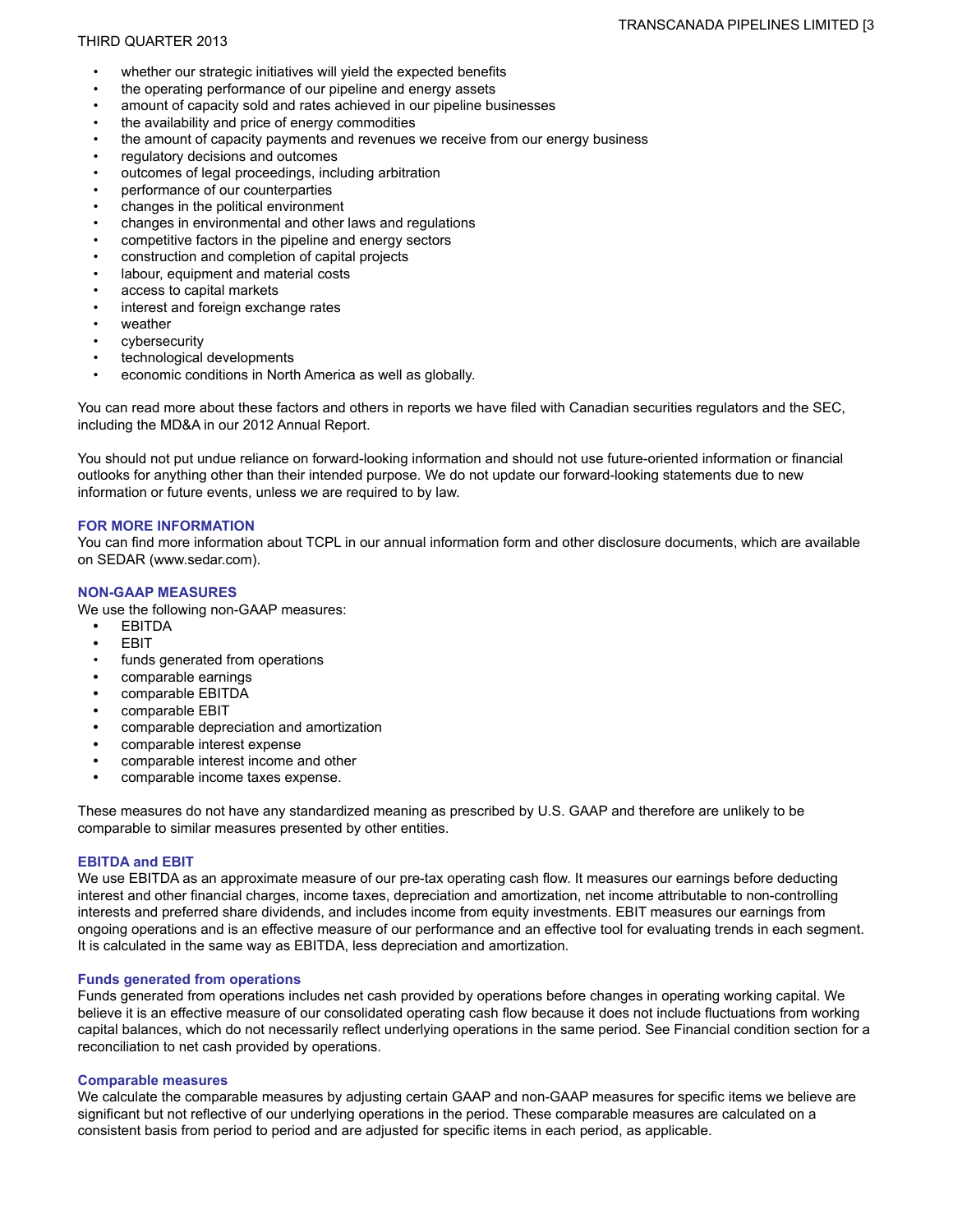| <b>Comparable measure</b>                | <b>Original measure</b>                  |
|------------------------------------------|------------------------------------------|
| comparable earnings                      | net income attributable to common shares |
| comparable EBITDA                        | <b>EBITDA</b>                            |
| comparable EBIT                          | <b>EBIT</b>                              |
| comparable depreciation and amortization | depreciation and amortization            |
| comparable interest expense              | interest expense                         |
| comparable interest income and other     | interest income and other                |
| comparable income taxes expense          | income taxes expense/(recovery)          |

Our decision not to include a specific item is subjective and made after careful consideration. These may include:

- certain fair value adjustments relating to risk management activities
- income tax refunds and adjustments
- gains or losses on sales of assets
- legal and bankruptcy settlements, and
- write-downs of assets and investments.

In our calculation of comparable earnings, we exclude unrealized gains and losses from changes in the fair value of certain derivatives used to reduce our exposure to certain financial and commodity price risks. These derivatives provide effective economic hedges, but do not meet the criteria for hedge accounting. As a result, the changes in fair value are recorded in net income. As these amounts do not accurately reflect the gains and losses that will be realized at settlement, we do not consider them part of our underlying operations.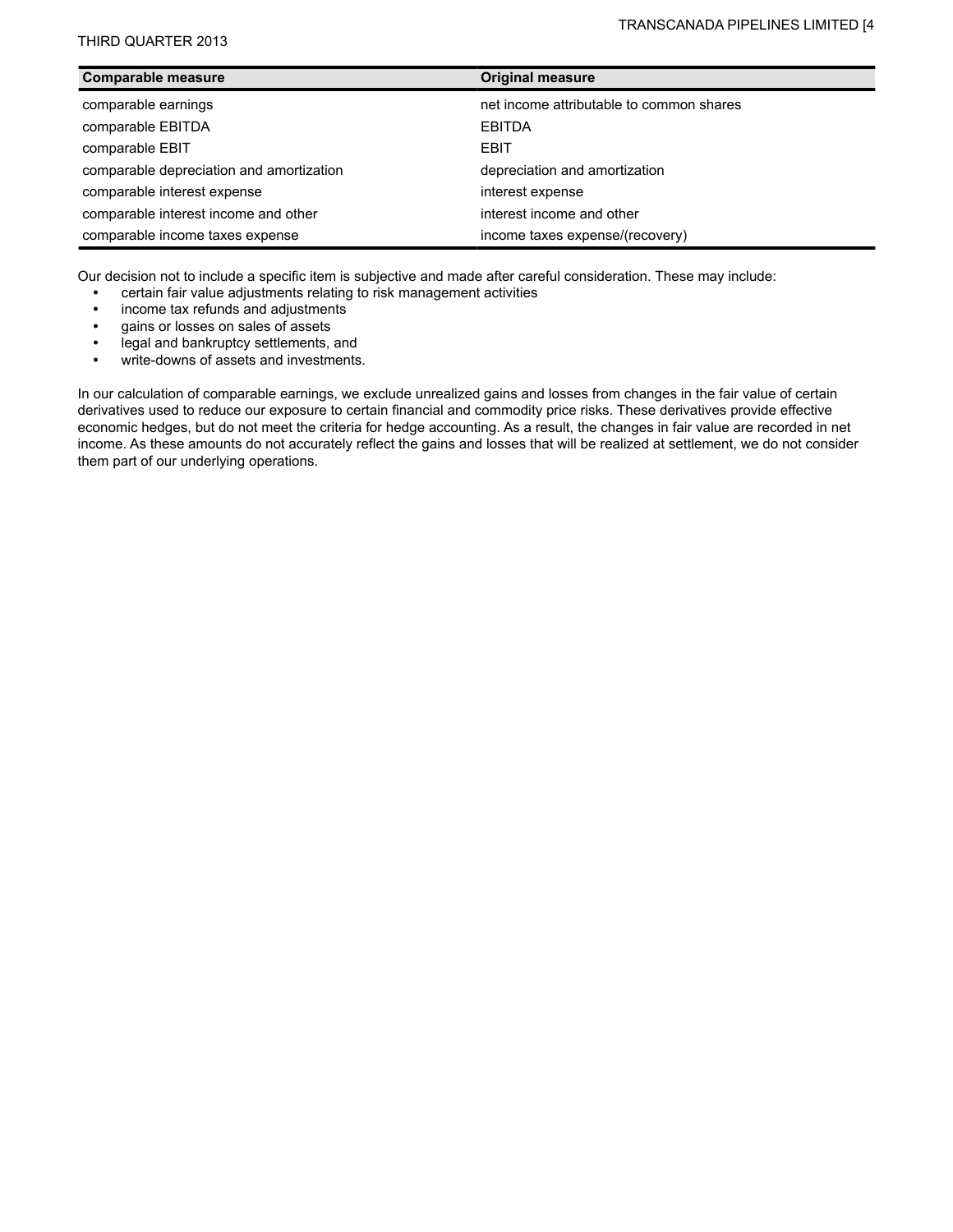# **Reconciliation of non-GAAP measures**

|                                                                         | three months ended<br>September 30 |       | nine months ended<br>September 30 |                 |
|-------------------------------------------------------------------------|------------------------------------|-------|-----------------------------------|-----------------|
| (unaudited - millions of \$)                                            | 2013                               | 2012  | 2013                              | 2012            |
| <b>Comparable EBITDA</b>                                                | 1,257                              | 1,083 | 3,568                             | 3,193           |
| Comparable depreciation and amortization                                | (366)                              | (342) | (1,076)                           | (1,032)         |
| <b>Comparable EBIT</b>                                                  | 891                                | 741   | 2,492                             | 2,161           |
| Other income statement items                                            |                                    |       |                                   |                 |
| Comparable interest expense                                             | (243)                              | (253) | (762)                             | (745)           |
| Comparable interest income and other                                    | 16                                 | 22    | 32                                | 66              |
| Comparable income taxes expense                                         | (171)                              | (122) | (460)                             | (350)           |
| Net income attributable to non-controlling interests                    | (27)                               | (23)  | (70)                              | (73)            |
| Preferred share dividends                                               | (6)                                | (6)   | (17)                              | (17)            |
| <b>Comparable earnings</b>                                              | 460                                | 359   | 1,215                             | 1,042           |
| Specific items (net of tax):                                            |                                    |       |                                   |                 |
| Canadian restructuring proposal - 2012                                  |                                    |       | 84                                |                 |
| Part VI.I income tax adjustment                                         |                                    |       | 25                                |                 |
| Sundance A PPA arbitration decision - 2011                              |                                    |       |                                   | (15)            |
| Risk management activities <sup>1</sup>                                 | 34                                 | 20    | 9                                 | (4)             |
| Net income attributable to common shares                                | 494                                | 379   | 1,333                             | 1,023           |
|                                                                         |                                    |       |                                   |                 |
| Comparable depreciation and amortization                                | (366)                              | (342) | (1,076)                           | (1,032)         |
| Specific item:                                                          |                                    |       |                                   |                 |
| Canadian restructuring proposal - 2012                                  |                                    |       | (13)                              |                 |
| <b>Depreciation and amortization</b>                                    | (366)                              | (342) | (1,089)                           | (1,032)         |
| <b>Comparable interest expense</b>                                      | (243)                              | (253) | (762)                             | (745)           |
| Specific item:                                                          |                                    |       |                                   |                 |
| Canadian restructuring proposal - 2012                                  |                                    |       | (1)                               |                 |
| Interest expense                                                        | (243)                              | (253) | (763)                             | (745)           |
|                                                                         |                                    |       |                                   |                 |
| Comparable interest income and other                                    | 16                                 | 22    | 32                                | 66              |
| Specific items:                                                         |                                    |       |                                   |                 |
| Canadian restructuring proposal - 2012                                  |                                    |       | 1                                 |                 |
| Risk management activities <sup>1</sup>                                 | 15                                 | 12    |                                   | 4               |
| Interest income and other                                               | 31                                 | 34    | 33                                | $\overline{70}$ |
| Comparable income taxes expense                                         | (171)                              | (122) | (460)                             | (350)           |
|                                                                         |                                    |       |                                   |                 |
| Specific items:                                                         |                                    |       |                                   |                 |
| Canadian restructuring proposal - 2012                                  |                                    |       | 42                                |                 |
| Part VI.I income tax adjustment                                         |                                    |       | 25                                |                 |
| Income taxes attributable to Sundance A PPA arbitration decision - 2011 |                                    |       |                                   | $\mathbf 5$     |
| Risk management activities <sup>1</sup>                                 | (18)                               | (11)  | (6)                               | $\mathbf{1}$    |
| Income taxes expense                                                    | (189)                              | (133) | (399)                             | (344)           |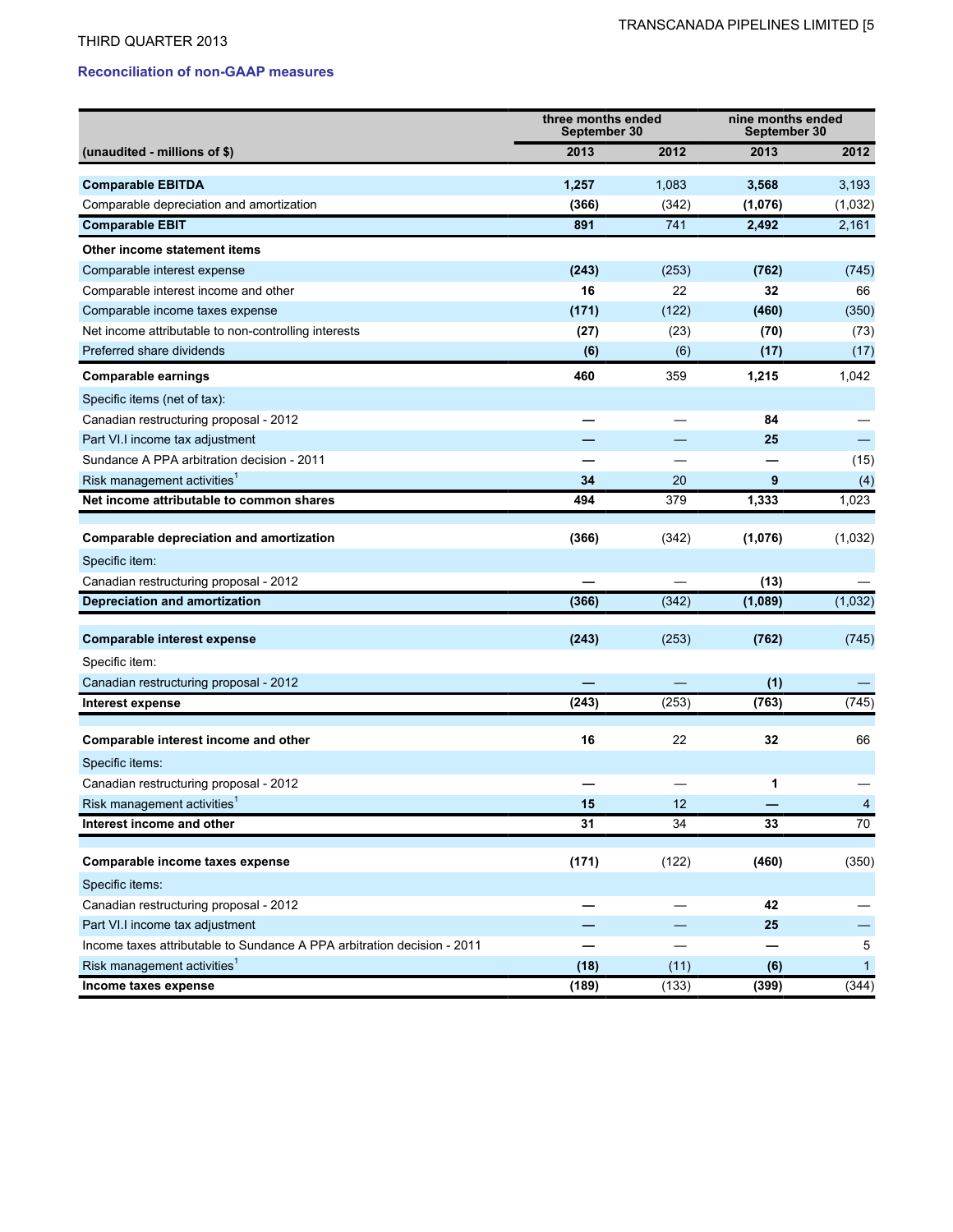|                                                         | three months ended<br>September 30 |      | nine months ended<br>September 30 |      |
|---------------------------------------------------------|------------------------------------|------|-----------------------------------|------|
| (unaudited - millions of \$)                            | 2013                               | 2012 | 2013                              | 2012 |
| <b>Canadian Power</b>                                   | 4                                  | 11   | (2)                               | 10   |
| U.S. Power                                              | 31                                 | 20   | 14                                | 4    |
| <b>Natural Gas Storage</b>                              | $\overline{2}$                     | (12) | 3                                 | (23) |
| Foreign exchange                                        | 15                                 | 12   |                                   | 4    |
| Income taxes attributable to risk management activities | (18)                               | (11) | (6)                               |      |
| Total gains/(losses) from risk management activities    | 34                                 | 20   | 9                                 | (4)  |

# **EBITDA and EBIT by business segment**

| three months ended September 30, 2013<br>(unaudited - millions of \$) | <b>Natural Gas</b><br><b>Pipelines</b> | <b>Oil Pipelines</b> | Enerav | Corporate | Total |
|-----------------------------------------------------------------------|----------------------------------------|----------------------|--------|-----------|-------|
| <b>Comparable EBITDA</b>                                              | 684                                    | 189                  | 410    | (26)      | 1,257 |
| Comparable depreciation and amortization                              | (248)                                  | (37)                 | (77)   | (4)       | (366) |
| <b>Comparable EBIT</b>                                                | 436                                    | 152                  | 333    | (30)      | 891   |

| three months ended September 30, 2012<br>(unaudited - millions of \$) | <b>Natural Gas</b><br><b>Pipelines</b> | <b>Oil Pipelines</b> | Energy | Corporate | Total |
|-----------------------------------------------------------------------|----------------------------------------|----------------------|--------|-----------|-------|
| <b>Comparable EBITDA</b>                                              | 660                                    | 177                  | 267    | (21)      | 1,083 |
| Comparable depreciation and amortization                              | (231)                                  | (37)                 | 70'    | (4)       | (342) |
| <b>Comparable EBIT</b>                                                | 429                                    | 140                  | 197    | (25)      | 741   |

| nine months ended September 30, 2013<br>(unaudited - millions of \$) | <b>Natural Gas</b><br><b>Pipelines</b> | <b>Oil Pipelines</b> | Energy | Corporate | Total   |
|----------------------------------------------------------------------|----------------------------------------|----------------------|--------|-----------|---------|
| <b>Comparable EBITDA</b>                                             | 2.074                                  | 554                  | 1.017  | (77)      | 3,568   |
| Comparable depreciation and amortization                             | (733)                                  | (111)                | (220)  | (12)      | (1,076) |
| <b>Comparable EBIT</b>                                               | 1.341                                  | 443                  | 797    | (89)      | 2,492   |

| nine months ended September 30, 2012<br>(unaudited - millions of \$) | <b>Natural Gas</b><br><b>Pipelines</b> | <b>Oil Pipelines</b> | Energy | Corporate | Total   |
|----------------------------------------------------------------------|----------------------------------------|----------------------|--------|-----------|---------|
| <b>Comparable EBITDA</b>                                             | 2.051                                  | 526                  | 681    | (65)      | 3.193   |
| Comparable depreciation and amortization                             | (697)                                  | (109)                | (215)  | (11)      | (1,032) |
| <b>Comparable EBIT</b>                                               | .354                                   | 417                  | 466    | (76)      | 2,161   |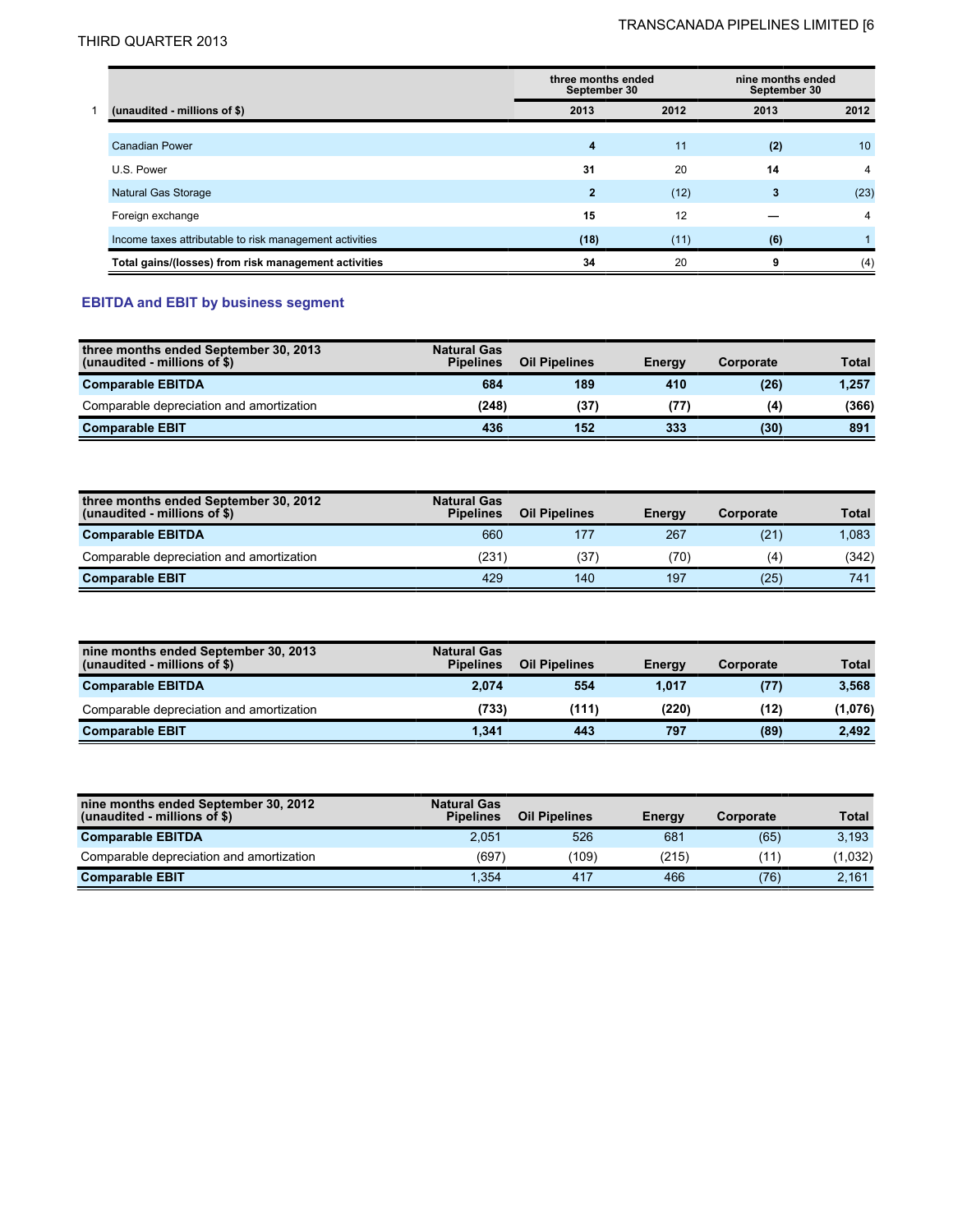# Results - Third quarter 2013

Net income attributable to common shares was \$494 million this quarter compared to \$379 million in third quarter 2012.

Net income attributable to common shares was \$1,333 million for the nine months ended September 30, 2013 compared to \$1,023 million for the same period in 2012 . The 2013 results included \$84 million of net income related to 2012 from the NEB decision on the Canadian Restructuring Proposal. Also included in net income was a \$25 million favourable income tax adjustment due to the enactment of Canadian Federal tax legislation relating to Part VI.I tax. These amounts were excluded from comparable earnings. The 2012 results included an after-tax charge of \$15 million (\$20 million pre-tax) relating to the Sundance A PPA arbitration decision that was excluded from 2012 comparable earnings as it related to 2011.

Comparable earnings this quarter were \$460 million or \$101 million higher than third quarter 2012.

This was primarily the result of:

- higher equity income from Bruce Power reflecting incremental earnings from Units 1 and 2, which were returned to service in October 2012, and higher incremental earnings from Unit 4 due to the planned life extension outage which began in third quarter 2012 and was completed in April 2013
- higher earnings from Western Power because of lower PPA costs, increased utilization of the Sundance B PPA as well as the return to service of Sundance A Unit 1 in early September 2013
- higher capacity prices in New York and increased generation at the U.S. hydro facilities
- higher earnings from the Canadian Mainline due to the higher ROE of 11.50 per cent in 2013 compared to 8.08 per cent in 2012.

These increases were partly offset by:

- lower contribution from U.S. natural gas pipelines
- higher comparable income taxes because of higher pre-tax earnings.

Comparable earnings for the nine months ended September 30, 2013 were \$1,215 million or \$173 million higher than the same period in 2012.

This was primarily the result of:

- higher equity income from Bruce Power reflecting incremental earnings from Units 1, 2 and 3, partly offset by the impact of the Unit 4 life extension outage which began in August 2012 and was completed in April 2013 and an increase in planned outage days at Bruce B
- higher earnings from U.S. Power because of higher realized power and capacity prices in New York
- higher earnings from Western Power due to higher realized power prices, increased utilization of the Sundance B PPA and lower PPA costs.
- higher earnings from the Canadian Mainline reflecting the higher ROE of 11.50 per cent in 2013 compared to 8.08 per cent in 2012
- higher earnings from the Keystone Pipeline System primarily due to higher contracted volumes.

These increases were partly offset by:

- lower contribution from U.S. natural gas pipelines
- lower comparable interest income and other due to realized losses in 2013 compared to realized gains in 2012 on derivatives used to manage our exposure to foreign exchange rate fluctuations on U.S. dollar-denominated income
- higher comparable income taxes because of higher pre-tax earnings.

Comparable earnings do not include net unrealized after-tax gains resulting from changes in the fair value of certain risk management activities:

- \$34 million (\$52 million before tax) for the three months ended September 30, 2013 compared to \$20 million (\$31 million before tax) for the same period in 2012
- \$9 million (\$15 million before tax) for the nine months ended September 30, 2013 compared to losses of \$4 million (losses of \$5 million before tax) for the same period in 2012.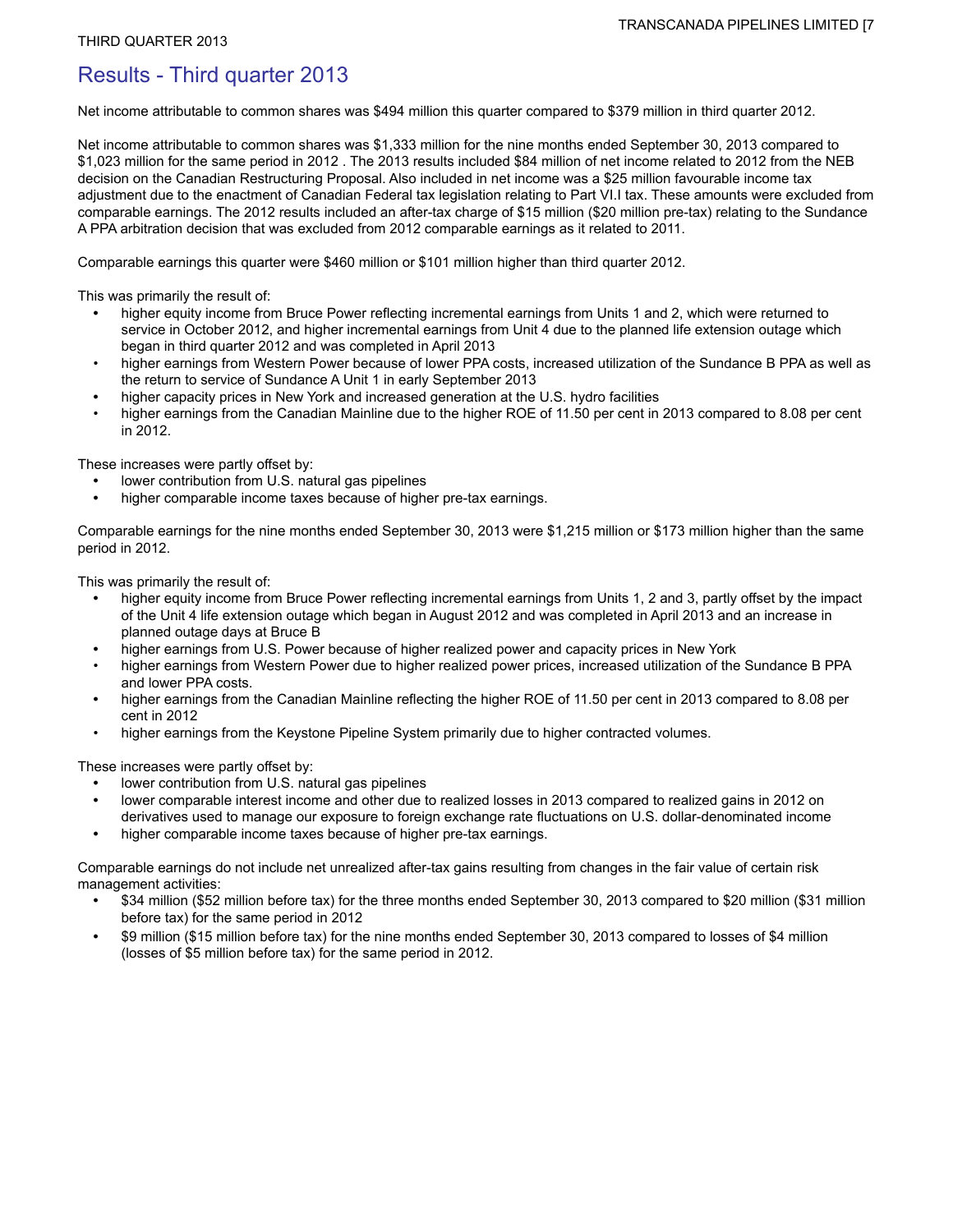# **Outlook**

While the NEB's March 27, 2013 decision on the Canadian Restructuring Proposal for tolls and services on the Canadian Mainline may result in increased variability and seasonality of cash flow, we expect it to have a positive impact on the earnings outlook for 2013 previously included in our 2012 Annual Report. The NEB approved an allowed ROE of 11.50 per cent on 40 per cent deemed common equity, fixed multi-year firm tolls through 2017 and a new incentive mechanism. In addition, we expect the increase in 2013 power prices in Western Power to also have a positive impact on our previously disclosed earnings outlook for 2013. See the MD&A in our 2012 Annual Report for further information about our outlook.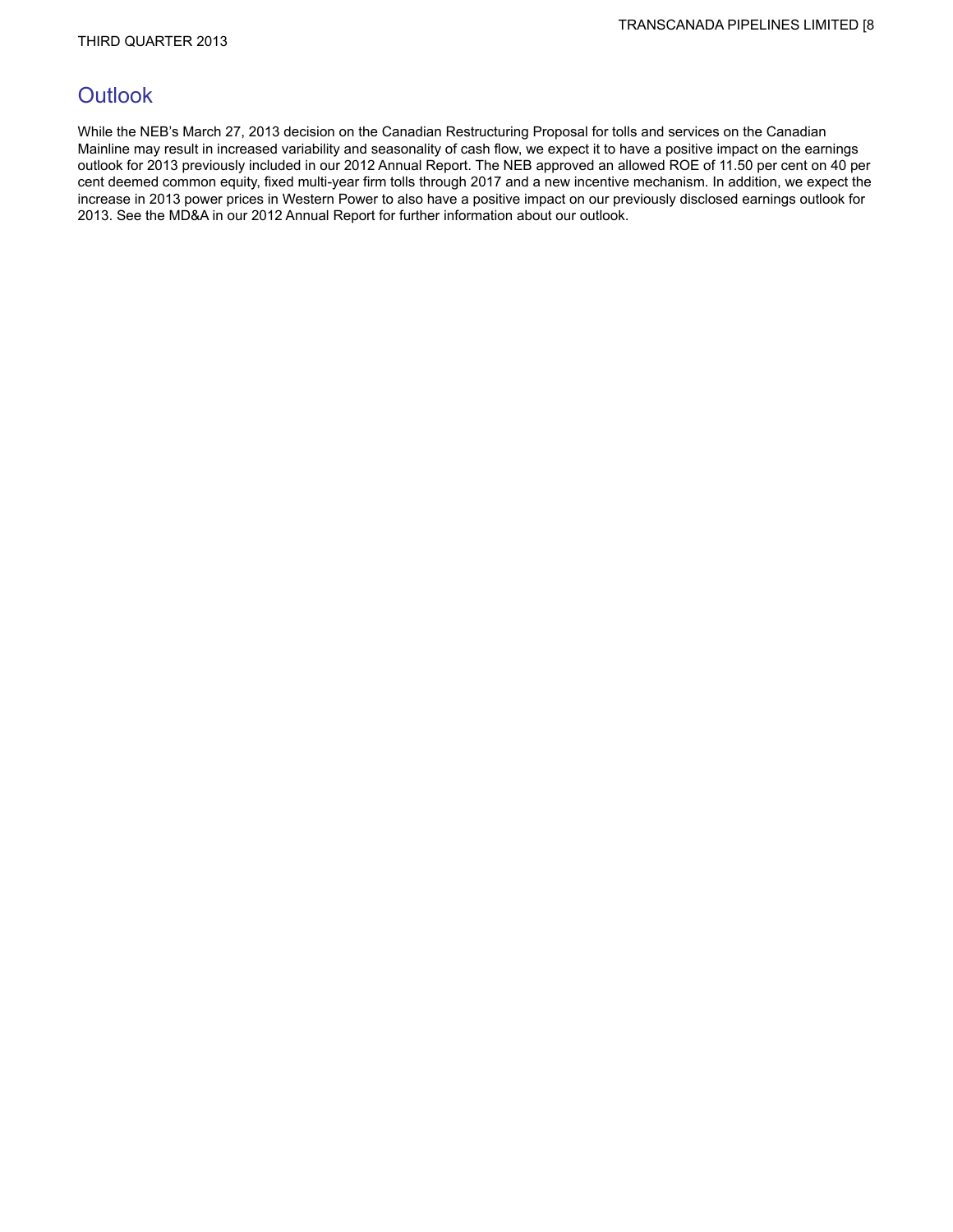# Natural Gas Pipelines

Comparable EBITDA and comparable EBIT are non-GAAP measures. See non-GAAP measures section for more information.

|                                                                                                          | three months ended<br>September 30 |              | nine months ended<br>September 30 |                |
|----------------------------------------------------------------------------------------------------------|------------------------------------|--------------|-----------------------------------|----------------|
| (unaudited - millions of \$)                                                                             | 2013                               | 2012         | 2013                              | 2012           |
| <b>Canadian Pipelines</b>                                                                                |                                    |              |                                   |                |
| <b>Canadian Mainline</b>                                                                                 | 273                                | 247          | 816                               | 744            |
| <b>NGTL System</b>                                                                                       | 210                                | 194          | 585                               | 554            |
| <b>Foothills</b>                                                                                         | 29                                 | 29           | 86                                | 90             |
| Other Canadian (TQM <sup>1</sup> , Ventures LP)                                                          | 7                                  | 7            | 20                                | 22             |
| Canadian Pipelines - comparable EBITDA                                                                   | 519                                | 477          | 1,507                             | 1,410          |
| Comparable depreciation and amortization <sup>2</sup>                                                    | (191)                              | (179)        | (565)                             | (533)          |
| Canadian Pipelines - comparable EBIT                                                                     | 328                                | 298          | 942                               | 877            |
|                                                                                                          |                                    |              |                                   |                |
| U.S. and International (US\$)                                                                            |                                    |              |                                   |                |
| <b>ANR</b>                                                                                               | 33                                 | 41           | 155                               | 191            |
| GTN <sup>3</sup>                                                                                         | 11                                 | 28           | 65                                | 84             |
| Great Lakes <sup>4</sup>                                                                                 | 6                                  | 16           | 24                                | 51             |
| TC PipeLines, LP <sup>1,5</sup>                                                                          | 21                                 | 19           | 51                                | 57             |
| Other U.S. pipelines (Iroquois <sup>1</sup> , Bison <sup>3</sup> , Portland <sup>6</sup> )               | 15                                 | 22           | 81                                | 79             |
| International (Gas Pacifico/INNERGY <sup>1</sup> , Guadalajara, Tamazunchale,<br>TransGas <sup>1</sup> ) | 30                                 | 27           | 81                                | 85             |
| General, administrative and support costs                                                                | (2)                                |              | (7)                               | (4)            |
| Non-controlling interests <sup>7</sup>                                                                   | 52                                 | 39           | 126                               | 122            |
| U.S. Pipelines and International - comparable EBITDA                                                     | 166                                | 192          | 576                               | 665            |
| Comparable depreciation and amortization <sup>2</sup>                                                    | (55)                               | (53)         | (164)                             | (164)          |
| U.S. Pipelines and International - comparable EBIT                                                       | 111                                | 139          | 412                               | 501            |
| Foreign exchange                                                                                         | 4                                  | (1)          | 8                                 | $\mathbf{1}$   |
| U.S. Pipelines and International - comparable EBIT (Cdn\$)                                               | 115                                | 138          | 420                               | 502            |
| <b>Business Development comparable EBITDA and EBIT</b>                                                   | (7)                                | (7)          | (21)                              | (25)           |
| Natural Gas Pipelines - comparable EBIT                                                                  | 436                                | 429          | 1,341                             | 1,354          |
|                                                                                                          |                                    |              |                                   |                |
| <b>Summary</b>                                                                                           |                                    |              |                                   |                |
| Natural Gas Pipelines - comparable EBITDA<br>Comparable depreciation and amortization <sup>2</sup>       | 684                                | 660          | 2,074                             | 2,051          |
| <b>Natural Gas Pipelines - comparable EBIT</b>                                                           | (248)<br>436                       | (231)<br>429 | (733)<br>1.341                    | (697)<br>1.354 |

1 Results from TQM, Northern Border, Iroquois, TransGas and Gas Pacifico/INNERGY reflect our share of equity income from these investments.

2 Does not include depreciation and amortization from equity investments.

3 Effective July 1, 2013, represents our 30 per cent direct ownership interest. Prior to July 1, 2013, our direct ownership interest was 75.0 per cent.

4 Represents our 53.6 per cent direct ownership interest.<br>5 Effective May 22, 2013, our ownership interest in TC Pi 5 Effective May 22, 2013, our ownership interest in TC PipeLines, LP decreased from 33.3 per cent to 28.9 per cent. On July 1, 2013, we sold 45 per cent of GTN and Bison to TC PipeLines, LP. The following shows our ownership interest in TC PipeLines, LP and our effective ownership of GTN, Bison, and Great Lakes through our ownership interest in TC PipeLines, LP for the periods presented.

|                    |                 | <b>Effective Ownership</b><br>Percentage as of |                    |  |  |  |
|--------------------|-----------------|------------------------------------------------|--------------------|--|--|--|
|                    | July 1,<br>2013 | <b>May 22,</b><br>2013                         | January<br>1, 2012 |  |  |  |
| TC PipeLines, LP   | 28.9            | 28.9                                           | 33.3               |  |  |  |
| GTN/Bison          | 20.2            | 72                                             | 8.3                |  |  |  |
| <b>Great Lakes</b> | 13.4            | 13.4                                           | 15.4               |  |  |  |

6 Represents our 61.7 per cent ownership interest.

7 Comparable EBITDA for the portions of TC PipeLines, LP and Portland we do not own.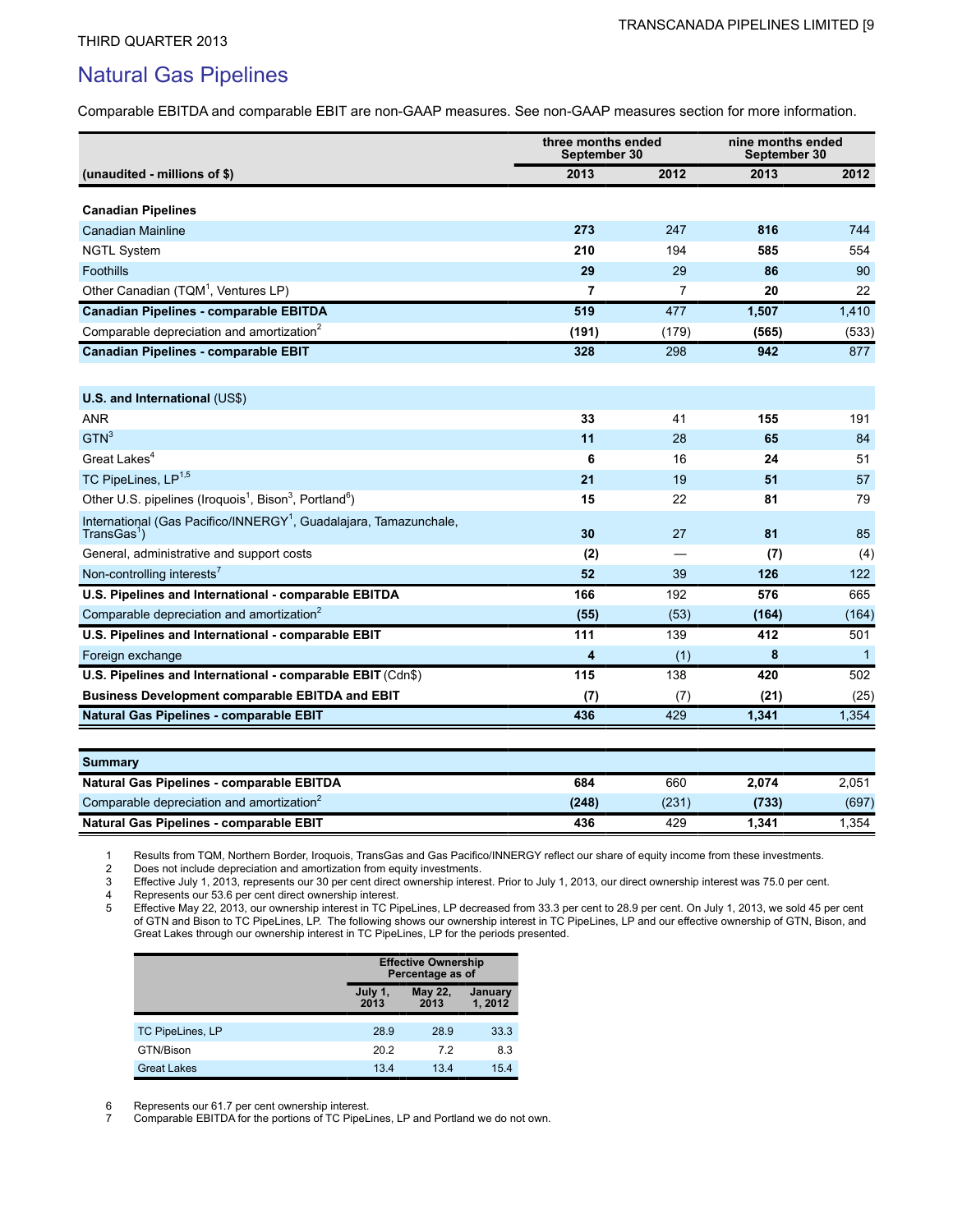### **NET INCOME - WHOLLY OWNED CANADIAN PIPELINES**

|                                         | three months ended<br>September 30 |      | nine months ended<br>September 30 |      |
|-----------------------------------------|------------------------------------|------|-----------------------------------|------|
| (unaudited - millions of \$)            | 2013                               | 2012 | 2013                              | 2012 |
| Canadian Mainline - net income          | 67                                 | 47   | 285                               | 140  |
| Canadian Mainline - comparable earnings | 67                                 | 47   | 201                               | 140  |
| <b>NGTL System</b>                      | 57                                 | 53   | 171                               | 153  |
| Foothills                               | 4                                  | 4    | 13                                | 14   |

# **OPERATING STATISTICS - WHOLLY OWNED PIPELINES**

| nine months ended September 30, 2013     | Canadian Mainline <sup>1</sup> |       | <b>NGTL System<sup>2</sup></b> |       | ANR <sup>3</sup> |       |
|------------------------------------------|--------------------------------|-------|--------------------------------|-------|------------------|-------|
| (unaudited)                              | 2013                           | 2012  | 2013                           | 2012  | 2013             | 2012  |
|                                          |                                |       |                                |       |                  |       |
| Average investment base (millions of \$) | 5.855                          | 5.748 | 5.913                          | 5.426 | n/a              | n/a   |
| Delivery volumes (Bcf)                   |                                |       |                                |       |                  |       |
| Total                                    | 992                            | 1.167 | 2,658                          | 2.697 | 1.182            | 1,199 |
| Average per day                          | 3.6                            | 4.3   | 9.7                            | 9.8   | 4.3              | 4.4   |

1 Canadian Mainline's throughput volumes represent physical deliveries to domestic and export markets. Physical receipts originating at the Alberta border and in Saskatchewan for the nine months ended September 30, 2013 were 547 Bcf (2012 – 659 Bcf). Average per day was 2.0 Bcf (2012 – 2.4 Bcf).

2 Field receipt volumes for the NGTL System for the nine months ended September 30, 2013 were 2,748 Bcf (2012 – 2,747 Bcf). Average per day was 10.1 Bcf (2012 – 10.0 Bcf).

3 Under its current rates, which are approved by the FERC, changes in average investment base do not affect results.

### **CANADIAN PIPELINES**

Comparable EBITDA and net income for our rate-regulated Canadian Pipelines are affected by our approved ROE, our investment base, the level of deemed common equity and incentive earnings. Changes in depreciation, financial charges and taxes also impact comparable EBITDA and EBIT but do not impact net income as they are recovered in revenue on a flowthrough basis.

Canadian Mainline's comparable earnings increased by \$20 million for the three months ended September 30, 2013 and \$61 million for the nine months ended September 30, 2013 compared to the same periods in 2012 because of the impact of the NEB's March 2013 decision (the NEB decision) on the Canadian Restructuring Proposal. Among other items, the NEB approved an ROE of 11.50 per cent on a 40 per cent deemed common equity for the years 2012 through to 2017 compared to the last approved ROE of 8.08 per cent on a deemed common equity of 40 per cent that was used to record earnings in 2012. Net income of \$285 million for the nine months ended September 30, 2013 included \$84 million related to the 2012 impact of the NEB decision.

Net income for the NGTL System (formerly known as the Alberta System) increased by \$4 million for the three months ended September 30, 2013 and \$18 million for the nine months ended September 30, 2013 compared to the same periods in 2012 because of a higher average investment base and termination of the annual fixed OM&A costs component included in the 2010 - 2012 Revenue Requirement Settlement which expired at the end of 2012. Results for 2013 reflect the last approved ROE of 9.70 per cent on deemed common equity of 40 per cent and no incentive earnings.

### **U.S. PIPELINES AND INTERNATIONAL**

EBITDA for our U.S. operations is generally affected by contracted volume levels, volumes delivered and the rates charged, as well as by the cost of providing services, including OM&A and property taxes. ANR is also affected by the contracting and pricing of its storage capacity and incidental commodity sales.

Comparable EBITDA for the U.S. and international pipelines was US\$166 million for the three months ended September 30, 2013 and US\$576 million for the nine months ended September 30, 2013 compared to US\$192 million and US\$665 million for the same periods in 2012. This was the net effect of:

- lower contributions from GTN and Bison due to the reduction of our direct ownership in each pipeline from 75 per cent to 30 per cent, effective July 1, 2013
- lower revenues at Great Lakes because of lower rates and uncontracted capacity
- higher costs at ANR relating to services provided by other pipelines as well as lower revenues.

### **COMPARABLE DEPRECIATION AND AMORTIZATION**

Comparable depreciation and amortization was \$248 million for the three months ended September 30, 2013 and \$733 million for the nine months ended September 30, 2013 compared to \$231 million and \$697 million for the same periods in 2012 mainly because of a higher investment base on the NGTL System and the impact of the NEB decision on the Canadian Mainline.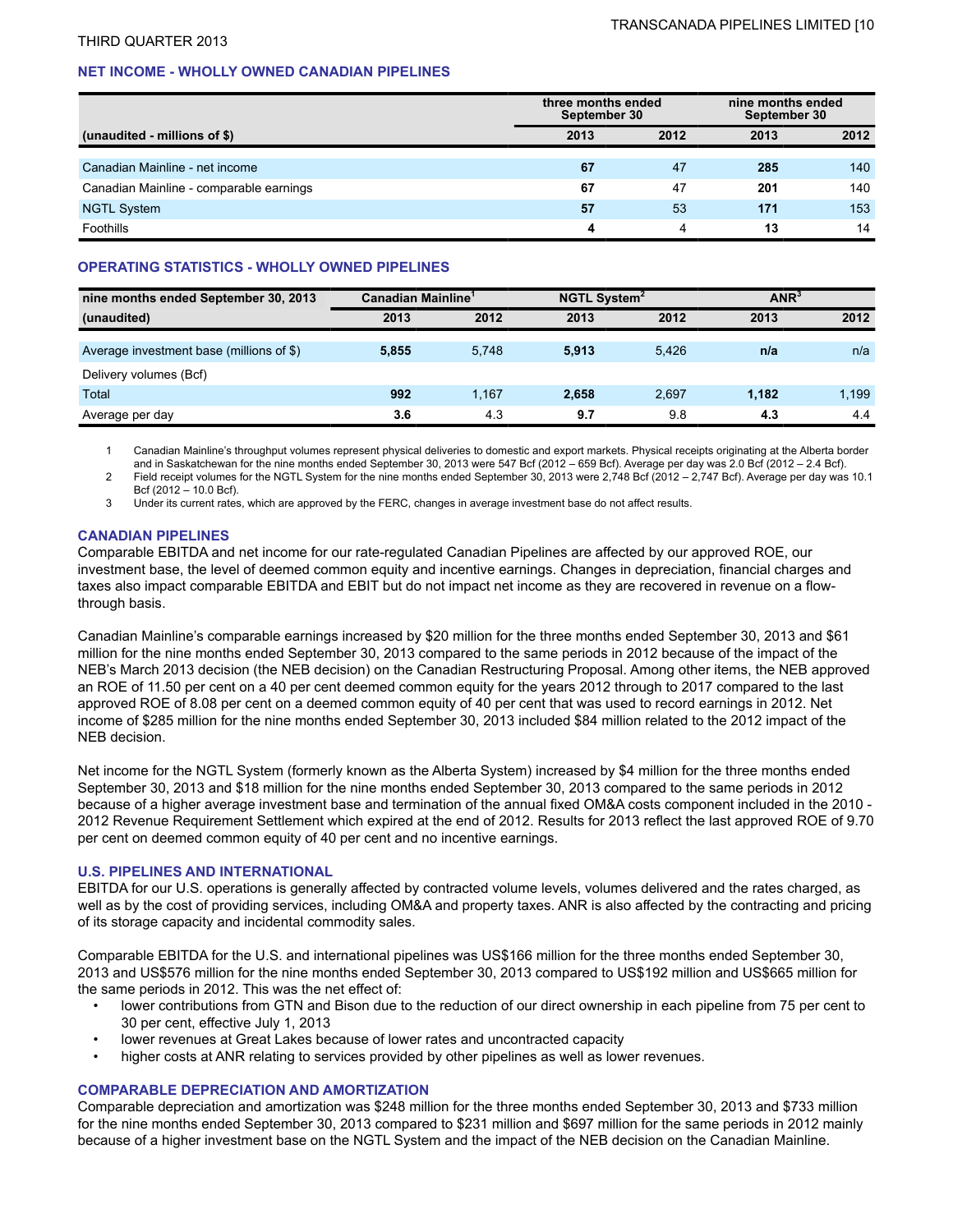# Oil Pipelines

Comparable EBITDA and comparable EBIT are non-GAAP measures. See non-GAAP measures section for more information.

|                                                | three months ended<br>September 30 |      | nine months ended<br>September 30 |       |
|------------------------------------------------|------------------------------------|------|-----------------------------------|-------|
| (unaudited - millions of \$)                   | 2013                               | 2012 | 2013                              | 2012  |
| Keystone Pipeline System                       | 193                                | 180  | 566                               | 532   |
| Oil Pipelines Business Development             | (4)                                | (3)  | (12)                              | (6)   |
| Oil Pipelines - comparable EBITDA              | 189                                | 177  | 554                               | 526   |
| Comparable depreciation and amortization       | (37)                               | (37) | (111)                             | (109) |
| Oil Pipelines - comparable EBIT                | 152                                | 140  | 443                               | 417   |
| <b>Comparable EBIT denominated as follows:</b> |                                    |      |                                   |       |
| Canadian dollars                               | 50                                 | 48   | 149                               | 147   |
| U.S. dollars                                   | 98                                 | 92   | 287                               | 269   |
| Foreign exchange                               | 4                                  |      |                                   |       |
|                                                | 152                                | 140  | 443                               | 417   |

Comparable EBITDA from our Keystone Pipeline System is generated primarily by providing pipeline capacity to shippers on a take-or-pay basis in exchange for fixed monthly payments that are not linked to actual throughput volumes. Uncontracted capacity is offered to the market on a spot basis and provides opportunities to generate incremental earnings.

Comparable EBITDA for the Keystone Pipeline System increased by \$13 million for the three months ended September 30, 2013 and \$34 million for the nine months ended September 30, 2013 compared to the same periods in 2012. These increases reflected higher revenues primarily resulting from:

- higher contracted volumes
- higher final fixed tolls on committed pipeline capacity to Cushing, Oklahoma, which came into effect in July 2012.

# **BUSINESS DEVELOPMENT**

Business development expenses in the first nine months of 2013 were \$6 million higher than the same period in 2012 because of increased activity on various oil pipeline development projects.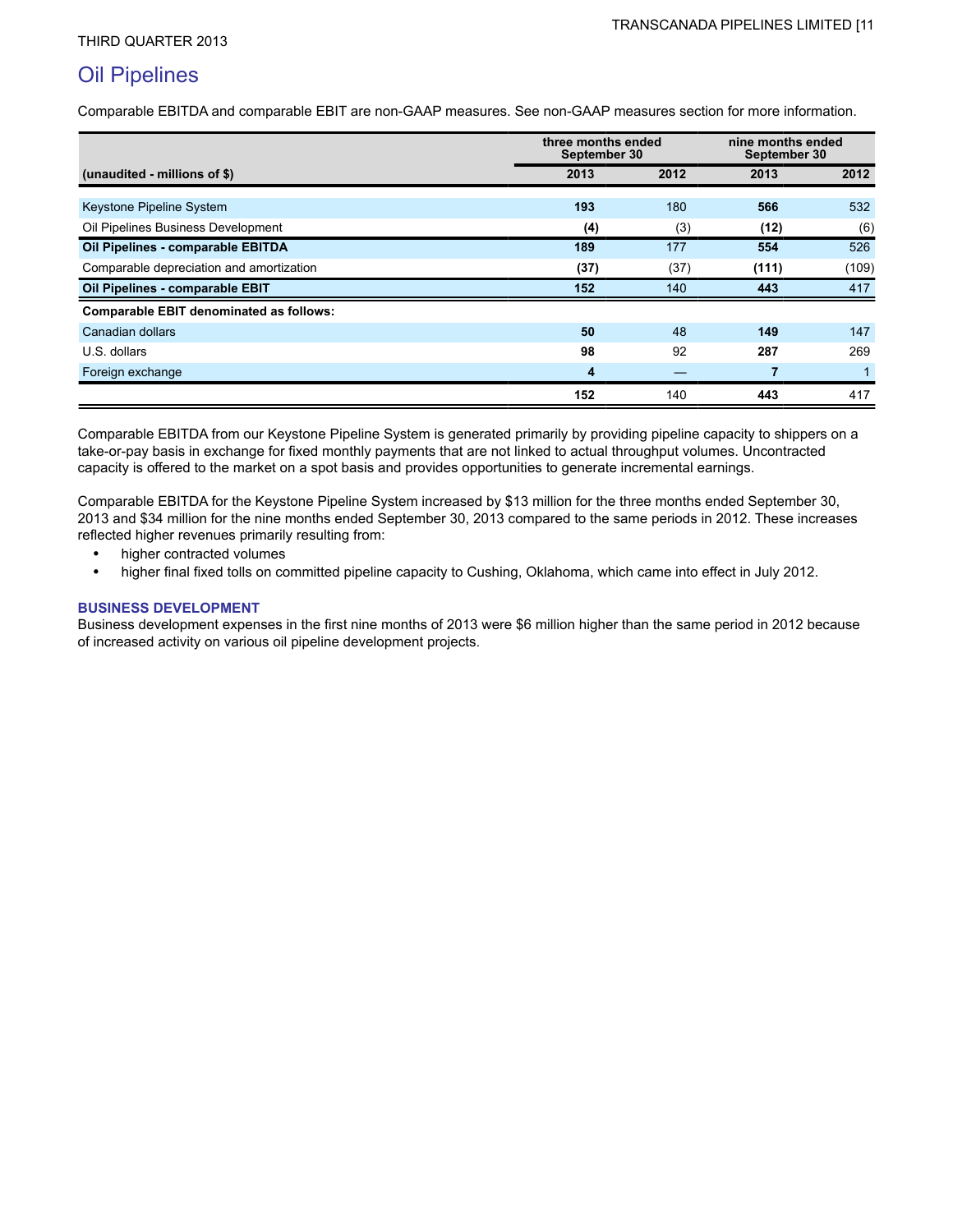# Energy

Comparable EBITDA and comparable EBIT are non-GAAP measures. See non-GAAP measures section for more information.

|                                                        | three months ended<br>September 30 |                | nine months ended<br>September 30 |       |
|--------------------------------------------------------|------------------------------------|----------------|-----------------------------------|-------|
| (unaudited - millions of \$)                           | 2013                               | 2012           | 2013                              | 2012  |
| <b>Canadian Power</b>                                  |                                    |                |                                   |       |
| Western Power <sup>1</sup>                             | 118                                | 93             | 320                               | 251   |
| Eastern Power <sup>1,2</sup>                           | 78                                 | 85             | 248                               | 251   |
| Bruce Power <sup>1</sup>                               | 105                                | $\overline{4}$ | 195                               | 22    |
| General, administrative and support costs              | (11)                               | (12)           | (33)                              | (34)  |
| <b>Canadian Power - comparable EBITDA</b>              | 290                                | 170            | 730                               | 490   |
| Comparable depreciation and amortization <sup>3</sup>  | (43)                               | (38)           | (129)                             | (117) |
| <b>Canadian Power - comparable EBIT</b>                | 247                                | 132            | 601                               | 373   |
| U.S. Power (US\$)                                      |                                    |                |                                   |       |
| Northeast Power                                        | 122                                | 100            | 291                               | 195   |
| General, administrative and support costs              | (11)                               | (13)           | (33)                              | (34)  |
| U.S. Power - comparable EBITDA                         | 111                                | 87             | 258                               | 161   |
| Comparable depreciation and amortization               | (29)                               | (30)           | (80)                              | (90)  |
| U.S. Power - comparable EBIT                           | 82                                 | 57             | 178                               | 71    |
| Foreign exchange                                       | 3                                  | (1)            | 5                                 |       |
| U.S. Power - comparable EBIT (Cdn\$)                   | 85                                 | 56             | 183                               | 71    |
| <b>Natural Gas Storage</b>                             |                                    |                |                                   |       |
| Alberta Storage <sup>1</sup>                           | 12                                 | 20             | 43                                | 54    |
| General, administrative and support costs              | (3)                                | (3)            | (7)                               | (7)   |
| Natural Gas Storage - comparable EBITDA                | 9                                  | 17             | 36                                | 47    |
| Comparable depreciation and amortization <sup>3</sup>  | (4)                                | (2)            | (9)                               | (8)   |
| Natural Gas Storage - comparable EBIT                  | 5                                  | 15             | 27                                | 39    |
| <b>Business Development comparable EBITDA and EBIT</b> | (4)                                | (6)            | (14)                              | (17)  |
| Energy - comparable EBIT                               | 333                                | 197            | 797                               | 466   |
|                                                        |                                    |                |                                   |       |
| <b>Summary</b>                                         |                                    |                |                                   |       |
| Energy - comparable EBITDA                             | 410                                | 267            | 1,017                             | 681   |
| Comparable depreciation and amortization <sup>3</sup>  | (77)                               | (70)           | (220)                             | (215) |
| Energy - comparable EBIT                               | 333                                | 197            | 797                               | 466   |

1 Includes our share of equity income from our investments in ASTC Power Partnership, Portlands Energy, Bruce Power and, in 2012, CrossAlta. In December 2012, we acquired the remaining 40 per cent interest in CrossAlta, bringing our ownership interest to 100 per cent.

2 Includes phase two of Cartier Wind Gros-Morne starting in November 2012 and the acquisition of one Ontario Solar project in June 2013.

3 Does not include depreciation and amortization of equity investments.

Comparable EBITDA for Energy increased by \$143 million for the three months ended September 30, 2013 compared to the same period in 2012. The increase was the effect of:

- higher equity income from Bruce Power because of incremental earnings from Units 1 and 2, which were returned to service in October 2012, and higher incremental earnings from Unit 4 due to the planned life extension outage which began in August 2012 and was completed in April 2013
- higher earnings from Western Power mainly because of lower PPA costs, increased utilization of the Sundance B PPA and the return to service of the Sundance A PPA Unit 1 in early September 2013
- higher earnings from U.S. Power mainly because of higher capacity prices in New York and higher generation at the U.S. hydro facilities.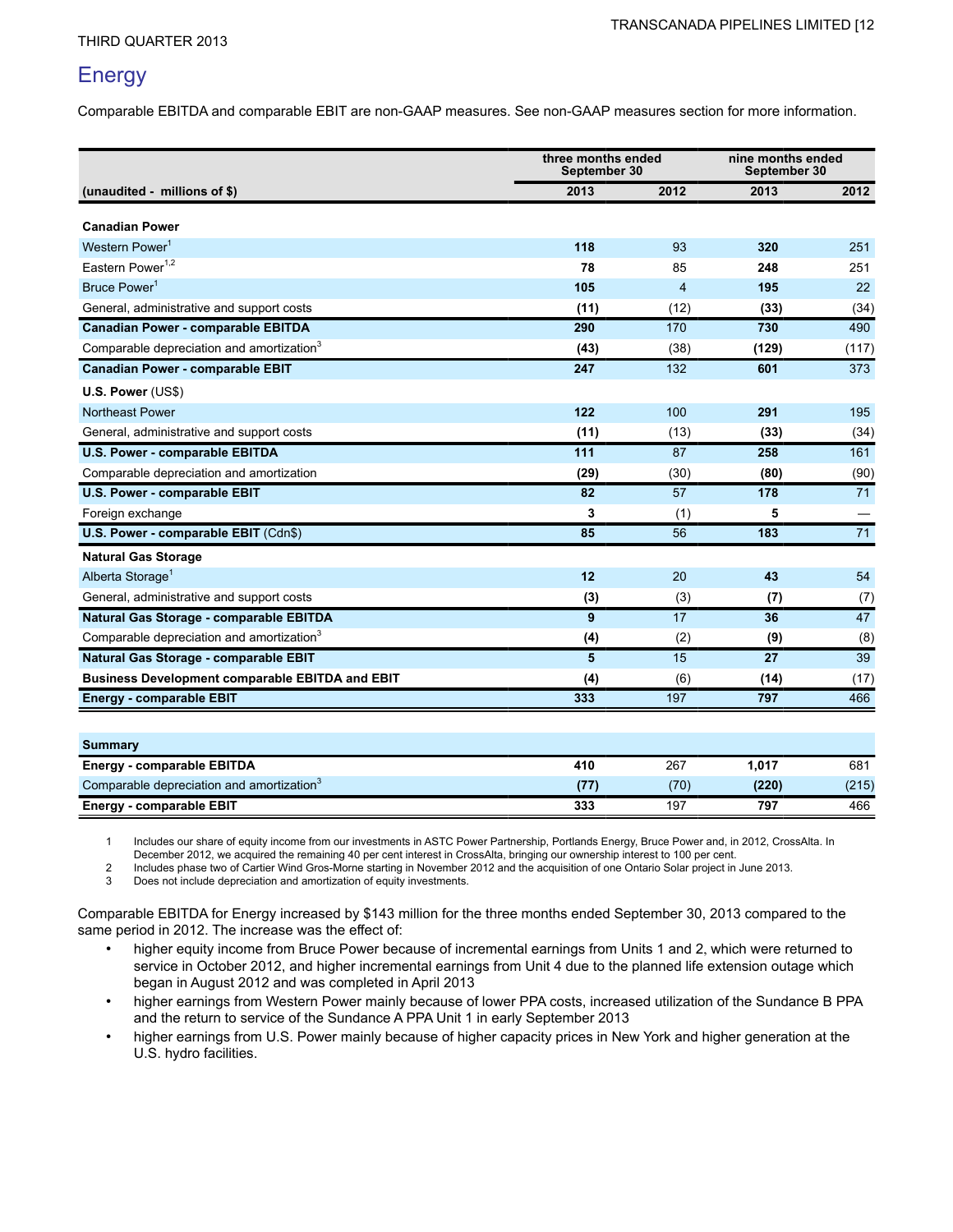Comparable EBITDA for Energy increased by \$336 million for the nine months ended September 30, 2013 compared to the same period in 2012. The increase reflected:

- higher equity income from Bruce Power because of incremental earnings from Units 1 and 2, which were returned to service in October 2012, higher earnings from Unit 3 due to a planned outage during first and second quarter 2012, partially offset by the impact of the Unit 4 life extension planned outage which began in August 2012 and was completed in April 2013 and lower Bruce B volumes due to higher planned outage days
- higher earnings from U.S. Power mainly because of higher realized power and capacity prices in New York
- higher earnings from Western Power mainly because of higher realized power prices, increased utilization of the Sundance B PPA and lower PPA costs.

### **CANADIAN POWER**

### **Western and Eastern Power**<sup>1</sup>

Comparable EBITDA and comparable EBIT are non-GAAP measures. See non-GAAP measures section for more information.

|                                                       | three months ended<br>September 30 |      | nine months ended<br>September 30 |       |
|-------------------------------------------------------|------------------------------------|------|-----------------------------------|-------|
| (unaudited - millions of \$)                          | 2013                               | 2012 | 2013                              | 2012  |
| Revenue                                               |                                    |      |                                   |       |
| <b>Western Power</b>                                  | 138                                | 152  | 441                               | 482   |
| Eastern Power <sup>1</sup>                            | 96                                 | 108  | 296                               | 309   |
| Other $2$                                             | 21                                 | 19   | 74                                | 66    |
|                                                       | 255                                | 279  | 811                               | 857   |
| Income from equity investments <sup>3</sup>           | 38                                 | 28   | 126                               | 45    |
| <b>Commodity purchases resold</b>                     |                                    |      |                                   |       |
| Western power                                         | (38)                               | (70) | (185)                             | (207) |
| Other $4$                                             | (1)                                | (1)  | (4)                               | (3)   |
|                                                       | (39)                               | (71) | (189)                             | (210) |
| Plant operating costs and other                       | (58)                               | (58) | (180)                             | (160) |
| Sundance A PPA arbitration decision - 2012            |                                    |      |                                   | (30)  |
| General, administrative and support costs             | (11)                               | (12) | (33)                              | (34)  |
| <b>Comparable EBITDA</b>                              | 185                                | 166  | 535                               | 468   |
| Comparable depreciation and amortization <sup>5</sup> | (43)                               | (38) | (129)                             | (117) |
| <b>Comparable EBIT</b>                                | 142                                | 128  | 406                               | 351   |

1 Includes phase two of Cartier Wind Gros-Morne starting in November 2012 and the acquisition of one Ontario Solar project in June 2013.<br>2 Includes sale of excess natural gas purchased for generation and sales of thermal c

2 Includes sale of excess natural gas purchased for generation and sales of thermal carbon black.

3 Includes our share of equity income from our investments in ASTC Power Partnership, which holds the Sundance B PPA, and Portlands Energy.

4 Includes the cost of excess natural gas not used in operations.

5 Does not include depreciation and amortization of equity investments.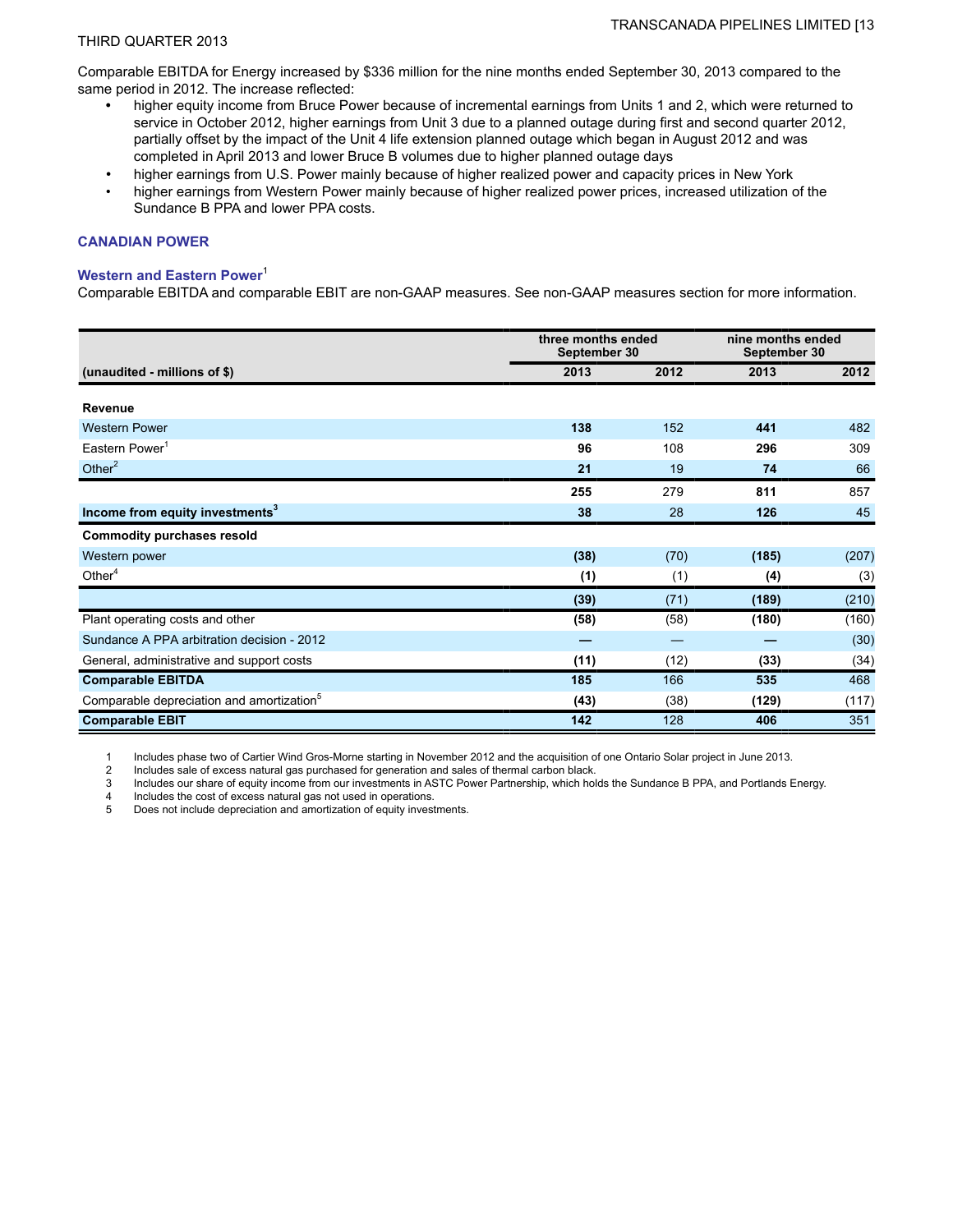#### **Sales volumes and plant availability**

Includes our share of volumes from our equity investments.

|                                                |       | nine months ended<br>three months ended<br>September 30<br>September 30 |        |        |
|------------------------------------------------|-------|-------------------------------------------------------------------------|--------|--------|
| (unaudited)                                    | 2013  | 2012                                                                    | 2013   | 2012   |
| Sales volumes (GWh)                            |       |                                                                         |        |        |
| Supply                                         |       |                                                                         |        |        |
| Generation                                     |       |                                                                         |        |        |
| <b>Western Power</b>                           | 680   | 652                                                                     | 2,037  | 1,977  |
| Eastern Power <sup>1</sup>                     | 872   | 1,426                                                                   | 2,968  | 3,476  |
| Purchased                                      |       |                                                                         |        |        |
| Sundance A & B and Sheerness PPAs <sup>2</sup> | 1,957 | 1,555                                                                   | 5,452  | 4,889  |
| Other purchases                                | 1     |                                                                         | 1      | 46     |
|                                                | 3,510 | 3,633                                                                   | 10,458 | 10,388 |
| $\frac{1}{\text{Sales}}$                       |       |                                                                         |        |        |
| Contracted                                     |       |                                                                         |        |        |
| <b>Western Power</b>                           | 1,846 | 2,012                                                                   | 5,492  | 6,048  |
| Eastern Power <sup>1</sup>                     | 872   | 1,426                                                                   | 2,968  | 3,476  |
| Spot                                           |       |                                                                         |        |        |
| <b>Western Power</b>                           | 792   | 195                                                                     | 1,998  | 864    |
|                                                | 3,510 | 3,633                                                                   | 10,458 | 10,388 |
| Plant availability <sup>3</sup>                |       |                                                                         |        |        |
| Western Power <sup>4</sup>                     | 94%   | 91%                                                                     | 94%    | 96%    |
| Eastern Power <sup>1,5</sup>                   | 94%   | 97%                                                                     | 90%    | 89%    |

1 Includes phase two of Cartier Wind Gros-Morne starting in November 2012 and the acquisition of one Ontario Solar project in June 2013.

2 Includes our 50 per cent ownership interest of Sundance B volumes through the ASTC Power Partnership. Sundance A Unit 1 returned to service in September 2013. Prior to third quarter 2013, no volumes were delivered under the Sundance A PPA in 2012 and 2013.

3 The percentage of time the plant was available to generate power, regardless of whether it was running.

4 Does not include facilities that provide power to TCPL under PPAs.

5 Does not include Bécancour because power generation has been suspended since 2008.

Western Power's comparable EBITDA increased by \$25 million for the three months ended September 30, 2013 compared to the same period in 2012. The increase was mainly due to lower PPA costs, increased utilization of the Sundance B PPA and the return to service of the Sundance A PPA Unit 1 in early September 2013.

Western Power's comparable EBITDA increased by \$69 million for the nine months ended September 30, 2013 compared to the same period 2012. The increase was mainly due to higher realized power prices, increased utilization of the Sundance B PPA and lower PPA costs.

In first quarter 2012, we recorded revenues and costs related to the Sundance A PPA as though the outages of Units 1 and 2 were interruptions of supply in accordance with the terms of the PPA. In July 2012, we received the Sundance A PPA arbitration decision which determined the units were in force majeure in first quarter 2012. In response, we recorded a charge of \$30 million in second quarter 2012 equivalent to the pre-tax income we had recorded in first quarter 2012. Sundance A Unit 1 returned to service in early September 2013 and third quarter 2013 revenues and costs included these volumes.

Average spot market power prices in Alberta increased by eight per cent to \$84 per MWh for the three months ended September 30, 2013 and 53 per cent to \$90 per MWh for the nine months ended September 30, 2013, compared to the same periods in 2012. These increases were mainly the result of plant outages and increased power demand.

Western Power's revenue decreased by \$14 million for the three months ended September 30, 2013 compared to the same period in 2012 because of lower purchased volumes under the Sheerness PPA primarily due to higher planned outage days, partially offset by the return to service of Sundance A Unit 1 in early September 2013 and higher generation volumes.

Western Power's revenue decreased by \$41 million for the nine months ended September 30, 2013 compared to the same period in 2012 because of the Sundance A PPA revenue recorded in first quarter 2012 partially offset by the return to service of Sundance A Unit 1 in early September 2013 and higher generation volumes.

Western Power's commodity purchases resold decreased by \$32 million for the three months ended September 30, 2013 compared to the same period in 2012 because of lower purchased volumes and costs under the Sheerness PPA partially offset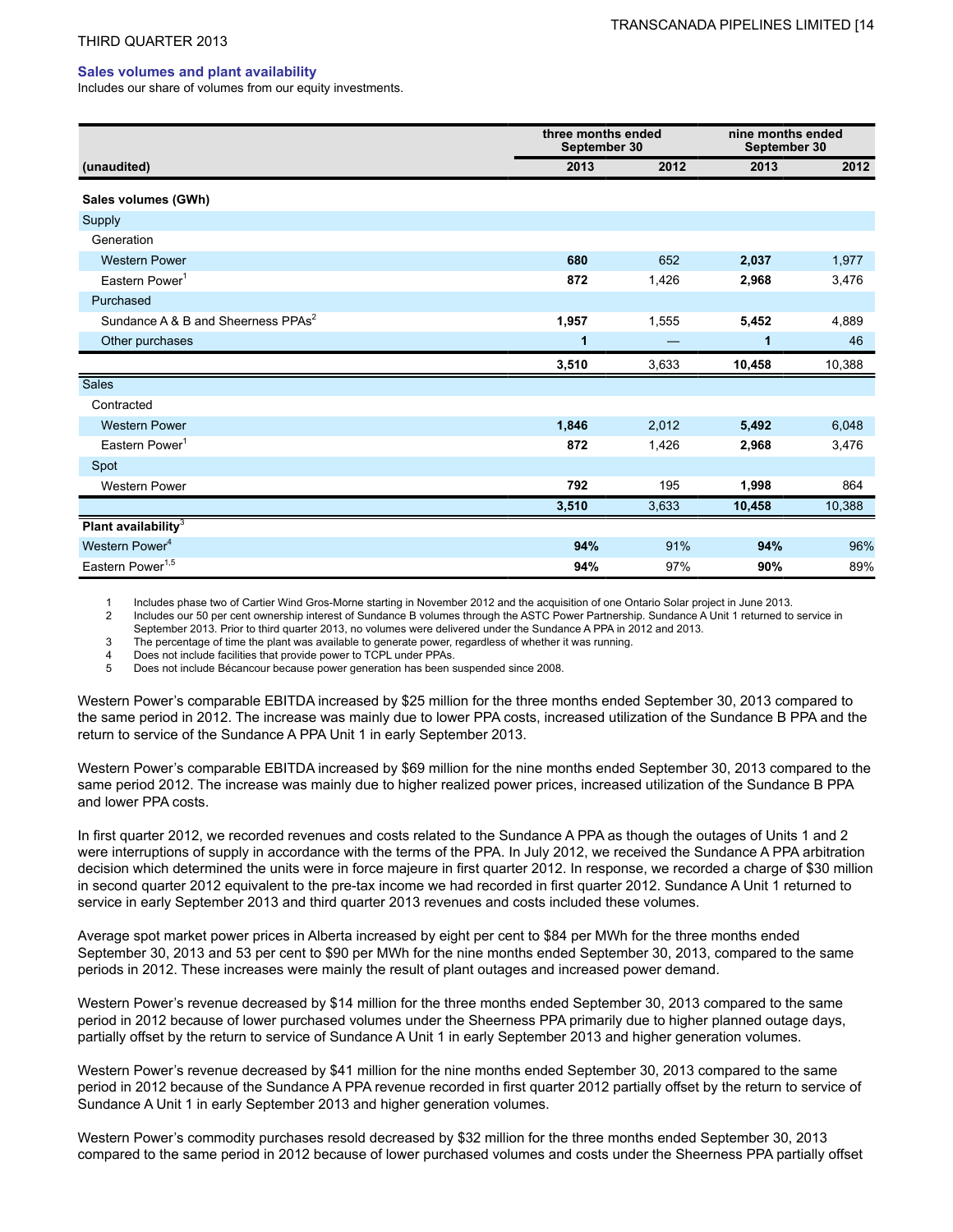by the return to service of Sundance A Unit 1 in September 2013. Western Power's commodity purchases resold decreased by \$22 million for the nine months ended September 30, 2013 compared to the same period in 2012 due to the Sundance A PPA costs recorded in first quarter 2012 and lower PPA costs partially offset by the return to service of Sundance A Unit 1 in early September 2013.

Eastern Power's comparable EBITDA and revenue decreased by \$7 million and \$12 million, respectively for the three months ended September 30, 2013 compared to the same period in 2012. Eastern Power's comparable EBITDA and revenue decreased by \$3 million and \$13 million for the nine months ended September 30, 2013 compared to the same period in 2012, respectively. The decreases were mainly due to:

- lower contractual earnings at Bécancour
- lower earnings from Halton Hills
- offset by incremental earnings from Cartier Gros-Morne, which was placed in service in November 2012, and the acquisition of the first Ontario Solar project in June 2013.

Income from equity investments increased by \$10 million for the three months ended September 30, 2013 compared to the same period in 2012 due to higher earnings under the Sundance B PPA, because of higher utilization. Income from equity investments increased by \$81 million for the nine months ended September 30, 2013 compared to the same period in 2012 because of higher earnings under the Sundance B PPA which reflected higher realized power prices and higher utilization, as well as higher earnings from Portlands Energy which were the result of an unplanned outage in second quarter 2012.

Approximately 70 per cent of Western Power sales volumes were sold under contract this quarter compared to 91 per cent in third quarter 2012. To reduce exposure to spot market prices in Alberta, Western Power enters into fixed price forward sales to secure future revenue and a portion of our power is retained to be sold in the spot market or under shorter-term forward arrangements. The amount sold forward will vary depending on market conditions and market liquidity and has historically ranged between 25 to 75 per cent of expected future production with a higher proportion being hedged in the near term periods. Such forward sales may be completed with medium and large industrial and commercial companies and other market participants and will affect our average realized price (versus spot price) in future periods.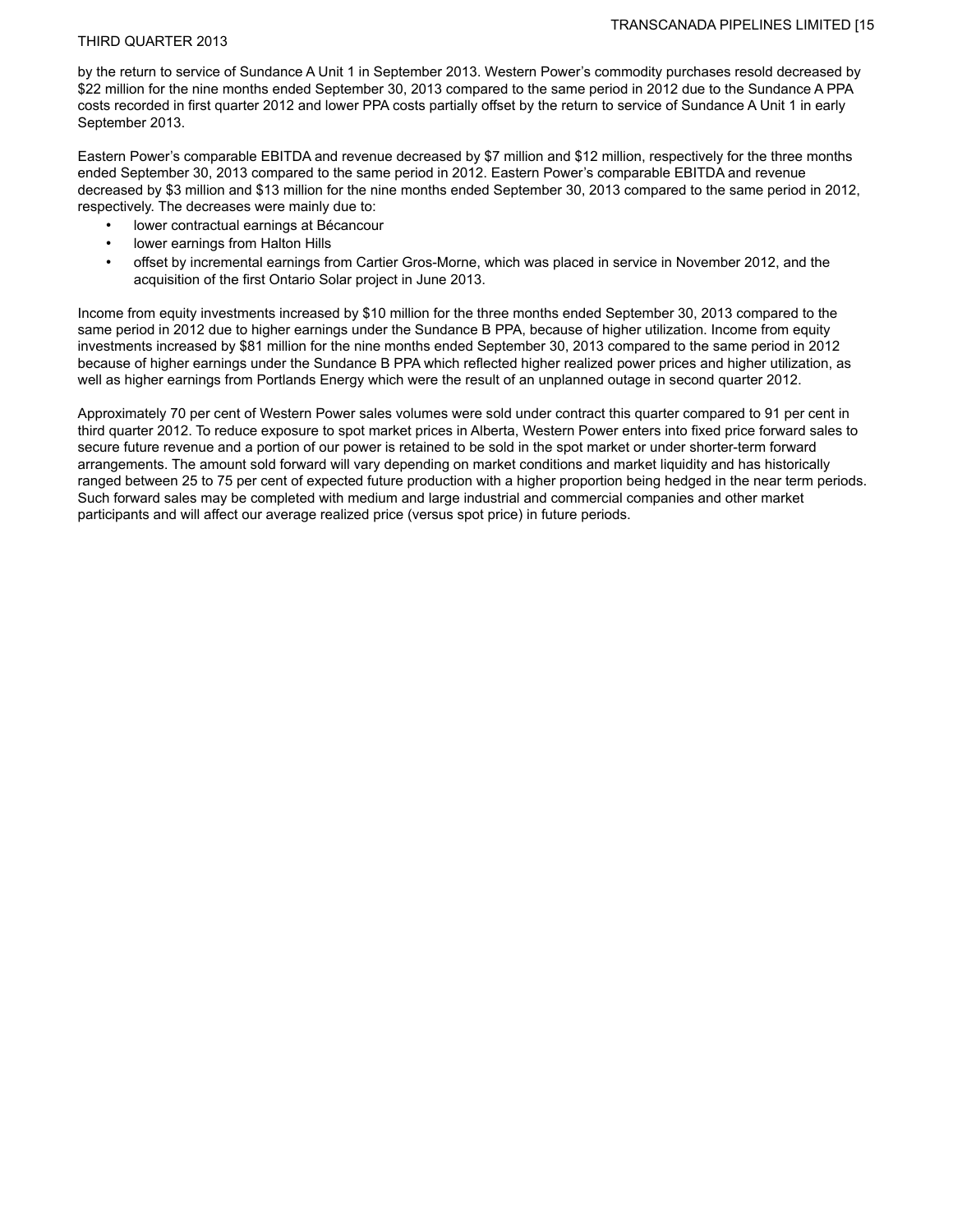#### **BRUCE POWER**

Our proportionate share

|                                                     | three months ended<br>September 30 |                | nine months ended<br>September 30 |                |
|-----------------------------------------------------|------------------------------------|----------------|-----------------------------------|----------------|
| (unaudited - millions of \$ unless noted otherwise) | 2013                               | 2012           | 2013                              | 2012           |
| Income/(loss) from equity investments <sup>1</sup>  |                                    |                |                                   |                |
| <b>Bruce A</b>                                      | 45                                 | (39)           | 132                               | (95)           |
| <b>Bruce B</b>                                      | 60                                 | 43             | 63                                | 117            |
|                                                     | 105                                | $\overline{4}$ | 195                               | 22             |
| Comprised of:                                       |                                    |                |                                   |                |
| Revenues                                            | 322                                | 188            | 916                               | 535            |
| Operating expenses                                  | (129)                              | (142)          | (473)                             | (402)          |
| Depreciation and other                              | (88)                               | (42)           | (248)                             | (111)          |
|                                                     | 105                                | 4              | 195                               | 22             |
| <b>Bruce Power - Other information</b>              |                                    |                |                                   |                |
| Plant availability <sup>2</sup>                     |                                    |                |                                   |                |
| Bruce A <sup>3</sup>                                | 81%                                | 59%            | 78%                               | 55%            |
| <b>Bruce B</b>                                      | 99%                                | 99%            | 85%                               | 94%            |
| <b>Combined Bruce Power</b>                         | 91%                                | 87%            | 82%                               | 76%            |
| Planned outage days                                 |                                    |                |                                   |                |
| <b>Bruce A</b>                                      |                                    | 60             | 123                               | 213            |
| <b>Bruce B</b>                                      |                                    |                | 140                               | 46             |
| Unplanned outage days                               |                                    |                |                                   |                |
| <b>Bruce A</b>                                      | 37                                 | 7              | 45                                | $\overline{7}$ |
| <b>Bruce B</b>                                      | $\mathbf{1}$                       | $\overline{2}$ | 13                                | 25             |
| Sales volumes (GWh) <sup>1</sup>                    |                                    |                |                                   |                |
| Bruce $A^3$                                         | 2,566                              | 943            | 7,127                             | 2,585          |
| <b>Bruce B</b>                                      | 2,187                              | 2,241          | 5,647                             | 6,197          |
|                                                     | 4,753                              | 3,184          | 12,774                            | 8,782          |
| Realized sales price per MWh <sup>4</sup>           |                                    |                |                                   |                |
| <b>Bruce A</b>                                      | \$71                               | \$68           | \$70                              | \$68           |
| <b>Bruce B</b>                                      | \$55                               | \$54           | \$54                              | \$55           |
| <b>Combined Bruce Power</b>                         | \$62                               | \$57           | \$61                              | \$57           |

1 Represents our 48.9 per cent ownership interest in Bruce A and 31.6 per cent ownership interest in Bruce B. Sales volumes exclude deemed generation.

2 The percentage of time the plant was available to generate power, regardless of whether it was running.<br>2 Plant availability and sales volumes for 2013 include the incremental impact of Units 1 and 2 which were

3 Plant availability and sales volumes for 2013 include the incremental impact of Units 1 and 2 which were returned to service in October 2012.

4 Calculated based on actual and deemed generation. Bruce B realized sales prices per MWh includes revenues under the floor price mechanism and revenues from contract settlements.

Equity income from Bruce A increased by \$84 million for the three months ended September 30, 2013 compared to the same period in 2012. The increase was mainly due to:

- incremental earnings from Units 1 and 2 which returned to service in October 2012
- higher incremental earnings from Unit 4 due to the planned life extension outage which began in third quarter 2012 and was completed in April 2013.

Equity income from Bruce A increased by \$227 million for the nine months ended September 30, 2013 compared to the same period in 2012. The increase was mainly due to:

- incremental earnings from Units 1 and 2 which returned to service in October 2012
- higher earnings from Unit 3 due to the West Shift Plus planned outage during first and second quarter 2012
- recognition in first quarter 2013 of an insurance recovery of approximately \$40 million related to the May 2012 Unit 2 electrical generator failure that impacted Bruce A in 2012 and 2013.

The increase for the nine months ended September 30, 2013 was partially offset by the impact of the Unit 4 life extension planned outage which began in August 2012 and was completed in April 2013.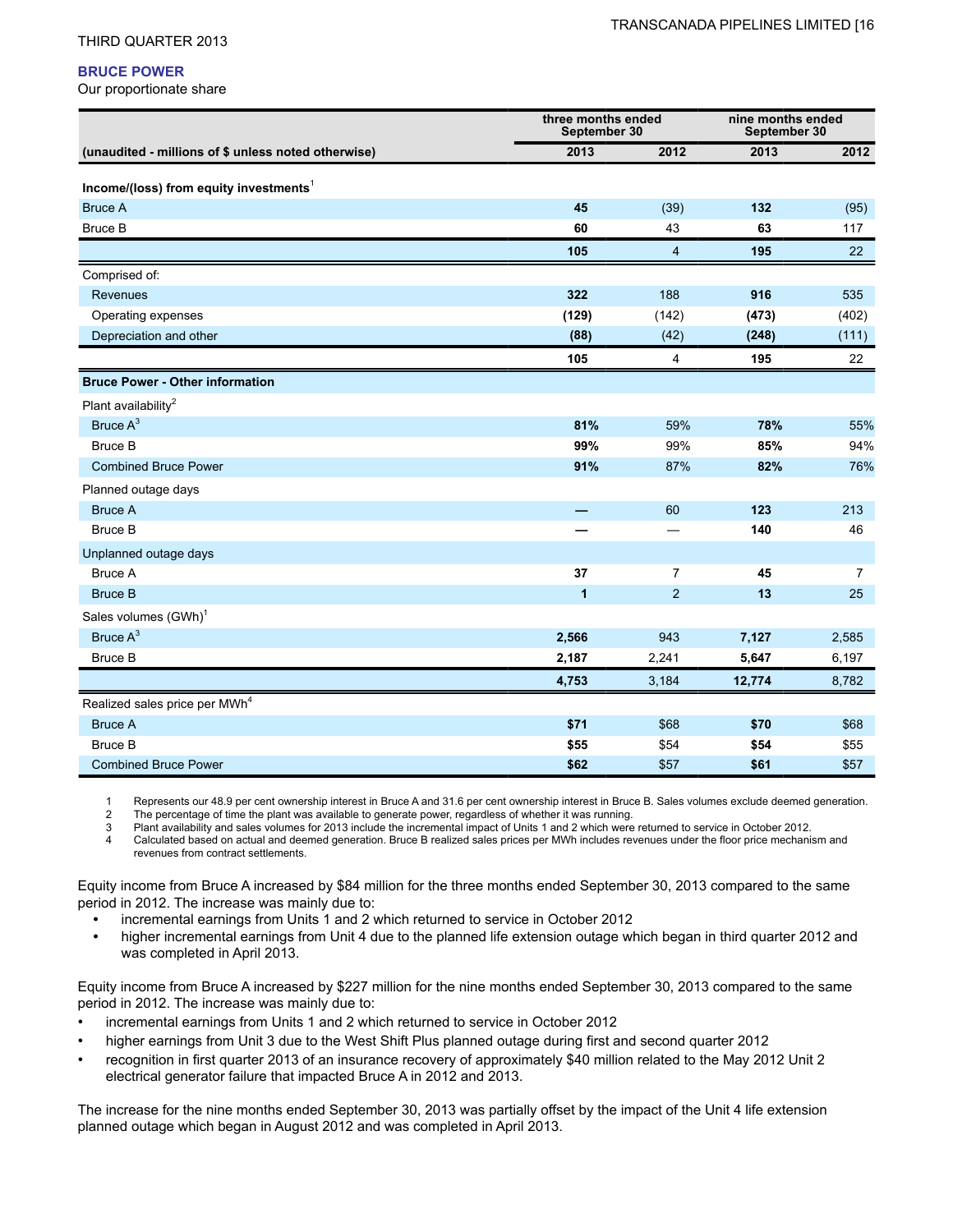Equity income from Bruce B increased by \$17 million for the three months ended September 30, 2013 compared to the same period in 2012. The increase was primarily due to lower lease expense recognized in third quarter 2013 based on the terms of the lease agreement with Ontario Power Generation. A similar lease expense adjustment was recognized in second quarter 2012.

Equity income from Bruce B decreased by \$54 million for the nine months ended September 30, 2013 compared to the same period in 2012. The decrease was mainly due to lower volumes and higher operating costs resulting from higher planned outage days.

Under the contract with the OPA, all of the output from Bruce A is sold at a fixed price per MWh. The fixed price is adjusted annually on April 1 for inflation and other provisions under the OPA contract. Bruce A also recovers fuel costs from the OPA.

| April 1, 2013 - March 31, 2014<br>\$70.99<br>April 1, 2012 - March 31, 2013<br>\$68.23 |  |
|----------------------------------------------------------------------------------------|--|
| April 1, 2011 - March 31, 2012<br>\$66.33                                              |  |

Under the same contract, all output from Bruce B is subject to a floor price adjusted annually for inflation on April 1.

| <b>Bruce B Floor price</b>     | Per MWh |
|--------------------------------|---------|
| April 1, 2013 - March 31, 2014 | \$52.34 |
| April 1, 2012 - March 31, 2013 | \$51.62 |
| April 1, 2011 - March 31, 2012 | \$50.18 |

Amounts received under the Bruce B floor price mechanism within a calendar year are subject to repayment if the monthly average spot price exceeds the floor price. We currently expect 2013 spot prices to be less than the floor price for the year and therefore no amounts received under the floor price mechanism in 2013 are expected to be repaid.

Bruce B also enters into fixed-price contracts under which it receives or pays the difference between the contract price and the spot price.

The overall plant availability percentage in 2013 is expected to be in the mid 80s for Bruce A and the high 80s for Bruce B. No further planned maintenance is scheduled for the remainder of 2013.

#### **U.S. POWER**

Comparable EBITDA and comparable EBIT are non-GAAP measures. See non-GAAP measures section for more information.

|                                              | three months ended<br>September 30 |                | nine months ended<br>September 30 |       |
|----------------------------------------------|------------------------------------|----------------|-----------------------------------|-------|
| (unaudited - millions of US \$)              | 2013                               | 2012           | 2013                              | 2012  |
| Revenue                                      |                                    |                |                                   |       |
| Power <sup>1</sup>                           | 401                                | 408            | 1,151                             | 836   |
| Capacity                                     | 93                                 | 75             | 217                               | 181   |
| Other $2$                                    | 5                                  | $\overline{5}$ | 51                                | 29    |
|                                              | 499                                | 488            | 1,419                             | 1,046 |
| Commodity purchases resold                   | (249)                              | (268)          | (752)                             | (548) |
| Plant operating costs and other <sup>2</sup> | (128)                              | (120)          | (376)                             | (303) |
| General, administrative and support costs    | (11)                               | (13)           | (33)                              | (34)  |
| <b>Comparable EBITDA</b>                     | 111                                | 87             | 258                               | 161   |
| Comparable depreciation and amortization     | (29)                               | (30)           | (80)                              | (90)  |
| <b>Comparable EBIT</b>                       | 82                                 | 57             | 178                               | 71    |

1 The realized gains and losses from financial derivatives used to buy and sell power, natural gas and fuel oil to manage U.S. Power's assets are presented on a net basis in power revenues.

2 Includes revenues and costs related to a third party service agreement at Ravenswood, the activity level of which increased in 2013.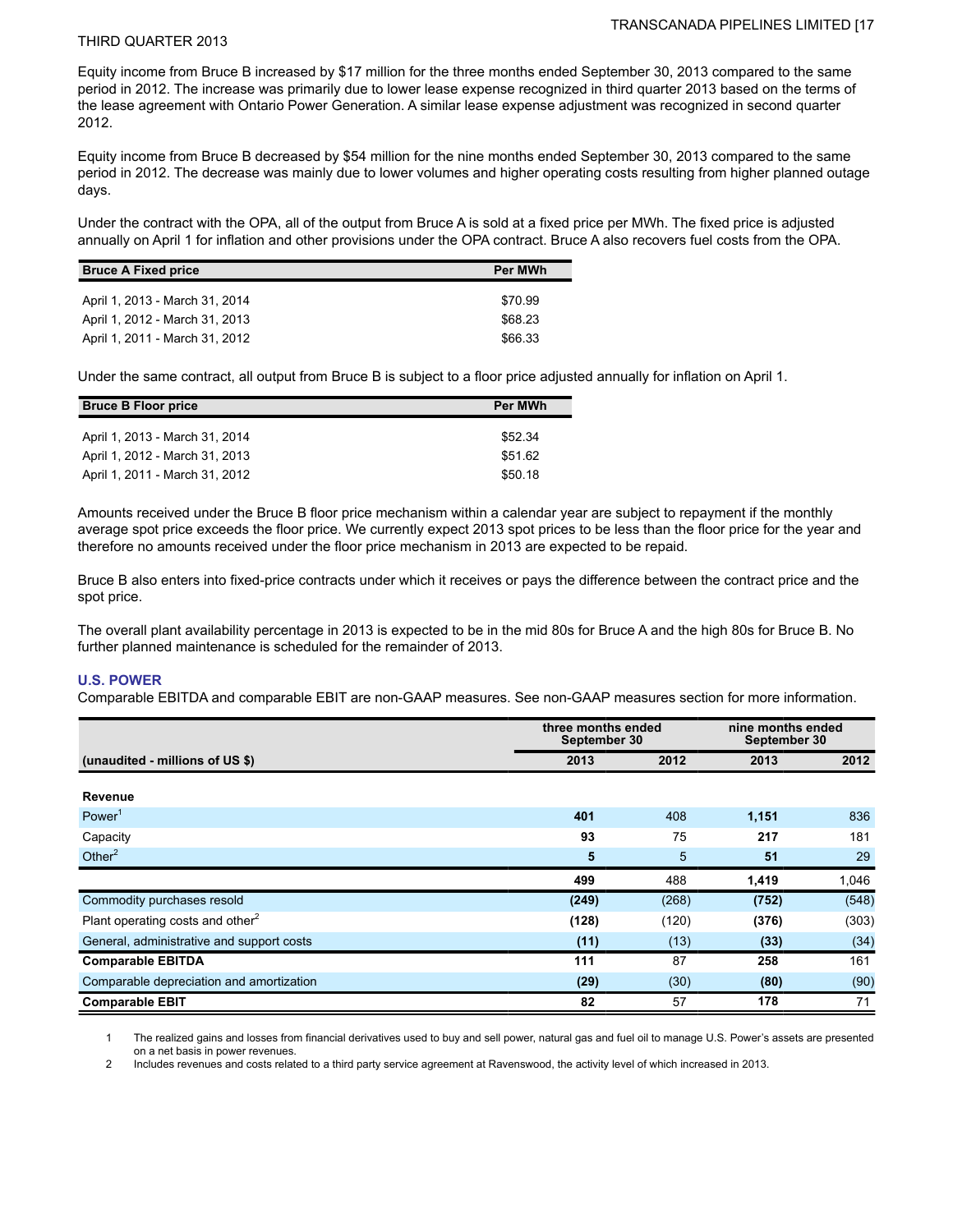### **Sales volumes and plant availability**

|                              | three months ended<br>September 30 |       | nine months ended<br>September 30 |        |  |
|------------------------------|------------------------------------|-------|-----------------------------------|--------|--|
| (unaudited)                  | 2013                               | 2012  | 2013                              | 2012   |  |
| Physical sales volumes (GWh) |                                    |       |                                   |        |  |
| Supply                       |                                    |       |                                   |        |  |
| Generation                   | 2,209                              | 2,350 | 5,021                             | 5,291  |  |
| Purchased                    | 2.385                              | 3,601 | 6,742                             | 6,858  |  |
|                              | 4,594                              | 5,951 | 11,763                            | 12,149 |  |
| Plant availability $1$       | 94%                                | 96%   | 88%                               | 86%    |  |

1 The percentage of time the plant was available to generate power, regardless of whether it was running.

U.S. Power's comparable EBITDA was US\$111 million for the three months ended September 30, 2013 compared to US\$87 million for the same period in 2012. The increase was the net effect of:

- higher realized capacity prices in New York
- higher generation at the U.S. hydro facilities
- lower sales volumes to wholesale, commercial and industrial customers
- lower generation at the Ravenswood facility offset by higher realized power and fuel prices.

U.S. Power's comparable EBITDA was US\$258 million for the nine months ended September 30, 2013 compared to US\$161 million for the same period in 2012. The increase was the net effect of:

- **•** higher realized capacity prices in New York
- **•** higher revenues on sales to wholesale, commercial and industrial customers
- **•** higher realized power prices offset by higher operating costs due to higher fuel prices.

Commodity prices were higher for the three and nine months ended September 30, 2013 compared to the same periods in 2012. In 2013, natural gas prices recovered from low levels in 2012 back to the five year average while gas production levels remained flat. The higher gas prices along with hot weather in July resulted in higher spot power prices in the predominantly gas-fired New England and New York power markets for the nine months ended September 30, 2013.

Physical sales volumes for the three and nine months ended September 30, 2013 were lower than the same periods in 2012 due to lower purchased volumes sold to wholesale, commercial and industrial customers in New England partially offset by increased volumes in our PJM markets. Generation volumes were lower, mainly due to lower generation at our Ravenswood natural gas fueled facility in New York partially offset by higher output at our hydro facilities.

Power revenue of US\$401 million for the three months ended September 30, 2013 has decreased compared to US\$408 million for the same period in 2012 mainly due to lower sales to wholesale, commercial and industrial customers in New England, offset by higher realized power prices. Power revenue of US\$1,151 million for the nine months ended September 30, 2013 increased compared to US\$836 million for the same period in 2012, mainly due to higher realized power prices, partially offset by lower volumes.

Capacity revenue was US\$93 million for the three months ended September 30, 2013 and US\$217 million for the nine months ended September 30, 2013 compared to US\$75 million and US\$181 million for the same periods in 2012. New York Zone J spot capacity prices were approximately 25 per cent higher than last year on a year to date basis. This increase in spot capacity prices and the impact of hedging activities resulted in higher realized prices in New York, partially offset by lower capacity prices in New England.

Commodity purchases resold were US\$249 million for the three months ended September 30, 2013 compared to US\$268 million for the same period in 2012. The decrease was due to lower volumes of purchases as sales to wholesale, commercial and industrial customers in New England offset by higher prices to purchase the power to fulfill sales commitments. Commodity purchases resold were US\$752 million for the nine months ended September 30, 2013 compared to US\$548 million for the same period in 2012 as the increase in prices to fulfill power sales commitments to wholesale, commercial and industrial customers more than offset the lower purchased volumes.

Plant operating costs and other, which includes fuel gas consumed in generation, increased by US\$73 million for the nine months ended September 30, 2013 compared to the same period in 2012 because of higher natural gas fuel prices.

As at September 30, 2013, approximately 1,400 GWh or 36 per cent of U.S. Power's planned generation is contracted for the remainder of 2013, and 2,900 GWh or 30 per cent for 2014. Planned generation fluctuates depending on hydrology, wind conditions, commodity prices and the resulting dispatch of the assets. Power sales fluctuate based on customer usage.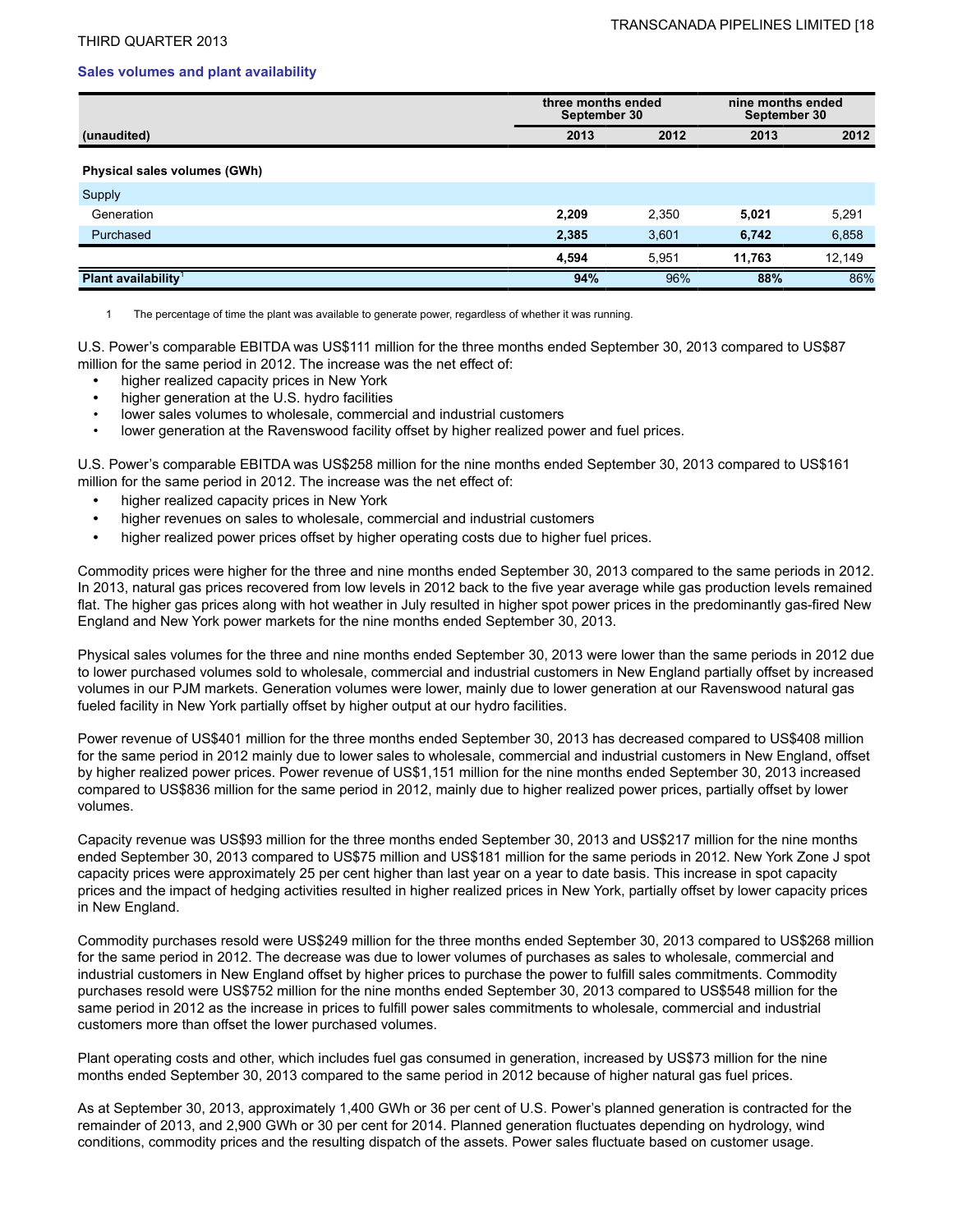# **NATURAL GAS STORAGE**

Comparable EBITDA and comparable EBIT are non-GAAP measures. See non-GAAP measures section for more information.

|                                           | three months ended<br>September 30 |      | nine months ended<br>September 30 |      |
|-------------------------------------------|------------------------------------|------|-----------------------------------|------|
| (unaudited - millions of \$)              | 2013                               | 2012 | 2013                              | 2012 |
| Alberta Storage <sup>1</sup>              | 12                                 | 20   | 43                                | 54   |
| General, administrative and support costs | (3)                                | (3)  |                                   | (7)  |
| <b>Comparable EBITDA</b>                  | 9                                  | 17   | 36                                | 47   |
| Comparable depreciation and amortization  | (4)                                | (2)  | (9)                               | (8)  |
| <b>Comparable EBIT</b>                    |                                    | 15   | 27                                | 39   |

1 Includes our share of equity income from our investment in CrossAlta up to December 18, 2012. On December 18, 2012, we acquired the remaining 40 per cent interest in CrossAlta, bringing our ownership interest to 100 per cent.

Comparable EBITDA decreased by \$8 million for the three months ended September 30, 2013 and \$11 million for the nine months ended September 30, 2013 compared to the same periods in 2012 because of lower realized natural gas storage spreads partially offset by incremental earnings from CrossAlta resulting from the acquisition of the remaining 40 per cent interest in December 2012.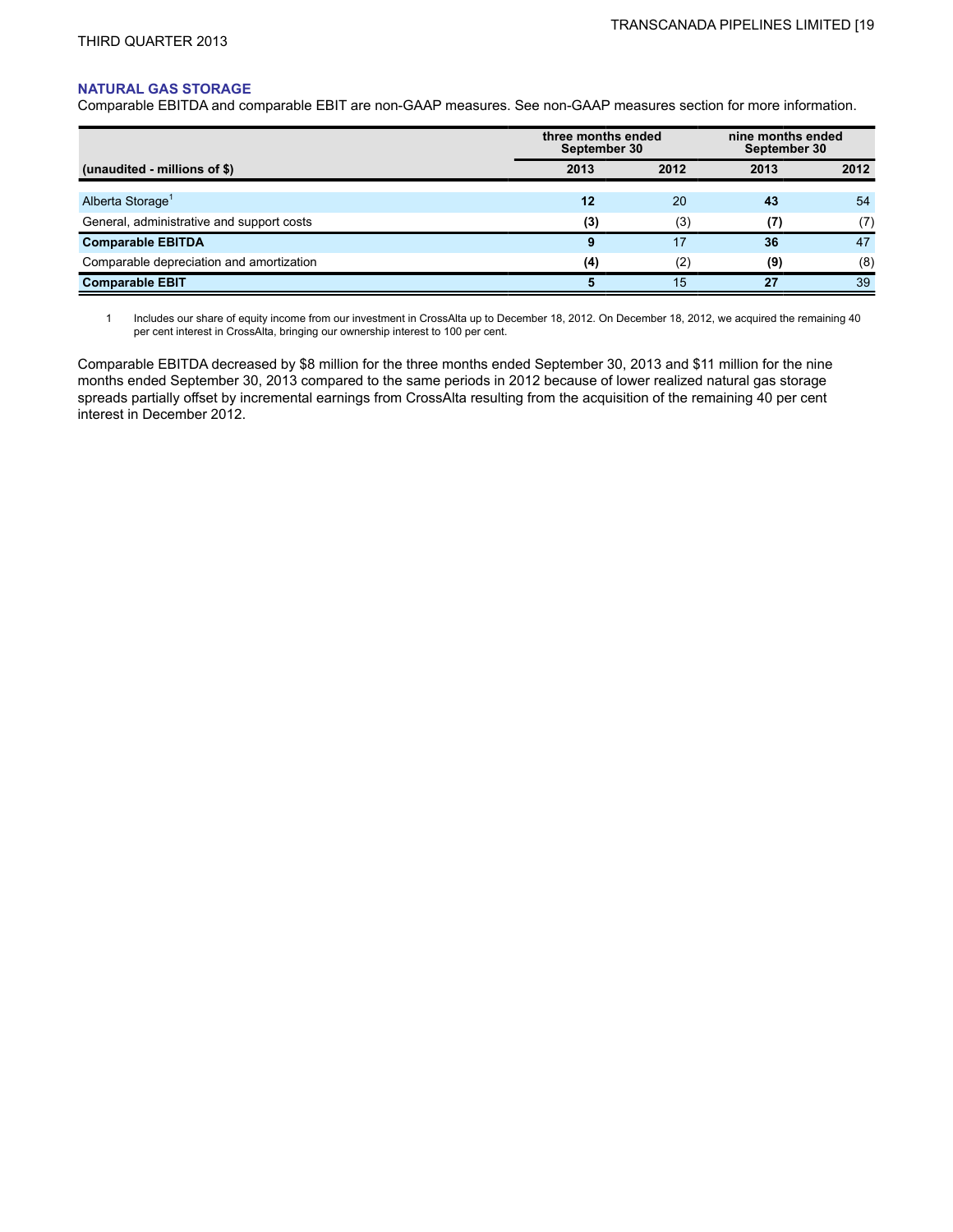# Recent developments

# **NATURAL GAS PIPELINES**

# **Canadian Mainline**

On March 27, 2013, the NEB issued its decision on our application to change the business structure and the terms and conditions of service for the Canadian Mainline. Since implementation of the decision on July 1, 2013, an additional 1.3 Bcf/d of firm service originating at Empress has been contracted for, more than doubling the contracted capacity at this location.

Certain additional changes to the Canadian Mainline's tariff were considered as a separate application which was heard in an oral hearing that concluded on September 23, 2013. The changes requested included provisions to diversions and alternate receipt points as well as modifying renewal notification for firm Mainline service. The NEB denied the material changes in its decision issued on October 10, 2013, with reasons to follow.

In September 2013, we reached a settlement with local natural gas distribution companies in Ontario and Québec on long-term tolls that will allow us to provide customers with the flexibility to source gas from various geographic locations within the eastern triangle segment of the system while ensuring that the tolls for the Canadian Mainline are set at levels that recover the costs of providing that flexibility. We expect to file an application for approval of the settlement with the NEB by the end of 2013 that includes a proposed January 1, 2015 implementation date.

# **NGTL System expansion projects**

We continued to expand the NGTL System and have placed approximately \$700 million of new facilities in service to date in 2013. We also received NEB approval to construct and operate an additional approximately \$300 million of new facilities.

In August 2013, we signed agreements with Progress Energy Canada Ltd. (Progress) for approximately two Bcf/d of firm gas transportation services to underpin the development of a major pipeline extension of the NGTL System. The proposed North Montney Project will also include an interconnection with our proposed Prince Rupert Gas Transmission (PRGT) project to provide natural gas supply to the proposed Pacific NorthWest LNG export facility near Prince Rupert, B.C. and is expected to cost approximately \$1.7 billion, which includes \$100 million for downstream facilities. Under the commercial arrangements with Progress, receipt volumes are expected to increase between 2016 and 2019 to an aggregate volume of approximately two Bcf/d and delivery volumes to the PRGT project are expected to be approximately 2.1 Bcf/d beginning in 2019. We are also in discussions with other parties that have expressed interest in obtaining transportation services that would utilize the North Montney facilities. We plan to file an application for approval to construct and operate the North Montney Project in fourth quarter 2013.

Also in fourth quarter 2013, we expect to begin a notification process to potential shippers for a proposal to provide export delivery service to Vanderhoof, B.C. through the use of capacity arrangements on the Coastal GasLink pipeline.

A settlement of the NGTL System annual revenue requirement for the years 2013 and 2014 was reached with shippers and other interested parties in August 2013. The settlement fixes return at 10.1 per cent on a 40 per cent deemed common equity, establishes an increase in the composite depreciation rate to 3.05 per cent and 3.12 per cent for 2013 and 2014, respectively, and fixes the OM&A for 2013 at \$190 million and 2014 at \$198 million with any variance to our account. In August 2013, we requested and received approval for changes to existing interim rates to reflect the settlement, effective September 1, 2013, pending a decision on the settlement application. On November 1, 2013, the NEB approved the settlement and 2013 final tolls, as filed. Third quarter 2013 results do not reflect the impact of this decision.

### **Coastal GasLink Pipeline Project**

We are currently focused on community, landowner, government and First Nations engagement as the Coastal GasLink pipeline project advances through the regulatory process with the B.C. Environmental Assessment Office and the Canadian Environmental Assessment Agency. We will solicit shipper interest in the provision of delivery service near Vanderhoof, B.C. in fourth quarter 2013.

### **ANR Lebanon Lateral Reversal Project**

Following a successful binding open season which concluded in October 2013, we have executed firm transportation contracts for 350 MMcf/d at maximum tariff rates for 10 years on the ANR Lebanon Lateral Reversal project. The project will require modification to existing facilities at relatively minor capital expenditures, which are expected to be completed in first quarter 2014. Contracted volumes will increase throughout 2014 generating incremental earnings. The project will substantially increase our ability to receive gas on ANR's southeast mainline from the Utica/Marcellus shale plays.

### **Great Lakes**

On September 27, 2013, we filed with FERC a settlement with our customers to modify the transportation rates beginning on November 1, 2013. The settlement is expected to be approved by FERC before the end of the year. The settlement establishes maximum recourse transportation rates on the Great Lakes system. Commencing November 2013, rates will increase, compared to current rates, by approximately 21 percent. This will result in a modest increase in the portion of revenue derived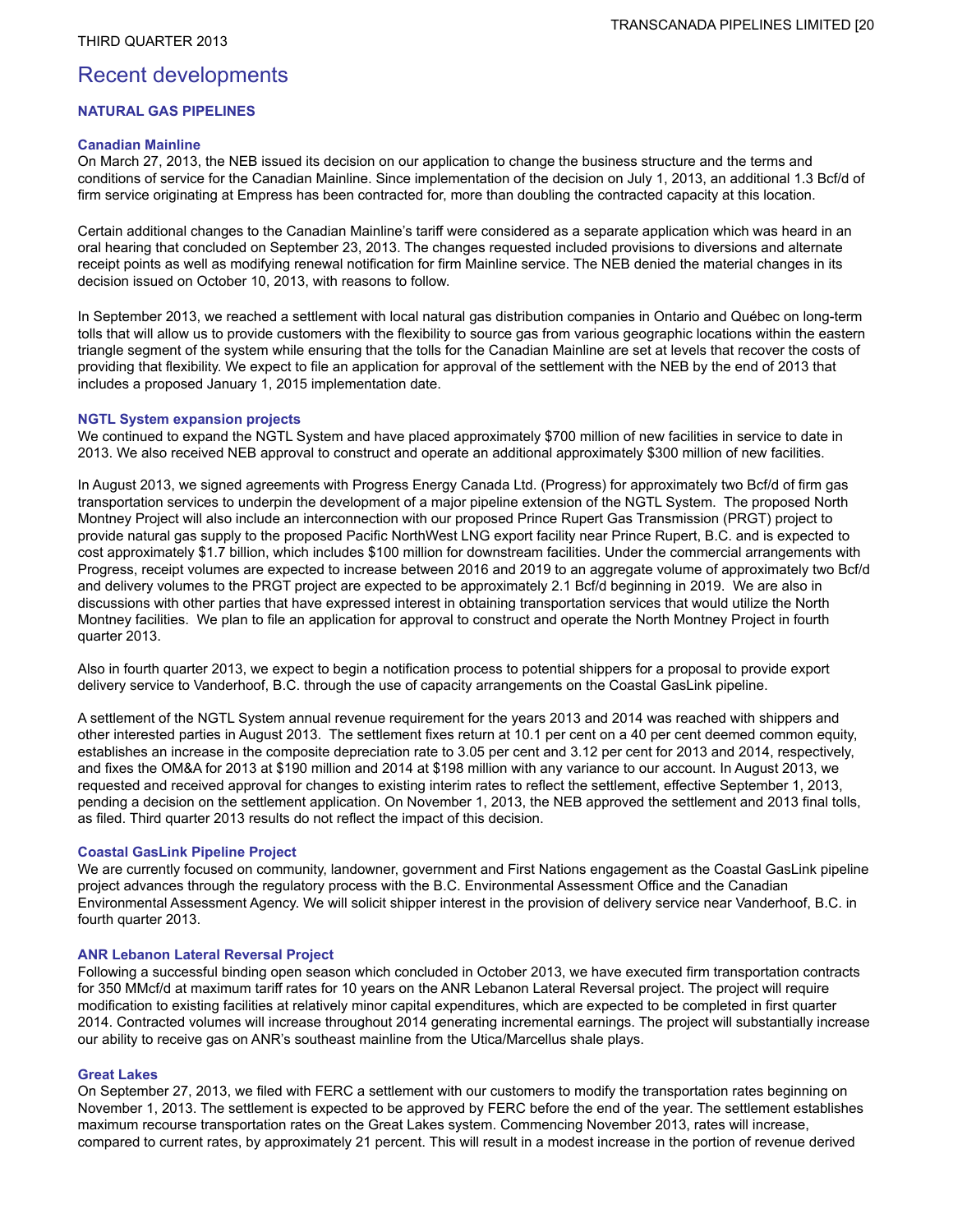from the recourse rate contracts. The settlement includes a moratorium on filing rate cases or challenging the settlement rates between November 1, 2013 and March 31, 2015 and requires that we file to have new rates in effect no later than January 1, 2018.

#### **Sale of U.S. Pipeline assets to TC PipeLines, LP**

In July 2013, we closed the sale of a 45 per cent interest in each of Gas Transmission Northwest LLC (GTN LLC) and Bison Pipeline LLC (Bison LLC) to TC PipeLines, LP for an aggregate purchase price of US\$1.05 billion, which included US\$146 million representing 45 per cent of GTN's debt, plus normal closing adjustments.

We continue to hold a 30 per cent ownership interest in both pipelines. We also hold a 28.9 per cent interest in TC PipeLines, LP for which we are the General Partner.

### **Mexican Pipelines**

The construction of the Tamazunchale Pipeline Extension project and related compression facilities is proceeding. Although the end of first quarter 2014 continues to be the target in-service date, the construction schedule has been challenged with various issues including the discovery of several archeological finds. The project team continues to monitor and evaluate impacts of related schedule delays. The Topolobampo and Mazatlan projects in northwest Mexico are advancing as planned with engineering and permitting activities.

### **OIL PIPELINES**

#### **Gulf Coast Project**

We are constructing a US\$2.3 billion 36-inch pipeline from Cushing, Oklahoma to the U.S. Gulf Coast and expect to begin delivering crude oil to Port Arthur, Texas near the end of 2013. Construction is approximately 95 per cent complete.

We have commenced construction of the US\$300 million 76 km (47 mile) Houston Lateral pipeline to transport crude oil to Houston, Texas refineries, which is expected to be complete in 2014.

The Gulf Coast Project will have a capacity of up to 700,000 Bbl/d.

#### **Keystone XL Pipeline**

On March 1, 2013, the U.S. DOS released its Draft Supplemental Environmental Impact Statement for the Keystone XL Pipeline. The impact statement reaffirmed that construction of the proposed pipeline from the U.S./Canada border in Montana to Steele City, Nebraska would not result in any significant impact to the environment. The DOS continues to review comments on the impact statement that it received during a public comment period that ended on April 22, 2013. Once the DOS has completed its review, it is anticipated it will issue a Final Supplemental Environmental Impact Statement and then consult with other governmental agencies and provide an additional opportunity for public comment during a National Interest Determination period of up to 90 days, before making a decision on our Presidential Permit application.

We anticipate the pipeline to be in service approximately two years following the receipt of the Presidential Permit. The US\$5.3 billion cost estimate will increase depending on the timing of the permit. As of September 30, 2013, we have invested US\$2.0 billion in the project.

### **Energy East Pipeline**

On August 1, 2013, we announced we are moving forward with the 1.1 million Bbl/d Energy East Pipeline project as it received approximately 900,000 Bbl/d of firm, long-term contracts in its open season to transport crude oil from Western Canada to Eastern refineries and export terminals. The project is estimated to cost approximately \$12 billion, excluding the transfer value of Canadian Mainline natural gas assets and, subject to regulatory approvals, is anticipated to be in service by late 2017 for deliveries in Québec and 2018 for deliveries in New Brunswick. We intend to file the necessary regulatory applications for approvals to construct and operate the pipeline project and terminal facilities in the first half of 2014.

#### **Northern Courier Pipeline**

In April 2013, we filed a permit application with the Alberta regulator after completing the required Aboriginal and stakeholder engagement and associated field work.

On October 30, 2013, Suncor Energy announced that the Fort Hills Energy Limited Partnership is proceeding with the Fort Hills oil sands mining project and expects to begin producing crude oil as early as late 2017. Our Northern Courier Pipeline project is expected to be completed in 2017 and will transport crude oil from the Fort Hills mine site to Suncor's tank facilities located north of Fort McMurray.

#### **Heartland Pipeline and TC Terminals**

In May 2013, we announced we had reached binding long-term shipping agreements to build, own and operate the proposed Heartland Pipeline and TC Terminals projects.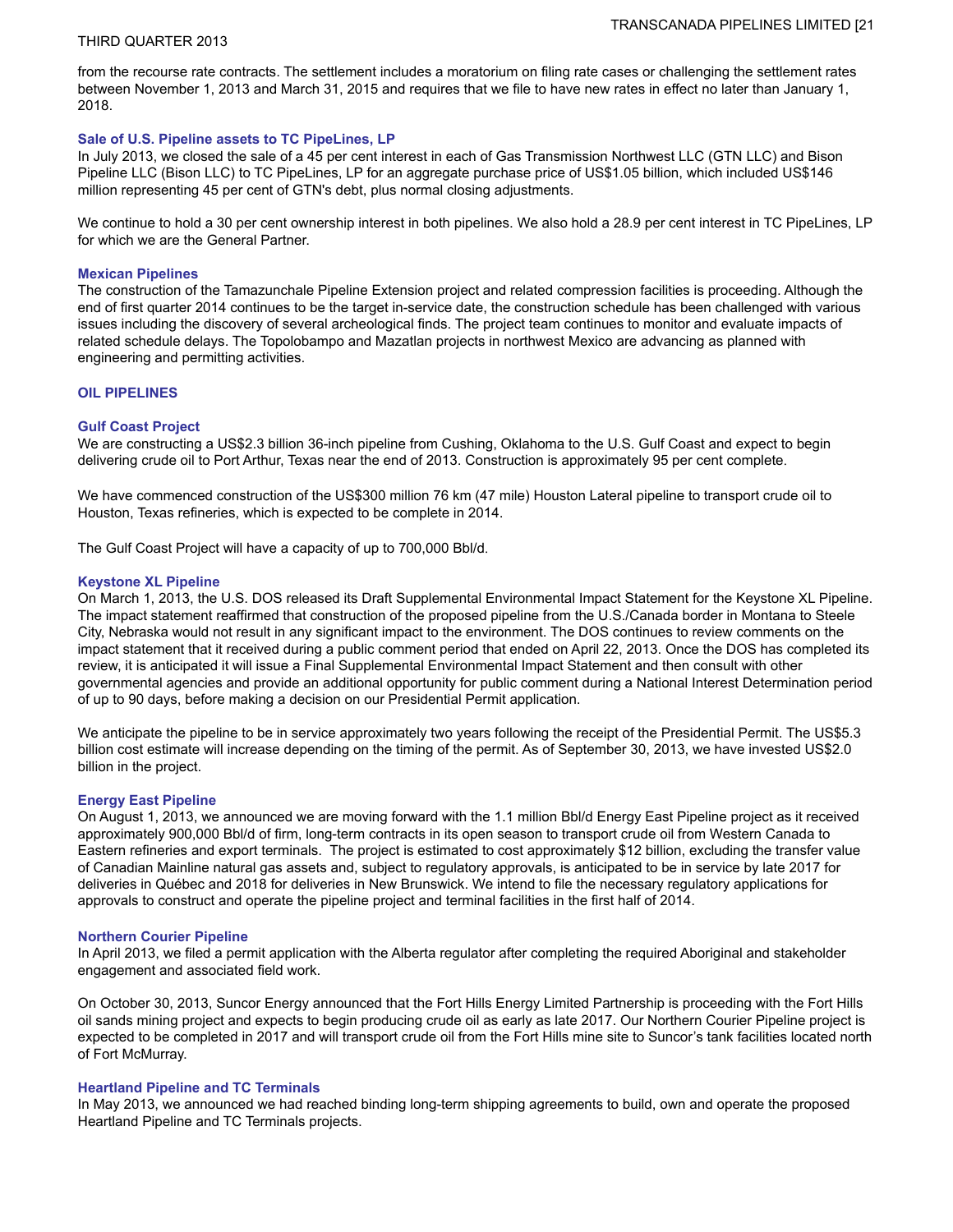The proposed projects will include a 200 km (125 mile) crude oil pipeline connecting the Edmonton region to facilities in Hardisty, Alberta, and a terminal facility in the Heartland industrial area north of Edmonton. We anticipate the pipeline could transport up to 900,000 Bbl/d, while the terminal is expected to have storage capacity for up to 1.9 million barrels of crude oil. These projects together have a combined cost estimated at \$900 million and are expected to come into service during the second half of 2015.

We filed a permit application for the terminal facility with the Alberta regulator in May 2013 and filed an application for the pipeline on October 25, 2013.

#### **Grand Rapids Pipeline**

In May 2013, we filed a permit application with the Alberta regulator after completing the required Aboriginal and stakeholder engagement and associated field work.

#### **ENERGY**

#### **Ontario Solar**

In late 2011, we agreed to buy nine Ontario solar projects (combined capacity of 86 MW) from Canadian Solar Solutions Inc. for approximately \$470 million. On June 28, 2013 we completed the acquisition of the first project for \$55 million and on September 30, 2013 we completed the acquisition of two additional projects for \$99 million. We expect the acquisition of the remaining projects to close between late 2013 and 2014, all subject to satisfactory completion of the related construction activities and regulatory approvals. All power produced will be sold under 20-year PPAs with the OPA.

#### **Sundance A**

Sundance A Unit 1 returned to service in early September 2013. Sundance B Unit 2 returned to service in October 2013. TransAlta shut down both units in December 2010 and was ordered by an arbitration panel in July 2012 to rebuild these units.

#### **Bruce Power**

On April 5, 2013, Bruce Power announced that it had reached an agreement with the OPA to extend the Bruce B floor price through to the end of the decade which is expected to coincide with the 2019 and 2020 end of life dates for the Bruce B units.

Bruce Power returned Unit 4 to service on April 13, 2013 after completing an expanded life extension outage investment program which began in August 2012. It is anticipated that this investment will allow Unit 4 to operate until at least 2021.

Bruce Power's fully operational eight unit site is now capable of producing more than 6,200 MW towards Ontario's power supply.

#### **Bécancour**

In June 2013, Hydro-Québec notified us that it would exercise its option to extend the agreement to suspend all electricity generation from the Bécancour power plant through 2014 and the suspension was approved in August 2013. Under the suspension agreement, Hydro-Québec has the option (subject to certain conditions) to extend the suspension every year until regional electricity demand levels recover. We continue to receive capacity payments while generation is suspended.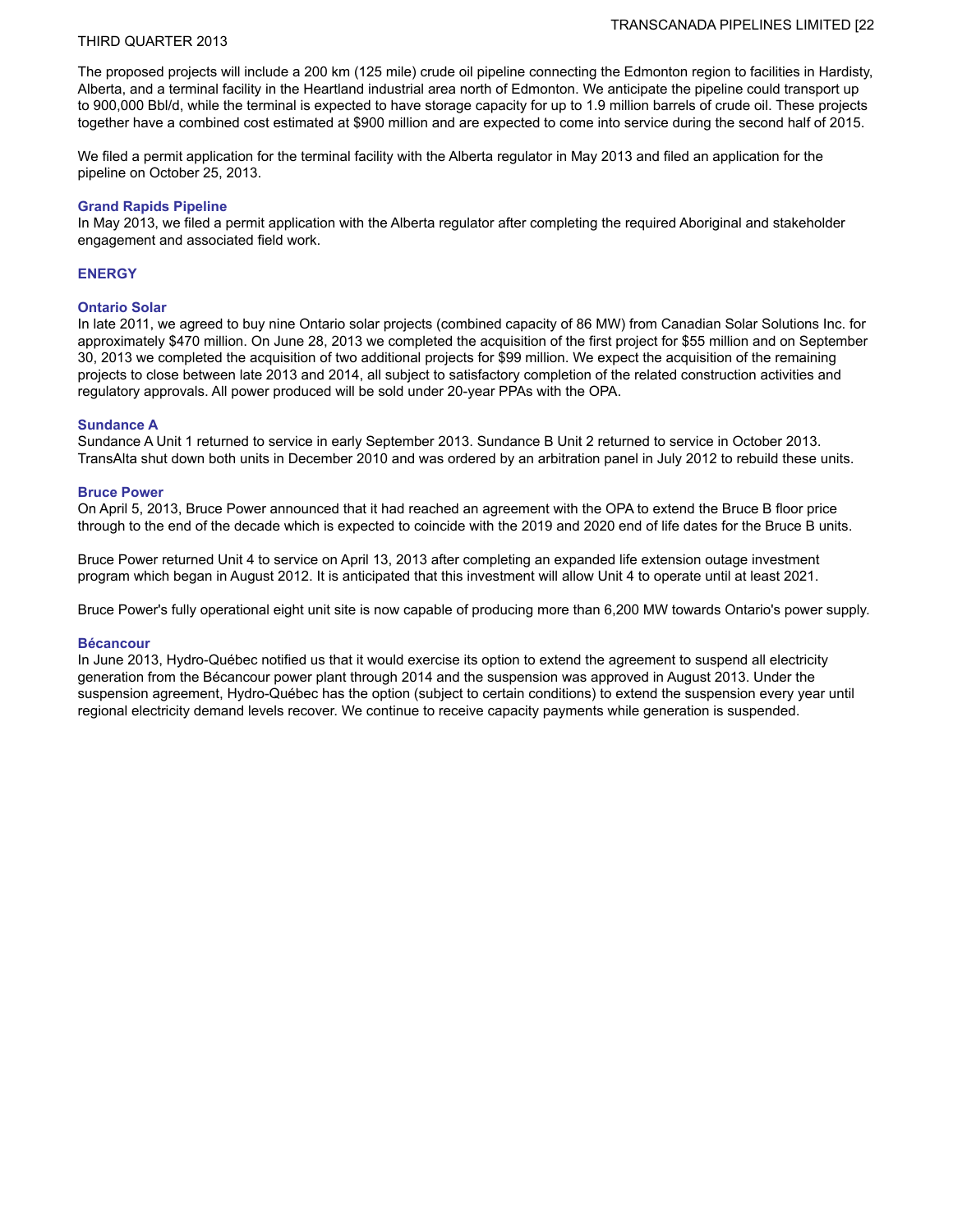# Other income statement items

|                                                      | three months ended<br>September 30 |       | nine months ended<br>September 30 |       |
|------------------------------------------------------|------------------------------------|-------|-----------------------------------|-------|
| (unaudited - millions of \$)                         | 2013                               | 2012  | 2013                              | 2012  |
| Comparable interest expense                          | (243)                              | (253) | (762)                             | (745) |
| Comparable interest income and other                 | 16                                 | 22    | 32                                | 66    |
| Comparable income taxes expense                      | (171)                              | (122) | (460)                             | (350) |
| Net income attributable to non-controlling interests | (27)                               | (23)  | (70)                              | (73)  |

|                              | three months ended<br>September 30 |      | nine months ended<br>September 30 |      |
|------------------------------|------------------------------------|------|-----------------------------------|------|
| (unaudited - millions of \$) | 2013                               | 2012 | 2013                              | 2012 |

# **Comparable interest on long-term debt**

| <b>Comparable interest expense</b>                | 243  | 253  | 762   | 745   |
|---------------------------------------------------|------|------|-------|-------|
| Capitalized interest                              | (80) | (74) | (195) | (224) |
| Other interest and amortization expense           |      | 11   | 11    | 29    |
|                                                   | 322  | 316  | 946   | 940   |
| Foreign exchange                                  |      |      | 13    |       |
| U.S. dollar-denominated (US\$)                    | 188  | 185  | 561   | 554   |
| Canadian dollar-denominated                       | 127  | 130  | 372   | 385   |
| (including interest on junior subordinated notes) |      |      |       |       |

Comparable interest expense was \$243 million for the three months ended September 30, 2013 compared to \$253 million for the same period in 2012 because of the following:

- higher capitalized interest primarily for the Gulf Coast Project and Mexican projects partially offset by the refurbished units at Bruce Power being placed in service
- higher interest expense due to debt issues of US\$500 million in July 2013, \$750 million in July 2013, US\$750 million in January 2013 and US\$1.0 billion in August 2012 and higher foreign exchange on interest expense related to U.S. denominated debt partially offset by Canadian and U.S. dollar-denominated debt maturities.

Comparable interest expense was \$762 million for the nine months ended September 30, 2013 compared to \$745 million for the same period in 2012 because of the following:

- **•** lower capitalized interest as a result of placing the refurbished units at Bruce Power in service, partially offset by higher capitalized interest for the Gulf Coast Project, Mexican projects and Keystone XL
- **•** higher interest expense due to debt issues of US\$500 million in July 2013, \$750 million in July 2013, US\$750 million in January 2013, US\$1.0 billion in August 2012 and US\$500 million in March 2012 and higher foreign exchange on interest expense related to U.S. denominated debt, partially offset by Canadian and U.S. dollar-denominated debt maturities.

Comparable interest income and other was \$32 million for the nine months ended September 30, 2013, compared to \$66 million for the same period in 2012 because we had realized losses in 2013 compared to realized gains in 2012 on derivatives used to manage our net exposure to foreign exchange rate fluctuations on U.S. dollar-denominated income.

Comparable income taxes expense were \$171 million and \$460 million for the three and nine months ended September 30, 2013, respectively, compared to \$122 million and \$350 million for the same periods in 2012. The increase was mainly the result of higher pre-tax earnings in 2013 compared to 2012 combined with changes in the proportion of income earned between Canadian and foreign jurisdictions.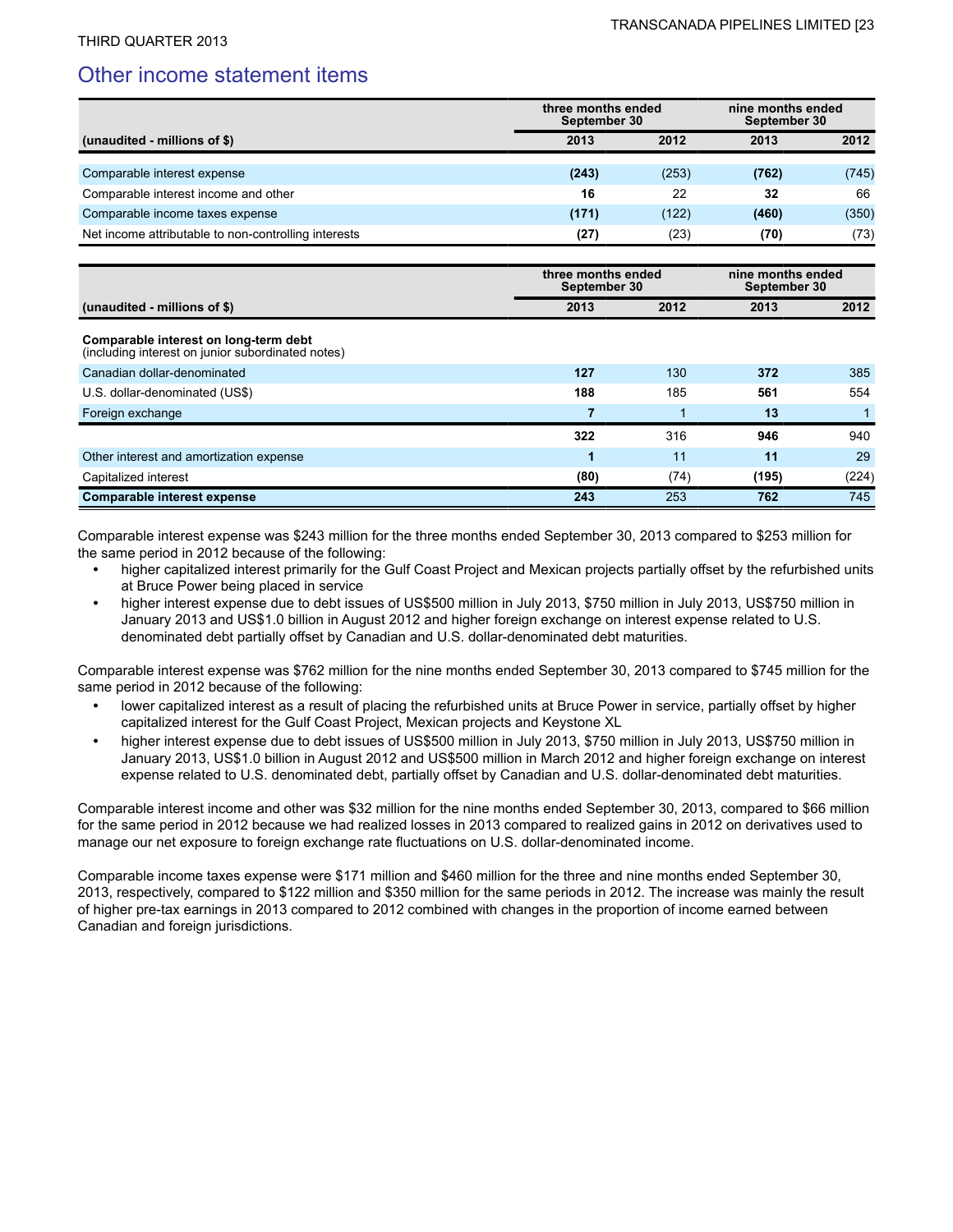# Financial condition

We strive to maintain financial strength and flexibility in all parts of an economic cycle, and rely on our operating cash flows to sustain our business, pay dividends and fund a portion of our growth.

We access capital markets to meet our financing needs, manage our capital structure and preserve our credit ratings.

We believe we have the capacity to fund our existing capital program through predictable cash flow from our operations, access to the capital markets, cash on hand and substantial committed credit facilities.

# **CASH FROM OPERATING ACTIVITIES**

|                                                  | three months ended<br>September 30 |      | nine months ended<br>September 30 |       |
|--------------------------------------------------|------------------------------------|------|-----------------------------------|-------|
| (unaudited - millions of \$)                     | 2012<br>2013                       |      | 2013                              | 2012  |
| Funds generated from operations <sup>1</sup>     | 1,038                              | 860  | 2.899                             | 2,448 |
| Decrease/(increase) in operating working capital | 72                                 | 242  | (263)                             | 99    |
| Net cash provided by operations                  | 1.110                              | .102 | 2.636                             | 2,547 |

1 See the non-GAAP measures section in this MD&A for further discussion of funds generated from operations.

Net cash provided by operations was \$1,110 million for the three months ended September 30, 2013 and \$2,636 million for the nine months ended September 30, 2013 compared to \$1,102 million and \$2,547 million for the same periods in 2012, respectively, mainly due to an increase in earnings.

At September 30, 2013, our current assets were \$5.2 billion and current liabilities were \$6.6 billion, leaving us with a working capital deficit of \$1.4 billion compared to \$2.1 billion at the end of 2012. This working capital deficiency is considered to be in the normal course of business and is managed through our ability to generate cash flow and our ongoing access to the capital markets.

# **CASH USED IN INVESTING ACTIVITIES**

|                              | three months ended<br>September 30 |     | nine months ended<br>September 30 |       |
|------------------------------|------------------------------------|-----|-----------------------------------|-------|
| (unaudited - millions of \$) | 2013<br>2012                       |     | 2012<br>2013                      |       |
|                              |                                    |     |                                   |       |
| Capital expenditures         | 992                                | 694 | 3,030                             | 1,555 |
| Equity investments           | 30                                 | 144 | 101                               | 557   |
| Acquisitions                 | 99                                 |     | 154                               |       |

Our capital expenditures this quarter were primarily related to the Gulf Coast Project, expansion of the NGTL System and construction of the Mexican pipelines.

Our cash used in equity investments decreased this quarter and year to date due to lower capital spending at Bruce Power.

On June 28, 2013, we completed the acquisition of the first Ontario Solar project for \$55 million. On September 30, 2013, we completed the acquisition of two additional Ontario Solar projects for \$99 million.

# **CASH PROVIDED BY/(USED IN) FINANCING ACTIVITIES**

|                                           | three months ended<br>September 30 |       | nine months ended<br>September 30 |         |
|-------------------------------------------|------------------------------------|-------|-----------------------------------|---------|
| (unaudited - millions of \$)              | 2013                               | 2012  | 2013                              | 2012    |
| Long-term debt issued, net of issue costs | 2,173                              | 995   | 2.917                             | 1,488   |
| Long-term debt repaid                     | (521)                              | (12)  | (1, 230)                          | (782)   |
| Notes payable repaid, net                 | (1, 177)                           | (930) | (618)                             | (341)   |
| Dividends and distributions paid          | (370)                              | (342) | (1,075)                           | (1,016) |
| Equity financing activities               |                                    |       | 883                               | 269     |
| Advances (to)/from affiliates, net        |                                    | 10    | 111                               | (260)   |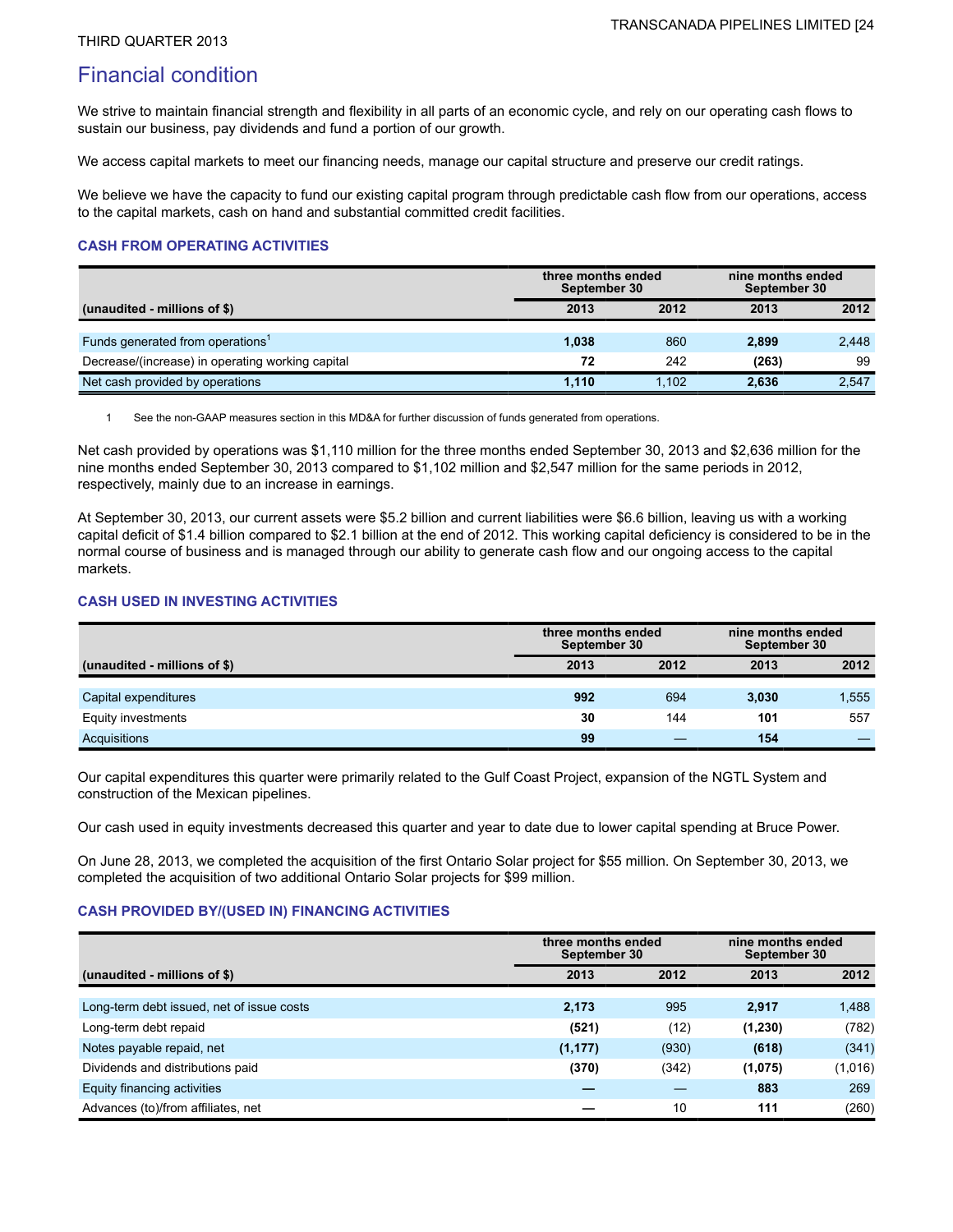In January 2013, we issued US\$750 million of senior notes, maturing on January 15, 2016 and bearing interest at 0.75 per cent per annum.

In January 2013, we issued 7.2 million common shares to TransCanada Corporation (TransCanada) resulting in proceeds of \$345 million.

In March 2013, we issued 3.1 million common shares to TransCanada resulting in proceeds of \$154 million.

In June 2013, we retired US\$350 million of 4.00 per cent senior notes.

In July 2013, we issued US\$500 million of three-year London Interbank Offered Rate-based floating rate notes maturing on June 30, 2016, bearing interest at an initial annual rate of 0.95 per cent.

Also in July 2013, we issued \$450 million of ten-year and \$300 million of 30-year medium term notes maturing on July 19, 2023 and November 15, 2041, bearing interest at rates of 3.69 and 4.55 per cent per annum, respectively.

In August 2013, we retired US\$500 million of 5.05 per cent senior notes.

In October 2013, we issued US\$625 million of senior notes, maturing on October 16, 2023 and bearing interest at 3.75 per cent per annum and US\$625 million of senior notes, maturing on October 16, 2043 and bearing interest at 5.0 per cent per annum.

The net proceeds of these offerings are intended to be used for general corporate purposes and to reduce short-term indebtedness, which was used to fund a portion of our capital program.

Also in October 2013, we redeemed four million outstanding 5.60 per cent Cumulative Redeemable First Preferred Shares Series U. The Series U Shares were redeemed at a price of \$50 per share plus \$0.5907 of accrued and unpaid dividends. The total face value of the outstanding Series U Shares was \$200 million and carried an aggregate of \$11.2 million in annualized dividends.

In May 2013, TC PipeLines, LP completed a public offering of 8,855,000 common units at US\$43.85 per common unit for gross proceeds of US\$388 million. We contributed an additional approximate US\$8 million to maintain our general partnership interest and did not purchase any other units. Upon completion of this offering, our ownership interest in TC PipeLines, LP decreased from 33.3 per cent to 28.9 per cent.

In July 2013, TC PipeLines, LP entered into a five-year, US\$500 million term loan, maturing July 2018. The proceeds from the public offering, term loan and partner contribution were used to finance the acquisition of the 45 per cent interest in GTN and Bison from us.

#### **DIVIDENDS**

On November 4, 2013 we declared quarterly dividends as follows:

#### **Quarterly dividend on our common shares**

The dividend declared for the quarter ending December 31, 2013 is equal to the quarterly dividend to be paid on TransCanada's issued and outstanding common shares at the close of business on December 31, 2013

#### **Quarterly dividends on our preferred shares**

Series Y \$0.70 (for the period up to but excluding February 1, 2014) Payable on February 3, 2014 to shareholders of record at the close of business on December 31, 2013

#### **SHARE INFORMATION**

**October 30, 2013**

**Common shares Issued and outstanding**

749 million

#### **Preferred shares Issued and outstanding**

Series Y 4 million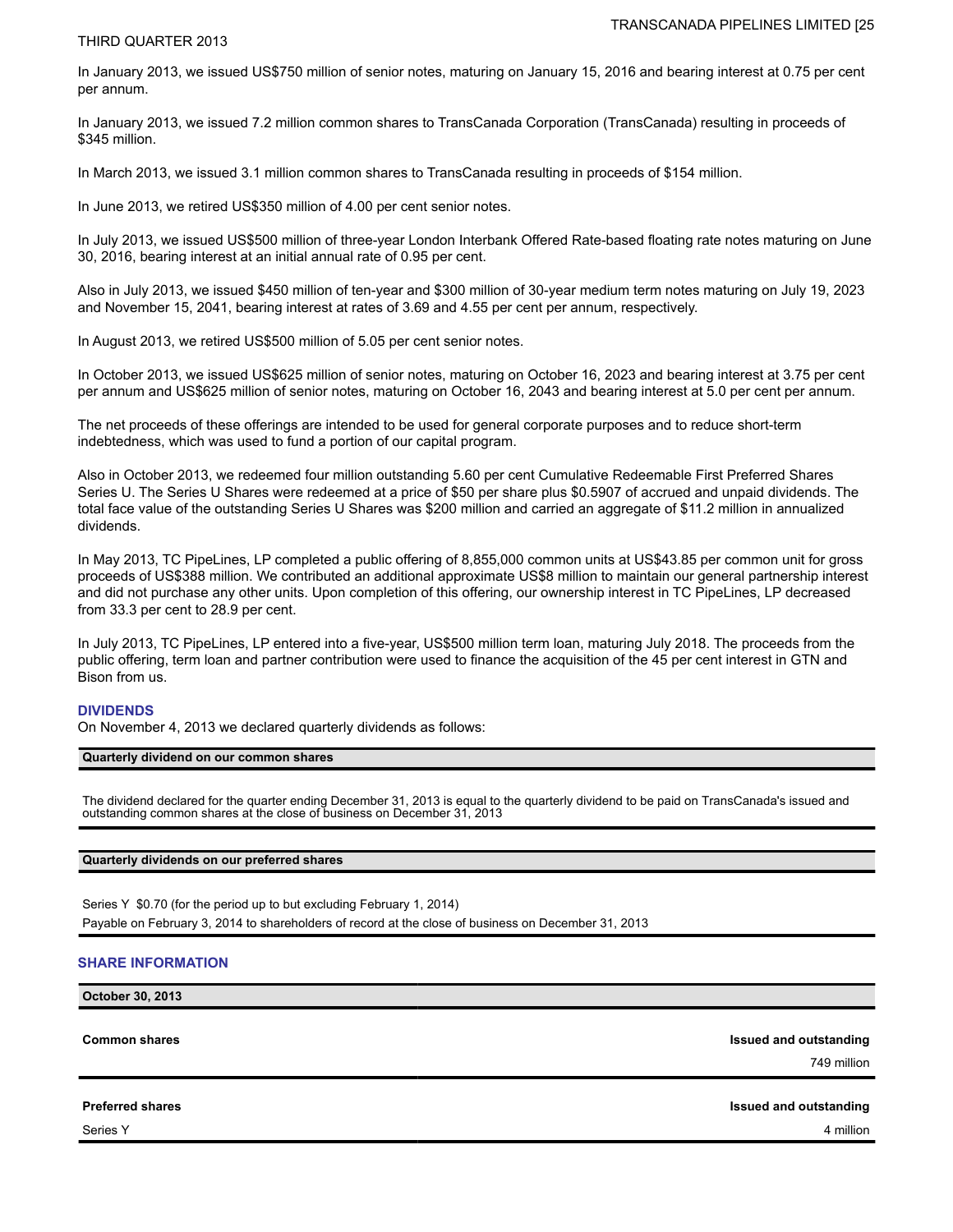#### **CREDIT FACILITIES**

We use committed, revolving credit facilities to support our commercial paper programs along with additional demand facilities for general corporate purposes including issuing letters of credit and providing additional liquidity.

| At September 30, 2013, we had \$5 billion in unsecured credit facilities, including: |  |  |  |  |  |
|--------------------------------------------------------------------------------------|--|--|--|--|--|
|--------------------------------------------------------------------------------------|--|--|--|--|--|

| Amount                            | Unused capacity | <b>Borrower</b>                             | For                                                                                                                                                                                         | <b>Matures</b> |
|-----------------------------------|-----------------|---------------------------------------------|---------------------------------------------------------------------------------------------------------------------------------------------------------------------------------------------|----------------|
|                                   |                 |                                             |                                                                                                                                                                                             |                |
| \$2.0 billion                     | \$2.0 billion   | <b>TCPL</b>                                 | Committed, revolving, extendible credit facility that<br>supports TCPL's Canadian commercial paper program                                                                                  | October 2017   |
| US\$1.0 billion                   | US\$1.0 billion | TransCanada PipeLine<br>USA Ltd. (TCPL USA) | Committed, revolving, extendible credit facility that<br>supports a TCPL USA U.S. dollar commercial paper<br>program in the U.S.                                                            | November 2013  |
| US\$1.0 billion                   | US\$1.0 billion | TransCanada Keystone<br>Pipeline, LP        | Committed, revolving, extendible credit facility that<br>supports a U.S. dollar commercial paper program in<br>Canada dedicated to funding a portion of Keystone                            | November 2013  |
| \$0.9 billion.<br>US\$0.1 billion | \$350 million   | TCPL,<br><b>TCPL USA</b>                    | Demand lines for issuing letters of credit and as a source<br>of additional liquidity. At September 30, 2013, we had<br>outstanding \$650 million in letters of credit under these<br>lines | Demand         |

See Financial risks and financial instruments for more information about liquidity, market and other risks.

#### **Related Party Debt Financing**

Related party debt consists of amounts due to/from affiliates.

|                 | Amount        | For                                                                                                                                                                              | <b>Matures</b> |
|-----------------|---------------|----------------------------------------------------------------------------------------------------------------------------------------------------------------------------------|----------------|
|                 |               |                                                                                                                                                                                  |                |
| Discount Notes  | \$2.7 billion | Discount notes issued by TransCanada; used for general corporate<br>purposes.                                                                                                    | 2013           |
| Credit Facility | \$1.0 billion | Demand revolving credit facility arrangement with TransCanada;<br>used for general corporate purposes.                                                                           | n/a            |
| Credit Facility | \$0.9 billion | TransCanada's unsecured credit facility agreement; used to repay indebtedness, make partner contributions to Bruce A, and for<br>working capital and general corporate purposes. | 2014           |

### **CONTRACTUAL OBLIGATIONS**

Our capital commitments have decreased by \$436 million primarily due to the completion or advancement of capital projects. Our other purchase commitments decreased by \$292 million. There were no other material changes to our contractual obligations in third quarter 2013 or to payments due in the next five years or after. See the MD&A in our 2012 Annual Report for more information about our contractual obligations.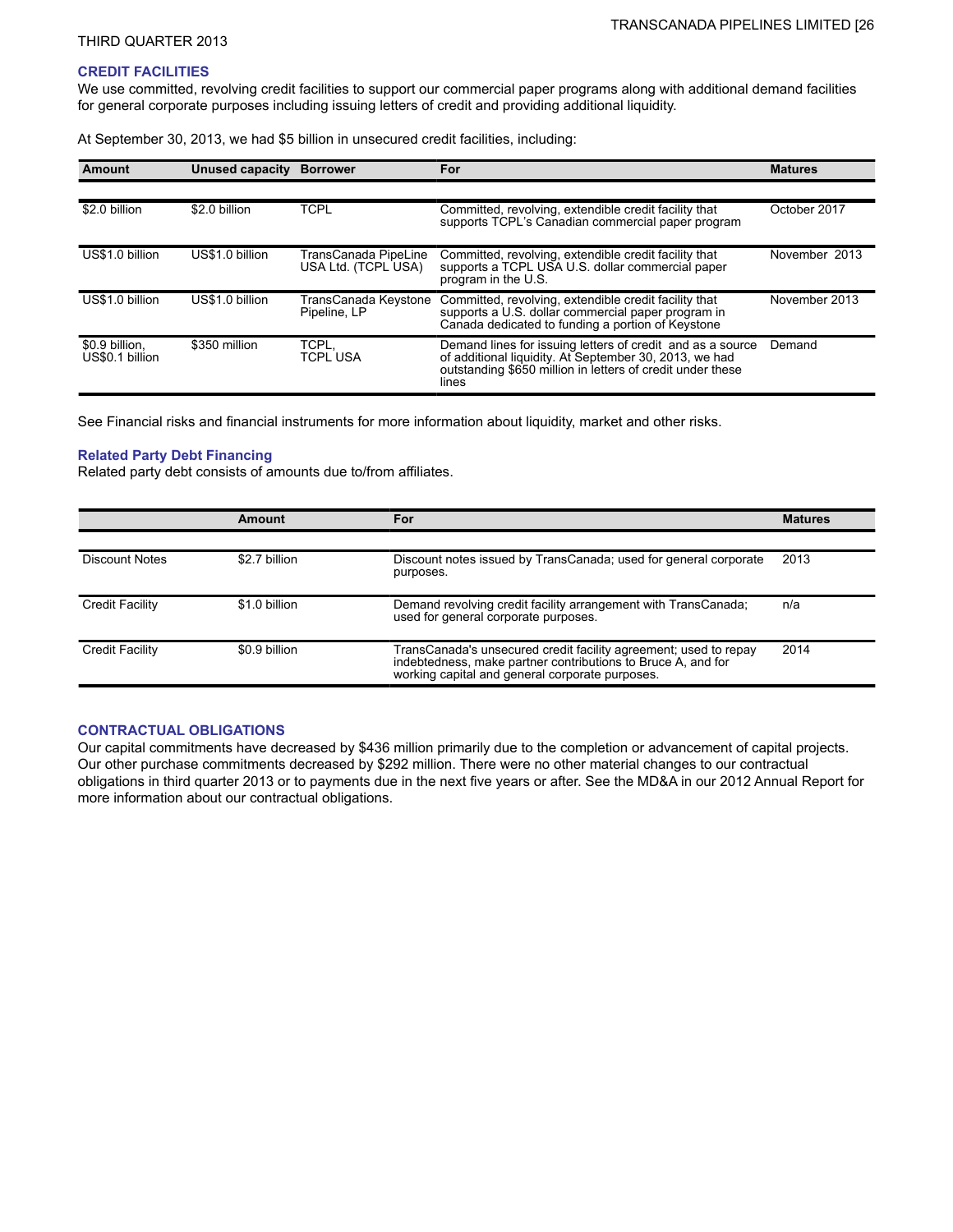# Financial risks and financial instruments

We are exposed to liquidity risk, counterparty credit risk and market risk, and have strategies, policies and limits in place to mitigate their impact on our earnings, cash flow and ultimately shareholder value. These are designed to ensure our risks and related exposures are in line with our business objectives and risk tolerance.

Please see our 2012 Annual Report for more information about the risks we face in our business. In addition to those disclosed risks, in the NEB's March 2013 decision on our Canadian Restructuring Proposal, the NEB found that the fundamental business risk facing the Canadian Mainline has increased. The tolling framework created by the NEB decision results in higher variability in cash flows and greater uncertainty about the ultimate recovery of the Canadian Mainline's cost of service. Otherwise, our risks have not changed substantially since December 31, 2012.

### **LIQUIDITY RISK**

We manage our liquidity risk by continuously forecasting our cash requirements for a rolling twelve month period and making sure we have adequate cash balances, cash flow from operations, committed and demand credit facilities and access to capital markets to meet our operating, financing and capital expenditure obligations under both normal and stressed economic conditions.

# **COUNTERPARTY CREDIT RISK**

We have exposure to counterparty credit risk in the following areas:

- accounts receivable
- portfolio investments
- the fair value of derivative assets
- notes, loans and advances receivable.

We review our accounts receivable regularly and record allowances for doubtful accounts using the specific identification method. At September 30, 2013, we had not incurred any significant credit losses and had no significant amounts past due or impaired. We had a credit risk concentration of \$228 million with one counterparty at September 30, 2013 (December 31, 2012 - \$259 million). This amount is secured by a guarantee from the counterparty's parent company and we anticipate collecting the full amount.

We have significant credit and performance exposure to financial institutions because they hold cash deposits and provide committed credit lines and letters of credit that help manage our exposure to counterparties and provide liquidity in commodity, foreign exchange and interest rate derivative markets.

# **FOREIGN EXCHANGE RISK**

Certain of our businesses generate income in U.S. dollars, but since we report in Canadian dollars, changes in the value of the U.S. dollar against the Canadian dollar can affect our net income. As our U.S. operations continue to grow, our exposure to changes in currency rates increases. Some of this risk is offset by interest expense on U.S. dollar-denominated debt and by using foreign exchange derivatives.

We use foreign exchange derivatives to manage other foreign exchange exposures, including those that arise on some of our regulated assets. We defer some of the realized gains and losses on these derivatives as regulatory assets and liabilities until we recover from or pay them to shippers according to the terms of the shipping agreements.

### **AVERAGE EXCHANGE RATE - U.S. TO CANADIAN DOLLARS**

| Third quarter 2013 | 1.03 |
|--------------------|------|
| Third quarter 2012 | 0.98 |

The impact of changes in the value of the U.S. dollar on our U.S. operations is significantly offset by other U.S. dollardenominated items, as set out in the table below. Comparable EBIT is a non-GAAP measure.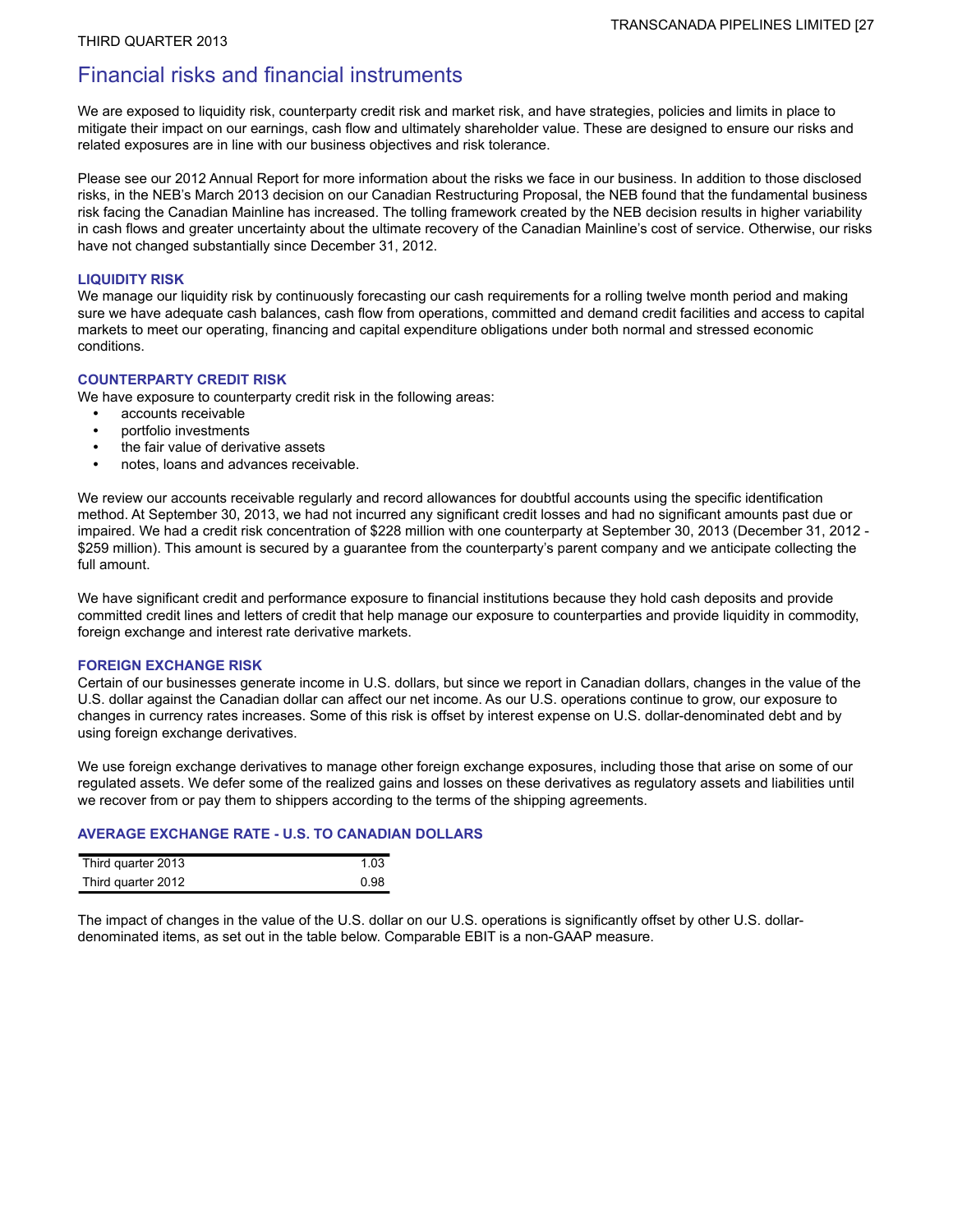# **SIGNIFICANT U.S. DOLLAR-DENOMINATED AMOUNTS**

| three months ended<br>September 30                           |       |       | nine months ended<br>September 30 |       |
|--------------------------------------------------------------|-------|-------|-----------------------------------|-------|
| (unaudited - millions of US\$)                               | 2013  | 2012  | 2013                              | 2012  |
| U.S. and International Natural Gas Pipelines comparable EBIT | 111   | 139   | 412                               | 501   |
| U.S. Oil Pipelines comparable EBIT                           | 98    | 92    | 287                               | 269   |
| U.S. Power comparable EBIT                                   | 82    | 57    | 178                               | 71    |
| Interest expense on U.S. dollar-denominated long-term debt   | (188) | (185) | (561)                             | (554) |
| Capitalized interest on U.S. capital expenditures            | 59    | 28    | 152                               | 81    |
| U.S. non-controlling interests and other                     | (49)  | (44)  | (136)                             | (140) |
|                                                              | 113   | 87    | 332                               | 228   |

### **NET INVESTMENT IN FOREIGN OPERATIONS**

We hedge our net investment in foreign operations (on an after-tax basis) with U.S. dollar-denominated debt, cross-currency interest rate swaps, foreign exchange forward contracts and foreign exchange options. The fair values and notional amounts for the derivatives designated as a net investment hedge were as follows:

|                                                | <b>September 30, 2013</b> |                                        |            | December 31, 2012                      |
|------------------------------------------------|---------------------------|----------------------------------------|------------|----------------------------------------|
| (unaudited - millions of \$)                   | Fair value <sup>1</sup>   | <b>Notional or</b><br>principal amount | Fair value | <b>Notional or</b><br>principal amount |
| Asset/(liability)                              |                           |                                        |            |                                        |
| U.S. dollar cross-currency swaps               |                           |                                        |            |                                        |
| (maturing 2013 to 2019) <sup>2</sup>           | (56)                      | <b>US 3,950</b>                        | 82         | <b>US 3,800</b>                        |
| U.S. dollar forward foreign exchange contracts |                           |                                        |            |                                        |
| (maturing 2013 to 2014)                        |                           | <b>US 875</b>                          |            | <b>US 250</b>                          |
|                                                | (56)                      | <b>US 4,825</b>                        | 82         | <b>US 4,050</b>                        |

1 Fair values equal carrying values.

2 Net Income in the three and nine months ended September 30, 2013 included net realized gains of \$8 million and \$22 million, respectively, (2012 - gains of \$8 million and \$22 million, respectively) related to the interest component of cross-currency swap settlements.

### **U.S. DOLLAR-DENOMINATED DEBT DESIGNATED AS A NET INVESTMENT HEDGE**

| (unaudited - billions of \$) | <b>September 30, 2013</b> | December 31, 2012 |
|------------------------------|---------------------------|-------------------|
| Carrying value               | 12.5 (US 12.2)            | 11.1 (US 11.2)    |
| Fair value                   | 14.5 (US 14.1)            | 14.3 (US 14.4)    |

#### **FAIR VALUE OF DERIVATIVES USED TO HEDGE OUR U.S. DOLLAR INVESTMENT IN FOREIGN OPERATIONS**

The classification of the fair value of derivatives to hedge our net investments on the balance sheet.

| (unaudited - millions of \$) | <b>September 30, 2013</b> | December 31, 2012 |
|------------------------------|---------------------------|-------------------|
|                              |                           |                   |
| Other current assets         | 32                        | 71                |
| Intangible and other assets  |                           | 47                |
| Accounts payable and other   | (14)                      | (6)               |
| Other long-term liabilities  | (81)                      | (30)              |
|                              | (56)                      | 82                |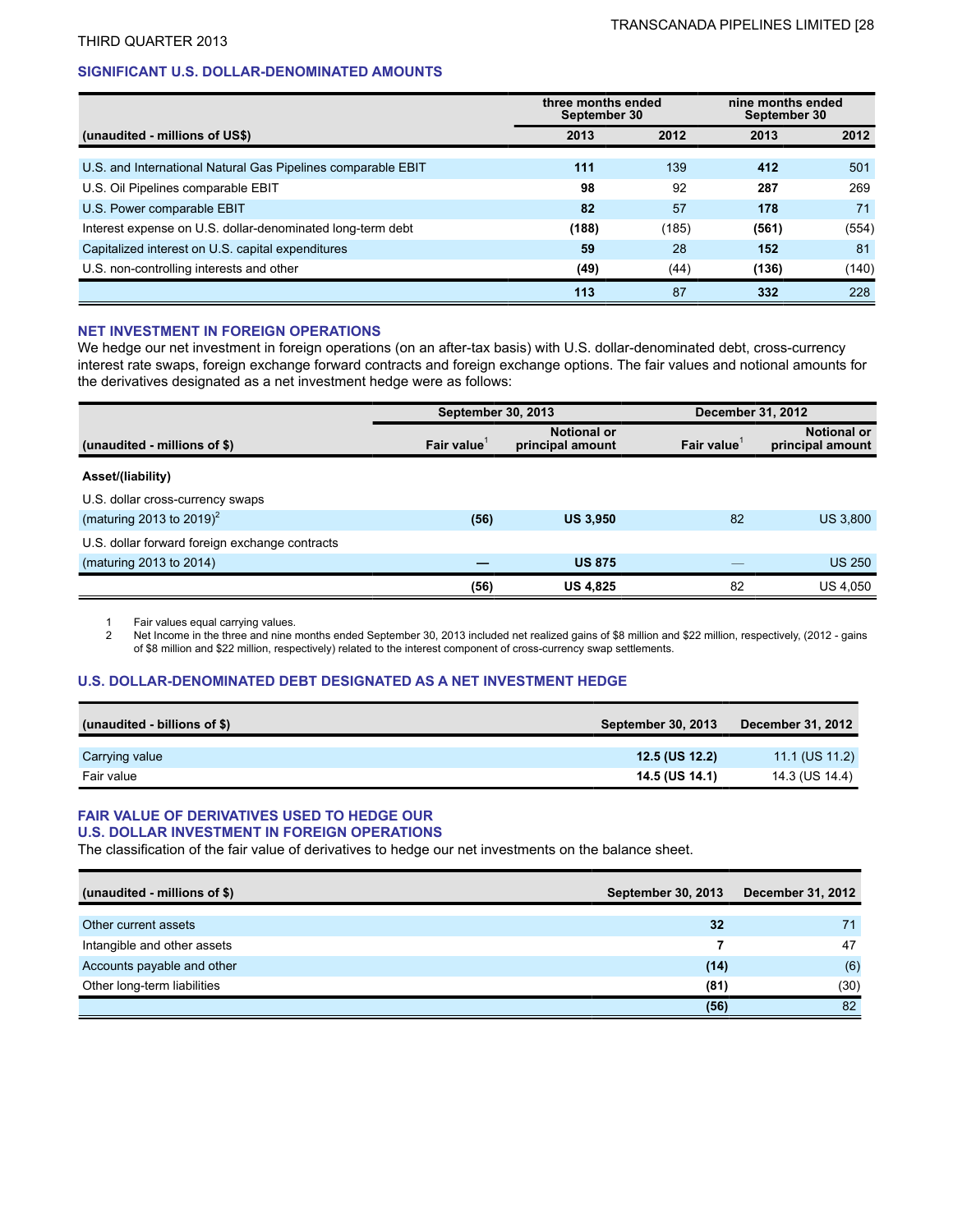### **NON-DERIVATIVE FINANCIAL INSTRUMENTS SUMMARY**

|                                                               | <b>September 30, 2013</b> |               |                                 | December 31, 2012          |  |  |
|---------------------------------------------------------------|---------------------------|---------------|---------------------------------|----------------------------|--|--|
| (unaudited - millions of \$)                                  | Carrying<br>amount'       | Fair<br>value | Carrying<br>amount <sup>'</sup> | Fair<br>value <sup>2</sup> |  |  |
| <b>Financial assets</b>                                       |                           |               |                                 |                            |  |  |
| Cash and cash equivalents                                     | 619                       | 619           | 537                             | 537                        |  |  |
| Accounts receivable and other <sup>3</sup>                    | 1,169                     | 1,218         | 1,324                           | 1,373                      |  |  |
| Due from affiliates                                           | 2,712                     | 2,712         | 2,889                           | 2,889                      |  |  |
| Available for sale assets                                     | 61                        | 61            | 44                              | 44                         |  |  |
|                                                               | 4,561                     | 4,610         | 4,794                           | 4,843                      |  |  |
| Financial liabilities <sup>4</sup>                            |                           |               |                                 |                            |  |  |
| Notes payable                                                 | 1,688                     | 1,688         | 2,275                           | 2,275                      |  |  |
| Accounts payable and other long-term liabilities <sup>5</sup> | 1,125                     | 1,125         | 1,535                           | 1,535                      |  |  |
| Due to affiliates                                             | 1,839                     | 1,839         | 1,904                           | 1,904                      |  |  |
| Accrued interest                                              | 331                       | 331           | 370                             | 370                        |  |  |
| Long-term debt                                                | 21,037                    | 24,720        | 18,913                          | 24,573                     |  |  |
| Junior subordinated notes                                     | 1,028                     | 1,054         | 994                             | 1,054                      |  |  |
|                                                               | 27,048                    | 30,757        | 25,991                          | 31,711                     |  |  |

1 Recorded at amortized cost, except for US\$200 million (December 31, 2012 - US\$350 million) of long-term debt that is attributed to hedged risk and recorded at fair value. This debt, which is recorded at fair value on a recurring basis, is classified in Level II of the fair value hierarchy using the income approach based on interest rates from external data service providers.

2 The fair value measurement of financial assets and liabilities recorded at amortized cost for which the fair value is not equal to the carrying value would be included in Level II of the fair value hierarchy using the income approach based on interest rates from external data service providers.

3 At September 30, 2013, financial assets of \$1.0 billion (December 31, 2012 - \$1.1 billion) are included in accounts receivable, \$41 million (December 31, 2012 - \$40 million) in other current assets and \$234 million (December 31, 2012 - \$240 million) in intangible and other assets.

4 Condensed consolidated statement of income in the three and nine months ended September 30, 2013 included losses of nil and \$7 million, respectively, (2012 - losses of \$2 million and \$14 million, respectively) for fair value adjustments attributable to the hedged interest rate risk associated with interest rate swap fair value hedging relationships on US\$200 million of long-term debt at September 30, 2013 (December 31, 2012 - US\$350 million). There were no other unrealized gains or losses from fair value adjustments to the non-derivative financial instruments.

5 At September 30, 2013, financial liabilities of \$1.1 billion (December 31, 2012 - \$1.5 billion) are included in accounts payable and \$33 million (December 31, 2012 - \$38 million) in other long-term liabilities.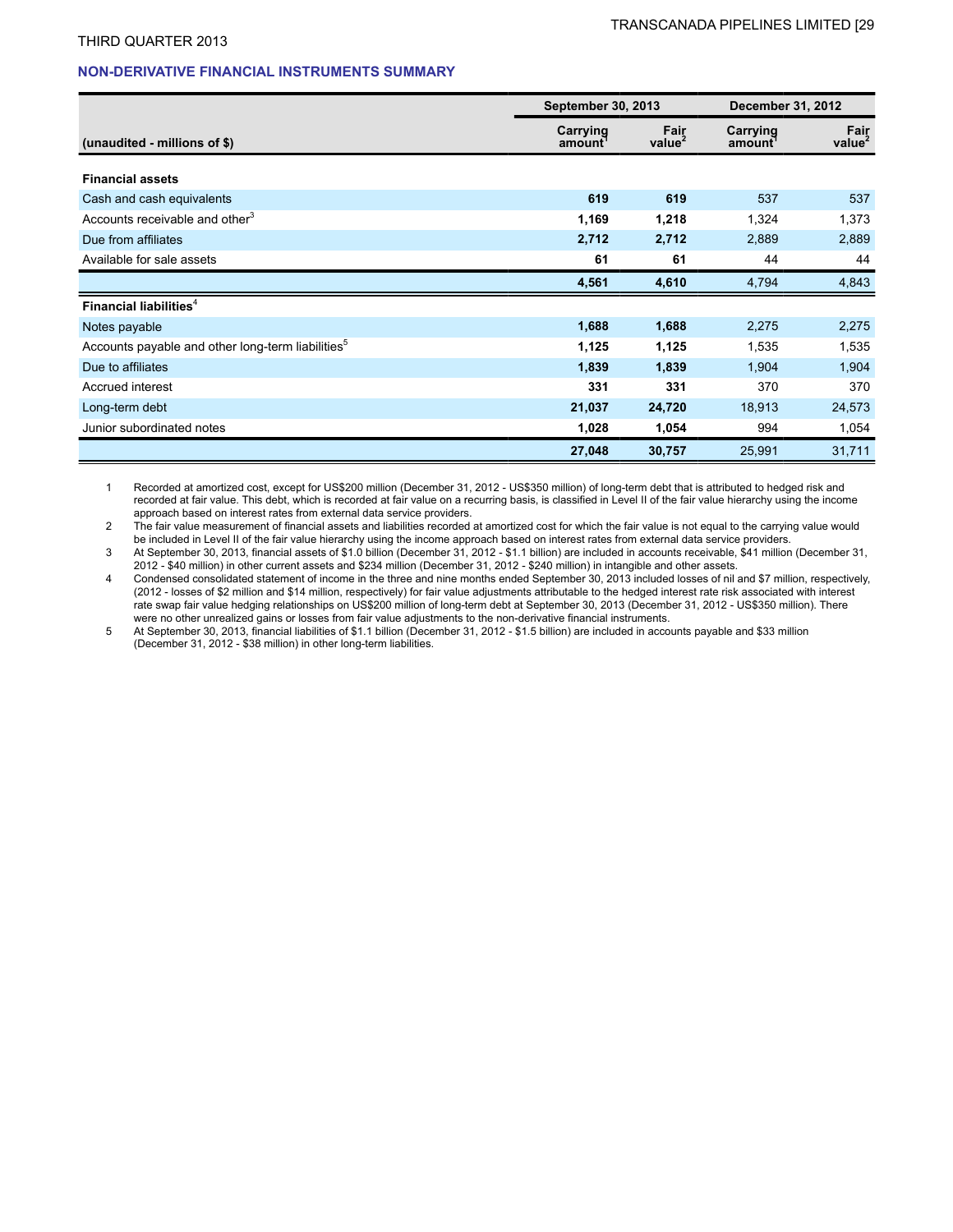#### **DERIVATIVE INSTRUMENTS SUMMARY**

The following summary does not include hedges of our net investment in foreign operations.

| 2013<br>(unaudited - millions of \$ unless noted otherwise)     | Power     | <b>Natural</b><br>gas | Foreign<br>exchange | <b>Interest</b> |
|-----------------------------------------------------------------|-----------|-----------------------|---------------------|-----------------|
| Derivative instruments held for trading <sup>1</sup>            |           |                       |                     |                 |
| Fair values <sup>2</sup>                                        |           |                       |                     |                 |
| Assets                                                          | \$140     | \$65                  | $s-$                | \$9             |
| Liabilities                                                     | (\$164)   | (\$80)                | (\$2)               | ( \$9)          |
| Notional values                                                 |           |                       |                     |                 |
| Volumes <sup>3</sup>                                            |           |                       |                     |                 |
| <b>Sales</b>                                                    | 31,548    | 64                    |                     |                 |
| Purchases                                                       | 31,705    | 93                    |                     |                 |
| Canadian dollars                                                | -         | -                     |                     | 462             |
| U.S. dollars                                                    |           |                       | <b>US 978</b>       | <b>US 150</b>   |
| Net unrealized gains/(losses) in the period <sup>4</sup>        |           |                       |                     |                 |
| three months ended September 30, 2013                           | \$18      | \$13                  | \$16                | \$—             |
| nine months ended September 30, 2013                            | \$15      | \$1                   | ( \$1)              | $s-$            |
| Net realized (losses)/gains in the period <sup>4</sup>          |           |                       |                     |                 |
| three months ended September 30, 2013                           | (\$10)    | (\$14)                | \$3                 | \$—             |
| nine months ended September 30, 2013                            | (\$46)    | (\$21)                | (\$5)               | s—              |
| Maturity dates                                                  | 2013-2017 | 2013-2016             | 2013-2014           | 2013-2016       |
| Derivative instruments in hedging relationships <sup>5, 6</sup> |           |                       |                     |                 |
| Fair values $2$                                                 |           |                       |                     |                 |
| Assets                                                          | \$46      | \$—                   | \$—                 | \$7             |
| Liabilities                                                     | (\$42)    | $s-$                  | ( \$1)              | ( \$1)          |
| Notional values                                                 |           |                       |                     |                 |
| Volumes <sup>3</sup>                                            |           |                       |                     |                 |
| Sales                                                           | 6,300     |                       |                     |                 |
| Purchases                                                       | 11,264    |                       |                     |                 |
| U.S. dollars                                                    |           |                       | <b>US 15</b>        | <b>US 350</b>   |
| Cross-currency                                                  |           |                       |                     |                 |
| Net realized (losses)/gains in the period <sup>4</sup>          |           |                       |                     |                 |
| three months ended September 30, 2013                           | (\$18)    | $s-$                  | \$—                 | \$1             |
| nine months ended September 30, 2013                            | (\$29)    | ( \$1)                | $s-$                | \$5             |
| <b>Maturity dates</b>                                           | 2013-2018 | 2013                  | 2014                | 2015-2018       |

1 All derivative instruments held for trading have been entered into for risk management purposes and are subject to our risk management strategies, policies and limits. These include derivatives that have not been designated as hedges or do not qualify for hedge accounting treatment but have been entered into as economic hedges to manage our exposure to market risk.

2 Fair values equal carrying values.

3 Volumes for power and natural gas derivatives are in GWh and Bcf, respectively.

4 Realized and unrealized gains and losses on held for trading derivative instruments used to purchase and sell power and natural gas are included net in revenues. Realized and unrealized gains and losses on interest rate and foreign exchange derivative financial instruments held for trading are included in interest expense and interest income and other, respectively. The effective portion of the change in fair value of derivative instruments in hedging relationships is initially recognized in OCI and reclassified to revenues, interest expense and interest income and other, as appropriate, as the original hedged item settles.

5 All hedging relationships are designated as cash flow hedges except for interest rate derivative financial instruments designated as fair value hedges with a fair value of \$7 million and a notional amount of US\$200 million. For the three and nine months ended September 30, 2013, net realized gains on fair value hedges were \$1 million and \$5 million, respectively, and were included in interest expense. For the three and nine months ended September 30, 2013, we did not record any amounts in net income related to ineffectiveness for fair value hedges.

6 For the three and nine months ended September 30, 2013, there were no gains or losses included in net income relating to discontinued cash flow hedges where it was probable that the anticipated transaction would not occur.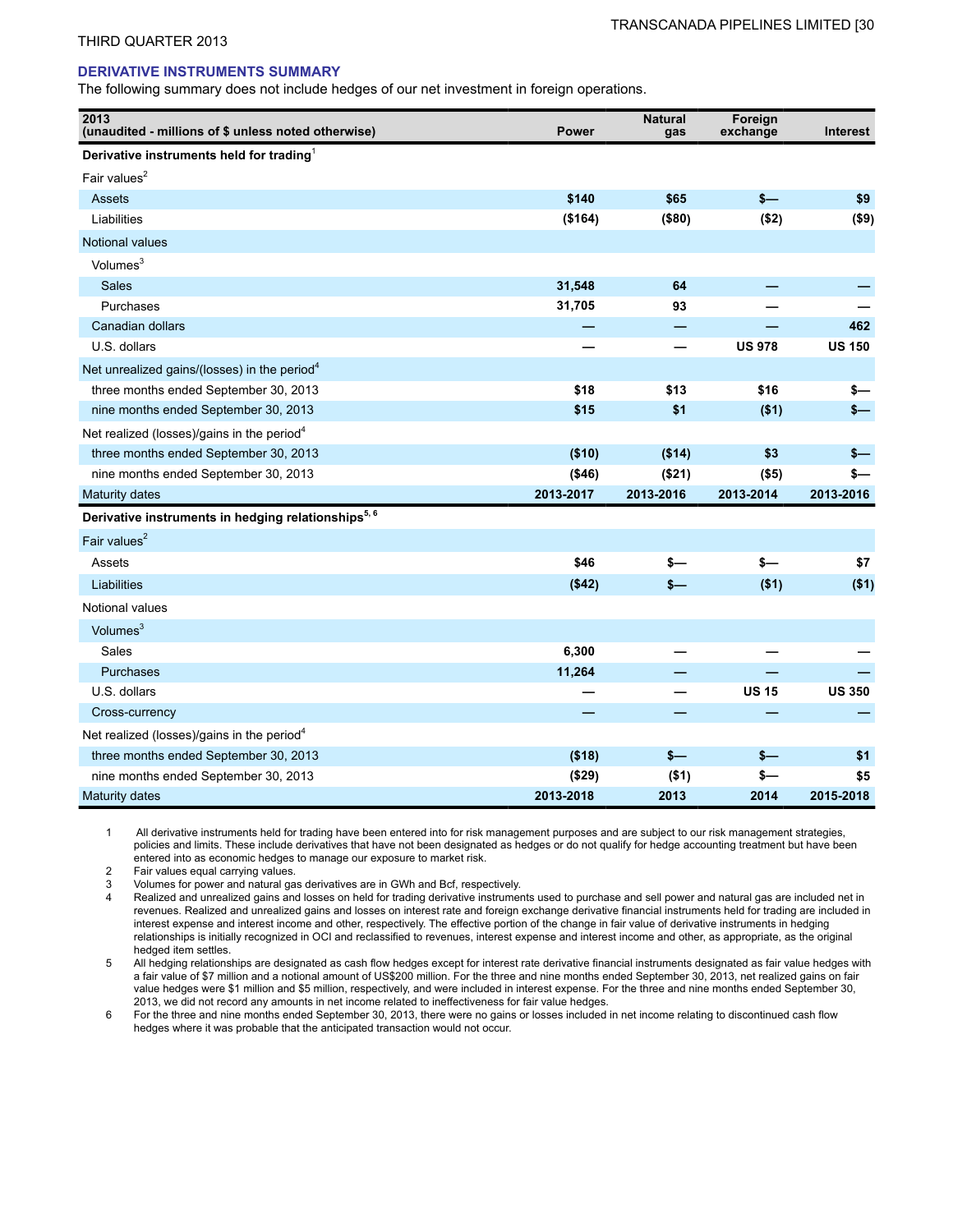The following summary does not include hedges of our net investment in foreign operations.

| 2012<br>(unaudited - millions of \$ unless noted otherwise) | Power     | <b>Natural</b><br>gas | Foreign<br>exchange | <b>Interest</b> |
|-------------------------------------------------------------|-----------|-----------------------|---------------------|-----------------|
| Derivative instruments held for trading <sup>1</sup>        |           |                       |                     |                 |
| Fair values <sup>2,3</sup>                                  |           |                       |                     |                 |
| <b>Assets</b>                                               | \$139     | \$88                  | \$1                 | \$14            |
| Liabilities                                                 | (\$176)   | (\$104)               | (\$2)               | (\$14)          |
| Notional values <sup>3</sup>                                |           |                       |                     |                 |
| Volumes <sup>4</sup>                                        |           |                       |                     |                 |
| <b>Sales</b>                                                | 31,066    | 65                    |                     |                 |
| Purchases                                                   | 31,135    | 83                    |                     |                 |
| Canadian dollars                                            |           |                       |                     | 620             |
| U.S. dollars                                                |           |                       | <b>US 1,408</b>     | <b>US 200</b>   |
| Net unrealized gains/(losses) in the period <sup>5</sup>    |           |                       |                     |                 |
| three months ended September 30, 2012                       | \$1       | \$12                  | \$13                | $s-$            |
| nine months ended September 30, 2012                        | (\$17)    | \$2                   | \$5                 | $s-$            |
| Net realized gains/(losses) in the period <sup>5</sup>      |           |                       |                     |                 |
| three months ended September 30, 2012                       | \$4       | (\$4)                 | \$6                 | $s-$            |
| nine months ended September 30, 2012                        | \$8       | (\$19)                | \$21                | $s-$            |
| Maturity dates                                              | 2013-2017 | 2013-2016             | 2013                | 2013-2016       |
| Derivative instruments in hedging relationships 6,7         |           |                       |                     |                 |
| Fair values $^{2,3}$                                        |           |                       |                     |                 |
| Assets                                                      | \$76      | $s-$                  | $s-$                | \$10            |
| Liabilities                                                 | (\$97)    | (\$2)                 | (\$38)              | $s-$            |
| Notional values <sup>3</sup>                                |           |                       |                     |                 |
| Volumes <sup>4</sup>                                        |           |                       |                     |                 |
| Sales                                                       | 7,200     | 1                     |                     |                 |
| <b>Purchases</b>                                            | 15,184    |                       |                     |                 |
| U.S. dollars                                                |           |                       | <b>US 12</b>        | <b>US 350</b>   |
| Cross-currency                                              |           |                       | 136/ US 100         |                 |
| Net realized (losses)/gains in the period <sup>5</sup>      |           |                       |                     |                 |
| three months ended September 30, 2012                       | (\$49)    | (\$7)                 | \$—                 | \$2             |
| nine months ended September 30, 2012                        | (\$101)   | (\$21)                | \$—                 | \$5             |
| <b>Maturity dates</b>                                       | 2013-2018 | 2013                  | 2013-2014           | 2013-2015       |

1 All derivative instruments held for trading have been entered into for risk management purposes and are subject to our risk management strategies, policies and limits. This includes derivatives that have not been designated as hedges or do not qualify for hedge accounting treatment but have been entered into as economic hedges to manage our exposure to market risk.

2 Fair values equal carrying values.

3 As at December 31, 2012.

4 Volumes for power and natural gas derivatives are in GWh and Bcf, respectively.

5 Realized and unrealized gains and losses on held for trading derivative instruments used to purchase and sell power and natural gas are included net in revenues. Realized and unrealized gains and losses on interest rate and foreign exchange derivative financial instruments held for trading are included in interest expense and interest income and other, respectively. The effective portion of the change in fair value of derivative instruments in hedging relationships is initially recognized in OCI and reclassified to revenues, interest expense and interest income and other, as appropriate, as the original hedged item settles.

6 All hedging relationships are designated as cash flow hedges except for interest rate derivative financial instruments designated as fair value hedges with a fair value of \$10 million and a notional amount of US\$350 million. Net realized gains on fair value hedges for the three and nine months ended September 30, 2012 were \$2 million and \$6 million, respectively, and were included in Interest expense. In the three and nine months ended September 30, 2012, we did not record any amounts in net income related to ineffectiveness for fair value hedges.

7 For the three and nine months ended September 30, 2012, there were no gains or losses included in net income relating to discontinued cash flow hedges where it was probable that the anticipated transaction would not occur.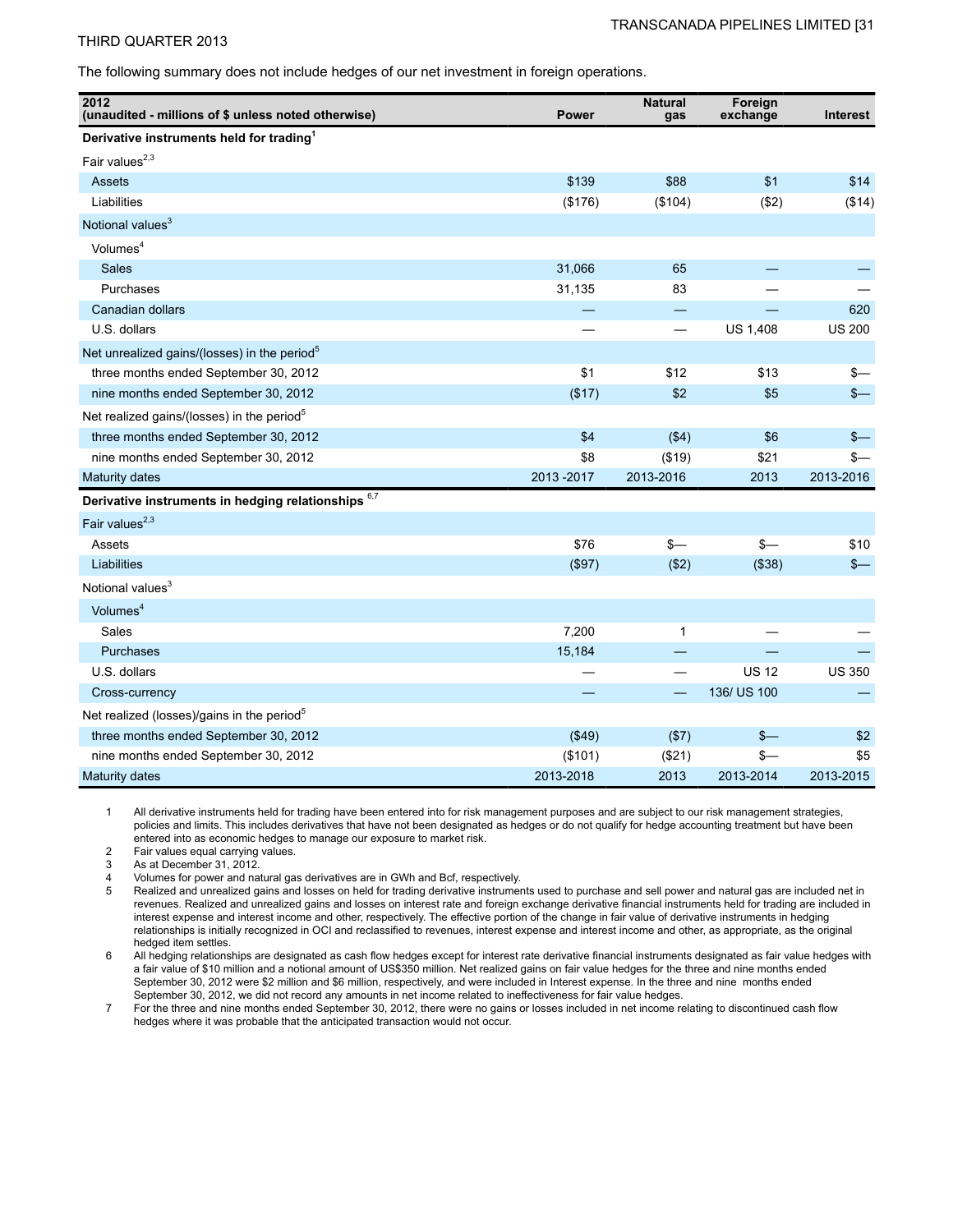### **BALANCE SHEET PRESENTATION OF DERIVATIVE INSTRUMENTS**

The fair value of the derivative instruments on the balance sheet.

| (unaudited - millions of \$) | <b>September 30, 2013</b> | December 31, 2012 |
|------------------------------|---------------------------|-------------------|
| Current                      |                           |                   |
| Other current assets         | 194                       | 259               |
| Accounts payable and other   | (208)                     | (283)             |
| Long term                    |                           |                   |
| Intangible and other assets  | 112                       | 187               |
| Other long-term liabilities  | (186)                     | (186)             |

### **DERIVATIVES IN CASH FLOW HEDGING RELATIONSHIPS**

The components of other comprehensive income (OCI) related to derivatives in cash flow hedging relationships.

| Cash flow hedges <sup>1</sup>                                                                                    | <b>Power</b> |      | Natural gas |      | Foreign exchange |      | <b>Interest</b> |      |
|------------------------------------------------------------------------------------------------------------------|--------------|------|-------------|------|------------------|------|-----------------|------|
| three months ended September 30<br>(unaudited - millions of \$, pre-tax)                                         | 2013         | 2012 | 2013        | 2012 | 2013             | 2012 | 2013            | 2012 |
|                                                                                                                  |              |      |             |      |                  |      |                 |      |
| Change in fair value of derivative<br>instruments recognized in OCI (effective<br>portion)                       | 28           | 96   | (1)         | (3)  |                  | (5)  | (1)             |      |
| Reclassification of gains and losses on<br>derivative instruments from AOCI to net<br>income (effective portion) | 33           | 54   |             | 15   |                  |      | 4               | 4    |
| Gains and losses on derivative instruments<br>recognized in earnings (ineffective portion)                       | 6            | 5    |             |      |                  |      |                 |      |

1 No amounts have been excluded from the assessment of hedge effectiveness.

| Cash flow hedges <sup>1</sup>                                                                                    | <b>Power</b> |      |      | Natural gas |      | Foreign exchange |      | <b>Interest</b> |  |
|------------------------------------------------------------------------------------------------------------------|--------------|------|------|-------------|------|------------------|------|-----------------|--|
| nine months ended September 30<br>(unaudited - millions of \$, pre-tax)                                          | 2013         | 2012 | 2013 | 2012        | 2013 | 2012             | 2013 | 2012            |  |
|                                                                                                                  |              |      |      |             |      |                  |      |                 |  |
| Change in fair value of derivative<br>instruments recognized in OCI (effective<br>portion)                       | (6)          | 74   | (1)  | (17)        | 5    | (5)              | (1)  |                 |  |
| Reclassification of gains and losses on<br>derivative instruments from AOCI to net<br>income (effective portion) | 34           | 129  | 3    | 43          |      |                  | 12   | 14              |  |
| Gains and losses on derivative instruments<br>recognized in earnings (ineffective portion)                       | (1)          | 6    |      |             |      |                  |      |                 |  |

1 No amounts have been excluded from the assessment of hedge effectiveness.

### **CREDIT RISK RELATED CONTINGENT FEATURES**

Derivatives contracts often contain financial assurance provisions that may require us to provide collateral if a credit risk-related contingent event occurs (for example, if our credit rating is downgraded to non-investment grade).

Based on contracts in place and market prices at September 30, 2013, the aggregate fair value of all derivative contracts with credit-risk-related contingent features that were in a net liability position was \$18 million (December 31, 2012 - \$37 million), with collateral provided in the normal course of business of nil (December 31, 2012 – nil). If the credit-risk-related contingent features in these agreements had been triggered on September 30, 2013, we would have been required to provide collateral of \$18 million (December 31, 2012 - \$37 million) to our counterparties. Collateral may also need to be provided should the fair value of derivative instruments exceed pre-defined contractual exposure limit thresholds.

We feel we have sufficient liquidity in the form of cash and undrawn committed revolving bank lines to meet these contingent obligations should they arise.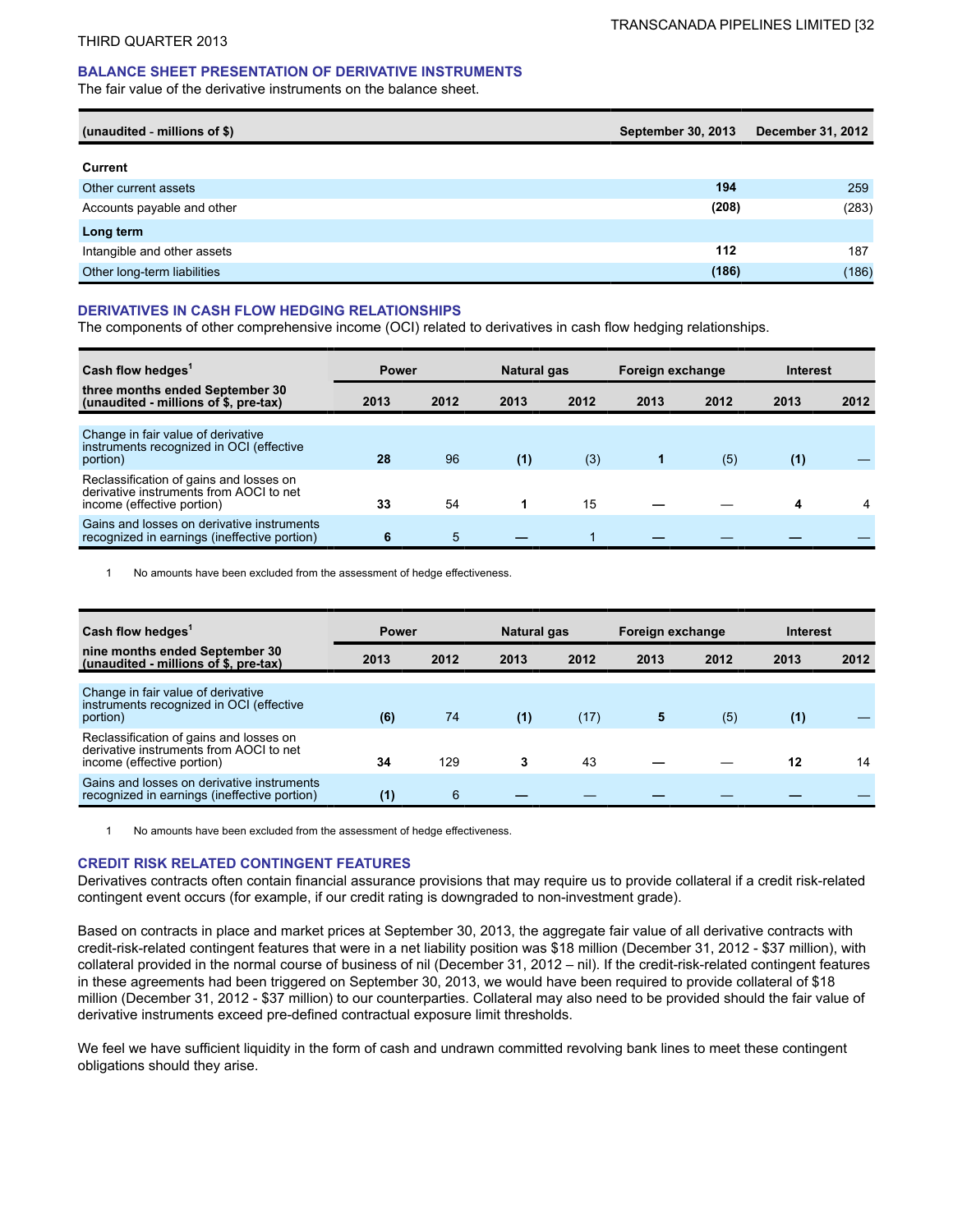# **FAIR VALUE HIERARCHY**

Assets and liabilities that are recorded at fair value are required to be categorized into three levels based on the fair value hierarchy.

| <b>Levels</b> | How fair value has been determined                                                                                                                                                                                                                                                                                                                                                                                                                                                                                                                                                        |
|---------------|-------------------------------------------------------------------------------------------------------------------------------------------------------------------------------------------------------------------------------------------------------------------------------------------------------------------------------------------------------------------------------------------------------------------------------------------------------------------------------------------------------------------------------------------------------------------------------------------|
| Level I       | Quoted prices in active markets for identical assets and liabilities that we have the ability to access at the measurement<br>date.                                                                                                                                                                                                                                                                                                                                                                                                                                                       |
| Level II      | Valuation based on the extrapolation of inputs, other than quoted prices included within Level I, for which all significant<br>inputs are observable directly or indirectly.                                                                                                                                                                                                                                                                                                                                                                                                              |
|               | Inputs include published exchange rates, interest rates, interest rate swap curves, yield curves and broker quotes from<br>external data service providers.                                                                                                                                                                                                                                                                                                                                                                                                                               |
|               | This category includes interest rate and foreign exchange derivative assets and liabilities where fair value is determined<br>using the income approach and power and natural gas commodity derivatives where fair value is determined using the<br>market approach.                                                                                                                                                                                                                                                                                                                      |
| Level III     | Valuation of assets and liabilities measured on a recurring basis using a market approach based on inputs that are<br>unobservable and significant to the overall fair value measurement. This category includes long-dated commodity<br>transactions in certain markets where liquidity is low. Long-term electricity prices are estimated using a third-party<br>modeling tool which takes into account physical operating characteristics of generation facilities in the markets in which we<br>operate.                                                                              |
|               | Model inputs include market fundamentals such as fuel prices, power supply additions and retirements, power demand,<br>seasonal hydro conditions and transmission constraints. Long-term North American natural gas prices are based on a<br>view of future natural gas supply and demand, as well as exploration and development costs. Significant decreases in fuel<br>prices or demand for electricity or natural gas, or increases in the supply of electricity or natural gas is expected to or may<br>result in a lower fair value measurement of contracts included in Level III. |

The fair value of our assets and liabilities measured on a recurring basis, including both current and non-current positions.

|                                       | Quoted prices in<br>active markets |                 | <b>Significant other</b><br>observable inputs |                 | <b>Significant</b><br>unobservable<br>inputs |                 |                 |                 |
|---------------------------------------|------------------------------------|-----------------|-----------------------------------------------|-----------------|----------------------------------------------|-----------------|-----------------|-----------------|
|                                       | $(Level I)^T$                      |                 | (Level II)                                    |                 | (Level III) <sup>1</sup>                     |                 | <b>Total</b>    |                 |
| (unaudited – millions of \$, pre-tax) | Sep 30,<br>2013                    | Dec 31,<br>2012 | Sep 30,<br>2013                               | Dec 31,<br>2012 | Sep 30,<br>2013                              | Dec 31,<br>2012 | Sep 30,<br>2013 | Dec 31,<br>2012 |
| Derivative instrument assets:         |                                    |                 |                                               |                 |                                              |                 |                 |                 |
| Power commodity contracts             |                                    |                 | 179                                           | 213             | $\overline{7}$                               | $\mathcal{P}$   | 186             | 215             |
| Natural gas commodity contracts       | 56                                 | 75              | 9                                             | 13              |                                              |                 | 65              | 88              |
| Foreign exchange contracts            |                                    |                 | 39                                            | 119             |                                              |                 | 39              | 119             |
| Interest rate contracts               |                                    |                 | 16                                            | 24              |                                              |                 | 16              | 24              |
| Derivative instrument liabilities:    |                                    |                 |                                               |                 |                                              |                 |                 |                 |
| Power commodity contracts             |                                    |                 | (198)                                         | (269)           | (8)                                          | (4)             | (206)           | (273)           |
| Natural gas commodity contracts       | (71)                               | (95)            | (9)                                           | (11)            |                                              |                 | (80)            | (106)           |
| Foreign exchange contracts            |                                    |                 | (98)                                          | (76)            |                                              |                 | (98)            | (76)            |
| Interest rate contracts               |                                    |                 | (10)                                          | (14)            |                                              |                 | (10)            | (14)            |
| Non-derivative financial instruments: |                                    |                 |                                               |                 |                                              |                 |                 |                 |
| Available for sale assets             |                                    |                 | 61                                            | 44              |                                              |                 | 61              | 44              |
|                                       | (15)                               | (20)            | (11)                                          | 43              | (1)                                          | (2)             | (27)            | 21              |

1 There were no transfers from Level I to Level II or from Level II to Level III for the nine months ended September 30, 2013 and 2012.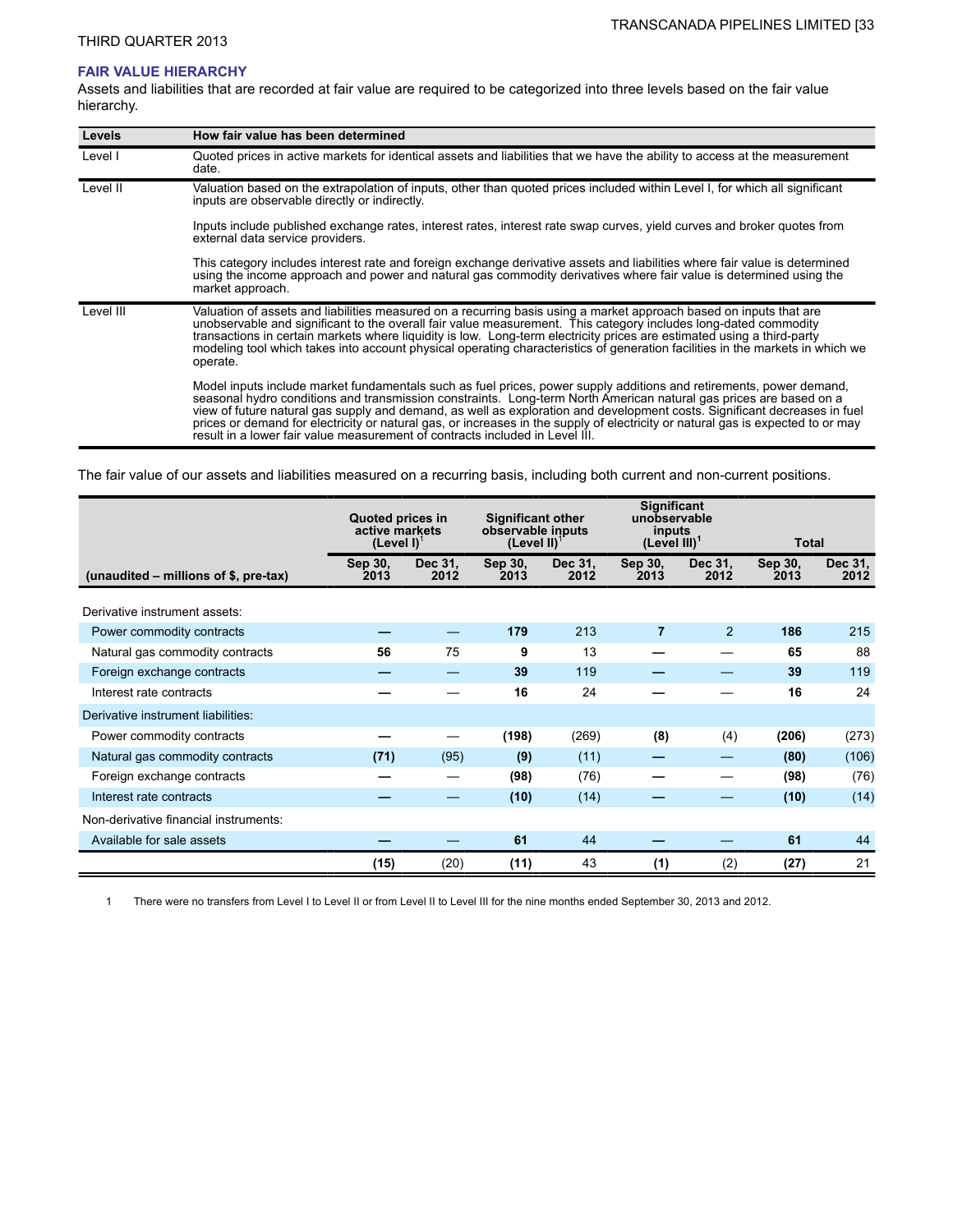The following table presents the net change in the Level III fair value category.

|                                               |      | Derivatives <sup>1</sup>           |      |      |  |  |  |  |
|-----------------------------------------------|------|------------------------------------|------|------|--|--|--|--|
|                                               |      | three months ended<br>September 30 |      |      |  |  |  |  |
| (unaudited - millions of \$, pre-tax)         | 2013 | 2012                               | 2013 | 2012 |  |  |  |  |
| Balance at beginning of period                |      |                                    | (2)  | (15) |  |  |  |  |
| Settlements                                   |      |                                    |      | (1)  |  |  |  |  |
| Transfers out of Level III                    |      | (12)                               | (1)  | (10) |  |  |  |  |
| Total gains and losses included in net income | (1)  |                                    | (1)  | 8    |  |  |  |  |
| Total gain and losses included in OCI         |      | 2                                  |      | 22   |  |  |  |  |
| Balance at end of period                      | (1)  | 4                                  |      | 4    |  |  |  |  |

1 For the three and nine months ended September 30, 2013, the unrealized gains or losses included in net income attributed to derivatives in the Level III category that were still held at the reporting date was nil (2012 - nil).

A 10 per cent increase or decrease in commodity prices, with all other variables held constant, would result in a \$3 million decrease or increase, respectively, in the fair value of outstanding derivative instruments included in Level III at September 30, 2013.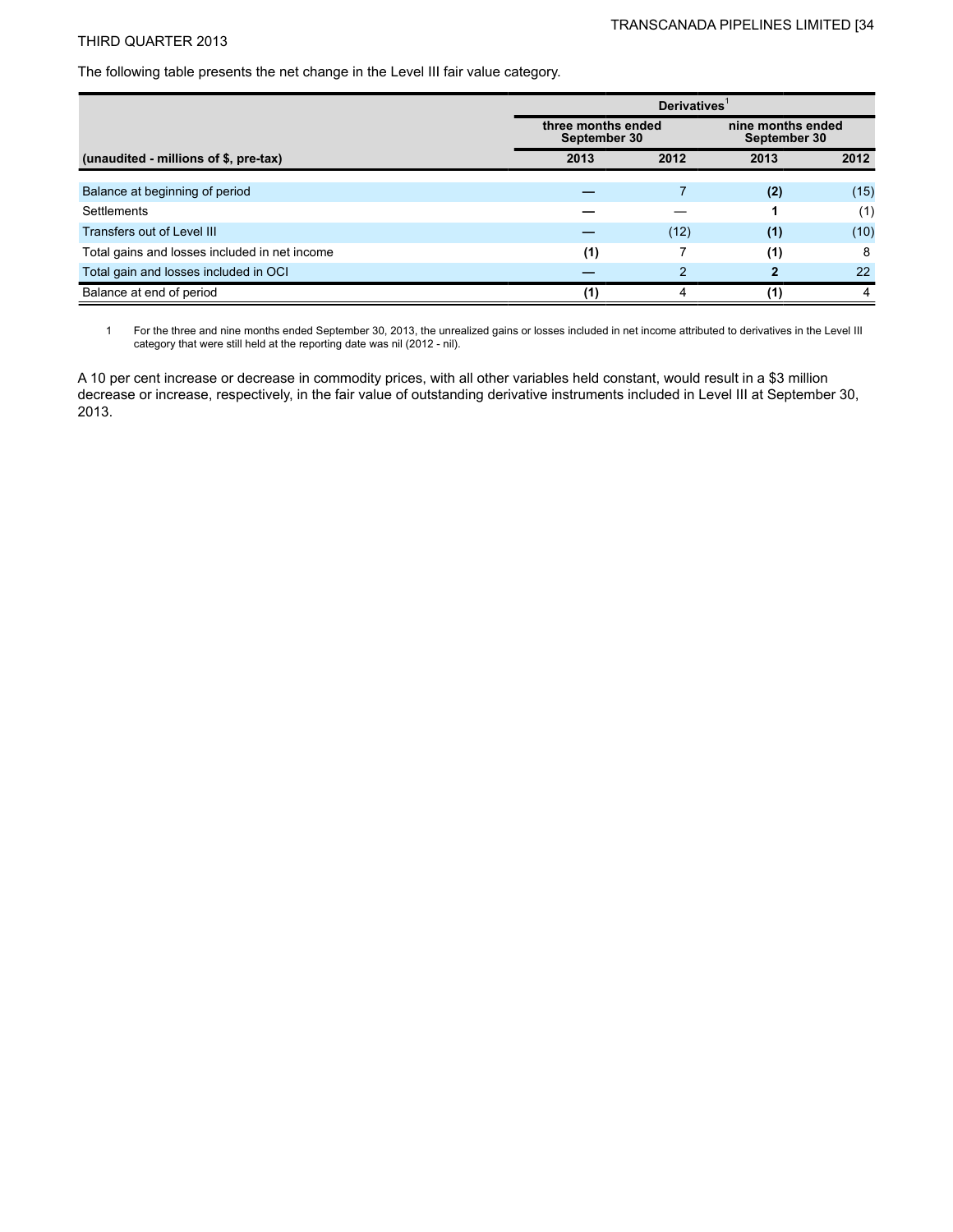# Other information

# **CONTROLS AND PROCEDURES**

Management, including our President and CEO and our CFO, evaluated the effectiveness of our disclosure controls and procedures as at September 30, 2013, as required by the Canadian securities regulatory authorities and by the SEC, and concluded that our disclosure controls and procedures are effective at a reasonable assurance level.

There were no changes in third quarter 2013 that had or are likely to have a material impact on our internal control over financial reporting.

Management continues to implement an Enterprise Resource Planning (ERP) system that will likely affect some processes supporting internal control over financial reporting. The implementation is expected to begin January 1, 2014.

### **CRITICAL ACCOUNTING POLICIES AND ESTIMATES, AND ACCOUNTING CHANGES**

When we prepare financial statements that conform with U.S. GAAP, we are required to make estimates and assumptions that affect the timing and amount we record for our assets, liabilities, revenues and expenses because these items may be affected by future events. We base the estimates and assumptions on the most current information available, using our best judgment. We also regularly assess the assets and liabilities themselves.

Our significant accounting policies and critical accounting estimates have remained unchanged since December 31, 2012 other than described below. You can find a summary of our significant accounting policies and critical accounting estimates in our 2012 Annual Report.

#### **Changes in accounting policies for 2013**

#### **Balance sheet offsetting/netting**

Effective January 1, 2013, we adopted the ASU on disclosures about balance sheet offsetting as issued by the FASB to enable understanding of the effects of netting arrangements on our financial position. Adoption of the ASU has resulted in increased qualitative and quantitative disclosures about certain derivative instruments that are either offset in accordance with current U.S. GAAP or are subject to a master netting arrangement or similar agreement.

#### **Accumulated other comprehensive income**

Effective January 1, 2013, we adopted the ASU on reporting of amounts reclassified out of AOCI as issued by the FASB. Adoption of the ASU has resulted in providing additional qualitative and quantitative disclosures about significant amounts reclassified out of AOCI into net income.

#### **Future accounting changes**

#### **Obligations resulting from joint and several liability arrangements**

In February 2013, the FASB issued guidance for recognizing, measuring, and disclosing obligations resulting from joint and several liability arrangements when the total amount of the obligation is fixed at the reporting date. Debt arrangements, other contractual obligations, and settled litigation and judicial rulings are examples of these obligations. This ASU is effective retrospectively for fiscal years, and interim reporting periods within those years, beginning after December 15, 2013. We are evaluating the impact that adopting the ASU would have on our consolidated financial statements, but do not expect it to have a material impact.

#### **Foreign currency matters - cumulative translation adjustment**

In March 2013, the FASB issued amended guidance related to the release of the cumulative translation adjustment into net income when a parent either sells a part or all of its investment in a foreign entity or no longer holds a controlling financial interest in a subsidiary or group of assets that is a business. This ASU is effective prospectively for fiscal years, and interim reporting periods within those years, beginning after December 15, 2013. Early adoption is allowed as of the beginning of the entity's fiscal year. We are evaluating the impact that adopting this ASU would have on our consolidated financial statements, but do not expect it to have a material impact.

#### **Unrecognized tax benefit**

In July 2013, the FASB issued amended guidance on the financial statement presentation of an unrecognized tax benefit when a net operating loss carryforward, a similar tax loss, or a tax credit carryforward exists. This ASU is effective prospectively for fiscal years and interim reporting periods within those years, beginning after December 15, 2014. Early adoption is permitted. We are evaluating the impact that adopting the ASU would have on our consolidated financial statements, but do not expect it to have a material impact.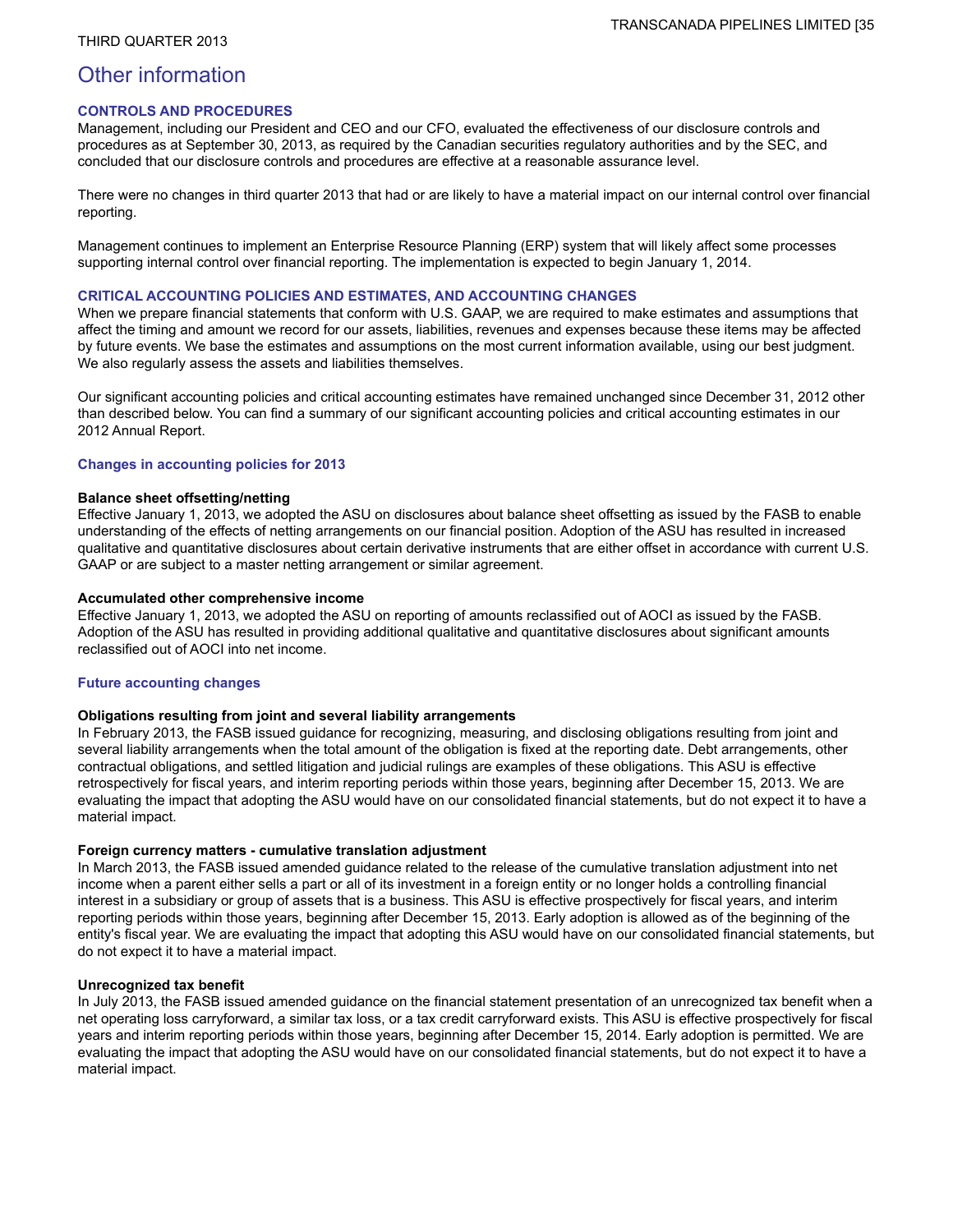# QUARTERLY RESULTS

# **SELECTED QUARTERLY CONSOLIDATED FINANCIAL DATA**

|                                                           | 2013         |        |              | 2012          |              |        |              | 2011          |
|-----------------------------------------------------------|--------------|--------|--------------|---------------|--------------|--------|--------------|---------------|
| (unaudited - millions of \$, except per share<br>amounts) | <b>Third</b> | Second | <b>First</b> | <b>Fourth</b> | <b>Third</b> | Second | <b>First</b> | <b>Fourth</b> |
|                                                           |              |        |              |               |              |        |              |               |
| Revenues                                                  | 2.204        | 2.009  | 2.252        | 2.089         | 2.126        | 1.847  | 1.945        | 2,015         |
| Net income attributable to common shares                  | 494          | 381    | 458          | 315           | 379          | 282    | 362          | 372           |
| <b>Share Statistics</b>                                   |              |        |              |               |              |        |              |               |
| Net Income per common share - basic and diluted           | \$0.66       | \$0.51 | \$0.62       | \$0.43        | \$0.51       | \$0.38 | \$0.49       | \$0.54        |

# **FACTORS AFFECTING QUARTERLY FINANCIAL INFORMATION BY BUSINESS SEGMENT**

Quarter-over-quarter revenues and net income sometimes fluctuate. The causes of these fluctuations vary across our business segments.

In Natural Gas Pipelines, quarter-over-quarter revenues and net income generally remain relatively stable during any fiscal year. Over the long term, however, they fluctuate because of:

- regulators' decisions
- negotiated settlements with shippers
- seasonal fluctuations in short-term throughput volumes on U.S. pipelines
- acquisitions and divestitures
- developments outside of the normal course of operations
- newly constructed assets being placed in service.

In Oil Pipelines, annual revenues and net income are based on contracted crude oil transportation and uncommitted spot transportation. Quarter-over-quarter revenues and net income during any particular fiscal year remain relatively stable.

In Energy, quarter-over-quarter revenues and net income are affected by:

- weather
- customer demand
- market prices
- capacity prices and payments
- planned and unplanned plant outages
- acquisitions and divestitures
- certain fair value adjustments
- developments outside of the normal course of operations
- newly constructed assets being placed in service.

# **FACTORS AFFECTING FINANCIAL INFORMATION BY QUARTER**

### Third quarter 2013

**•** EBIT included net unrealized gains of \$52 million pre-tax (\$34 million after-tax) from certain risk management activities.

# Second quarter 2013

**•** EBIT included net unrealized losses of \$27 million pre-tax (\$17 million after-tax) from certain risk management activities.

First quarter 2013

**•** EBIT included \$42 million of pre-tax income (\$84 million after-tax) from the NEB Canadian Mainline decision relating to 2012 and net unrealized losses of \$10 million pre-tax (\$8 million after-tax) from certain risk management activities.

Fourth quarter 2012

**•** EBIT included net unrealized losses of \$17 million pre-tax (\$12 million after-tax) from certain risk management activities.

Third quarter 2012

**•** EBIT included net unrealized gains of \$31 million pre-tax (\$20 million after-tax) from certain risk management activities.

Second quarter 2012

**•** EBIT included a \$20 million pre-tax charge (\$15 million after-tax) related to 2011 from the Sundance A PPA arbitration decision and net unrealized losses of \$14 million pre-tax (\$13 million after-tax) from certain risk management activities.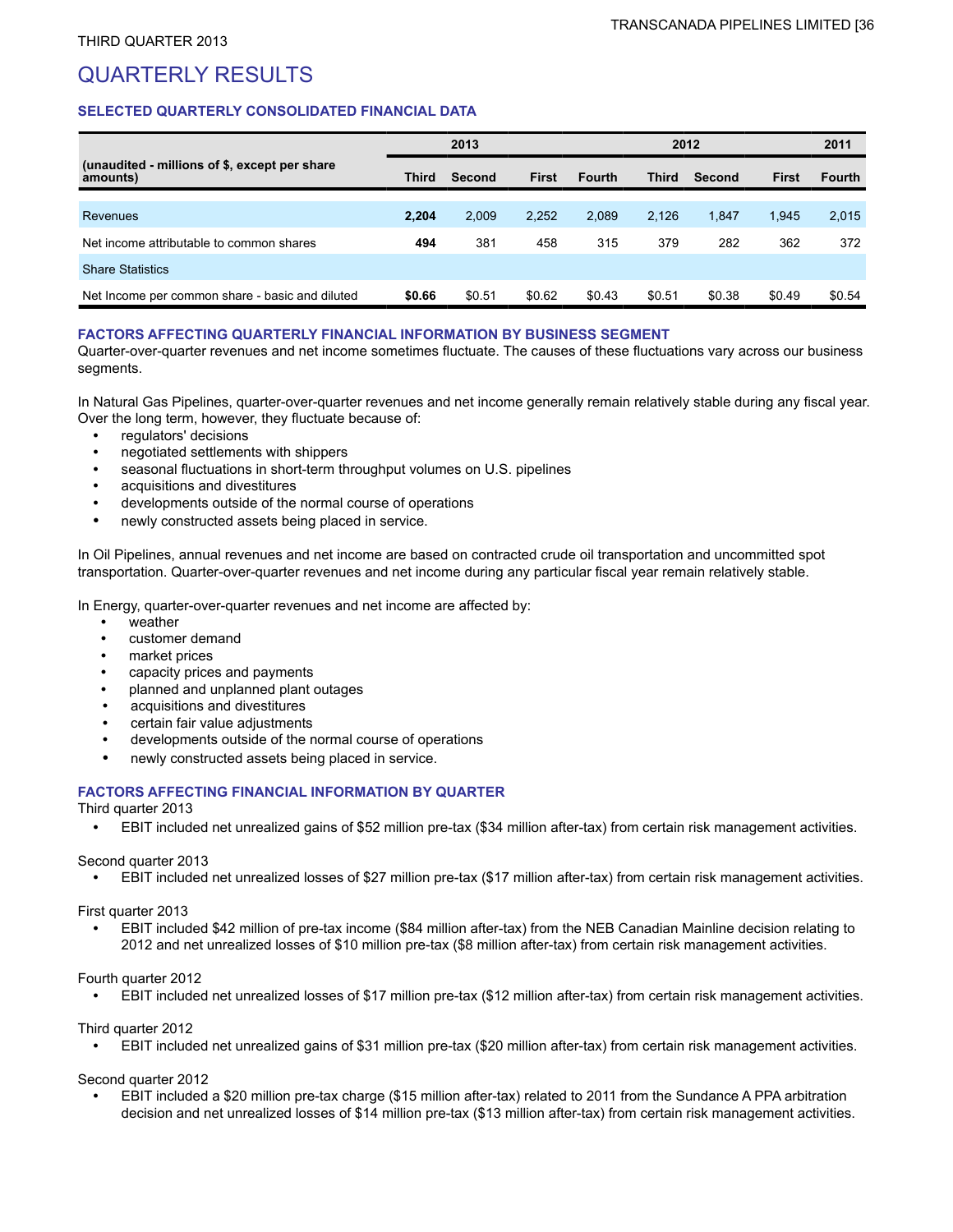First quarter 2012

**•** EBIT included net unrealized losses of \$22 million pre-tax (\$11 million after-tax) from certain risk management activities.

Fourth quarter 2011

**•** EBIT included net unrealized gains of \$13 million pre-tax (\$11 million after-tax) from certain risk management activities.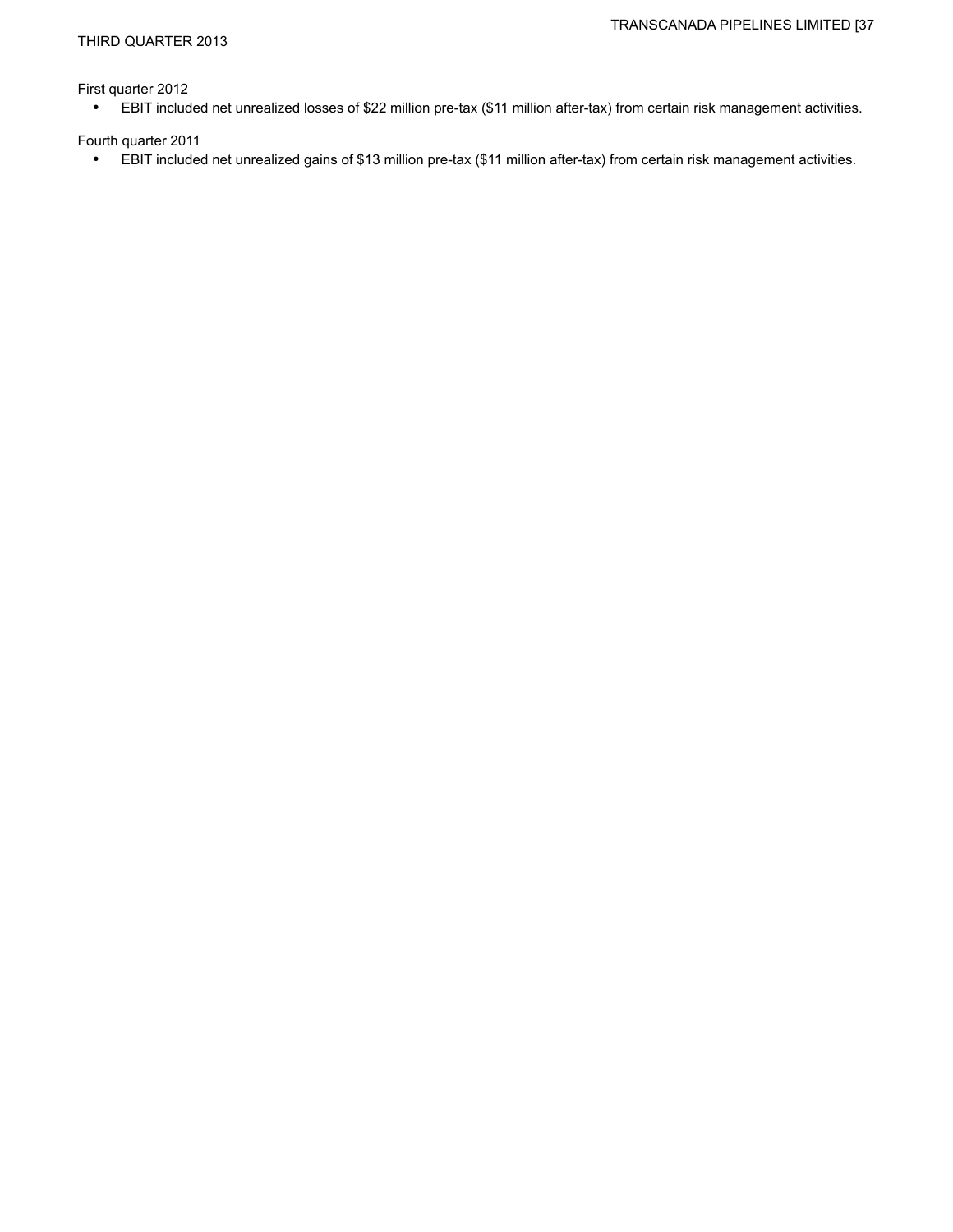# Condensed consolidated statement of income

|                                                      | three months ended<br>September 30 |       | nine months ended<br>September 30 |       |  |
|------------------------------------------------------|------------------------------------|-------|-----------------------------------|-------|--|
| (unaudited - millions of Canadian \$)                | 2013                               | 2012  | 2013                              | 2012  |  |
| <b>Revenues</b>                                      |                                    |       |                                   |       |  |
| Natural gas pipelines                                | 1,083                              | 1,058 | 3,271                             | 3,177 |  |
| Oil pipelines                                        | 281                                | 259   | 830                               | 769   |  |
| Energy                                               | 840                                | 809   | 2,364                             | 1,972 |  |
|                                                      | 2,204                              | 2.126 | 6.465                             | 5,918 |  |
| <b>Income from Equity Investments</b>                | 177                                | 71    | 423                               | 196   |  |
| <b>Operating and Other Expenses</b>                  |                                    |       |                                   |       |  |
| Plant operating costs and other                      | 650                                | 627   | 1,939                             | 1,846 |  |
| Commodity purchases resold                           | 299                                | 337   | 958                               | 758   |  |
| Property taxes                                       | 138                                | 131   | 353                               | 346   |  |
| Depreciation and amortization                        | 366                                | 342   | 1,089                             | 1,032 |  |
|                                                      | 1,453                              | 1,437 | 4,339                             | 3,982 |  |
| <b>Financial Charges/(Income)</b>                    |                                    |       |                                   |       |  |
| Interest expense                                     | 243                                | 253   | 763                               | 745   |  |
| Interest income and other                            | (31)                               | (34)  | (33)                              | (70)  |  |
|                                                      | 212                                | 219   | 730                               | 675   |  |
| Income before Income Taxes                           | 716                                | 541   | 1,819                             | 1,457 |  |
| Income Taxes (Recovery)/Expense                      |                                    |       |                                   |       |  |
| Current                                              | (3)                                | 8     | 40                                | 104   |  |
| <b>Deferred</b>                                      | 192                                | 125   | 359                               | 240   |  |
|                                                      | 189                                | 133   | 399                               | 344   |  |
| <b>Net Income</b>                                    | 527                                | 408   | 1,420                             | 1,113 |  |
| Net income attributable to non-controlling interests | 27                                 | 23    | 70                                | 73    |  |
| Net Income Attributable to Controlling Interests     | 500                                | 385   | 1,350                             | 1,040 |  |
| Preferred share dividends                            | 6                                  | 6     | 17                                | 17    |  |
| <b>Net Income Attributable to Common Shares</b>      | 494                                | 379   | 1,333                             | 1,023 |  |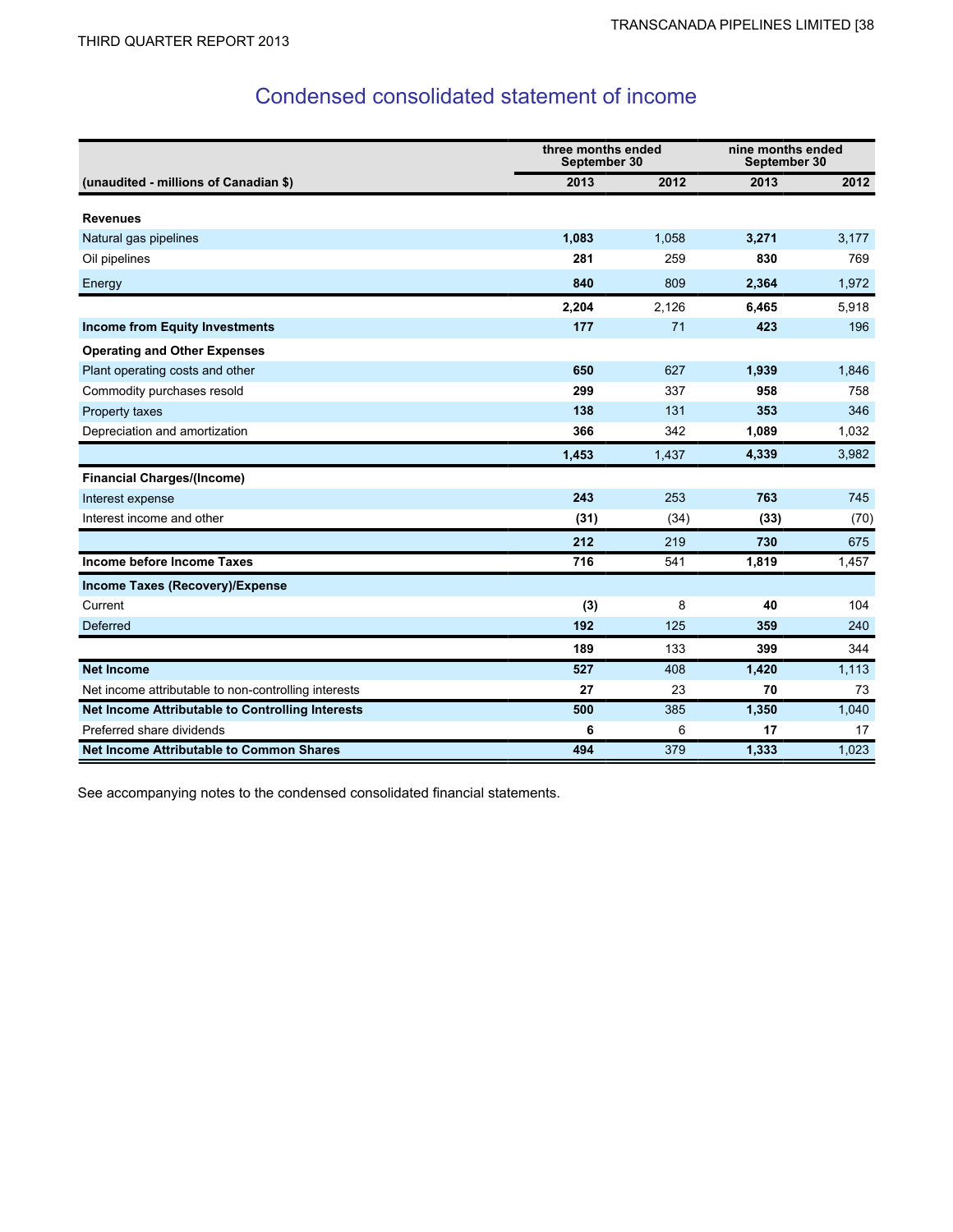# Condensed consolidated statement of comprehensive income

|                                                                                                                                            | three months ended<br>September 30 |       | nine months ended<br>September 30 |       |  |
|--------------------------------------------------------------------------------------------------------------------------------------------|------------------------------------|-------|-----------------------------------|-------|--|
| (unaudited - millions of Canadian \$)                                                                                                      | 2013                               | 2012  | 2013                              | 2012  |  |
| <b>Net Income</b>                                                                                                                          | 527                                | 408   | 1,420                             | 1,113 |  |
| Other Comprehensive (Loss)/Income, Net of Income Taxes                                                                                     |                                    |       |                                   |       |  |
| Foreign currency translation gains and losses on net investments in foreign<br>operations                                                  | (140)                              | (196) | 196                               | (189) |  |
| Change in fair value of net investment hedges                                                                                              | 62                                 | 99    | (122)                             | 76    |  |
| Change in fair value of cash flow hedges                                                                                                   | 14                                 | 60    | (9)                               | 43    |  |
| Reclassification to net income of gains on cash flow hedges                                                                                | 27                                 | 47    | 34                                | 119   |  |
| Unrealized actuarial gains and losses on pension and other post-retirement<br>benefit plans                                                | 1                                  |       | 1                                 |       |  |
| Reclassification to net income of actuarial gains and losses and prior<br>service costs on pension and other post-retirement benefit plans | 5                                  | 4     | 17                                | 18    |  |
| Other comprehensive loss on equity investments                                                                                             | (1)                                | (3)   | (4)                               | (1)   |  |
| Other comprehensive (loss)/income (Note 7)                                                                                                 | (32)                               | 11    | 113                               | 66    |  |
| <b>Comprehensive Income</b>                                                                                                                | 495                                | 419   | 1,533                             | 1,179 |  |
| Comprehensive income/(loss) attributable to non-controlling interests                                                                      | (1)                                | (11)  | 99                                | 42    |  |
| <b>Comprehensive Income Attributable to Controlling Interests</b>                                                                          | 496                                | 430   | 1,434                             | 1,137 |  |
| Preferred share dividends                                                                                                                  | 6                                  | 6     | 17                                | 17    |  |
| <b>Comprehensive Income Attributable to Common Shares</b>                                                                                  | 490                                | 424   | 1,417                             | 1,120 |  |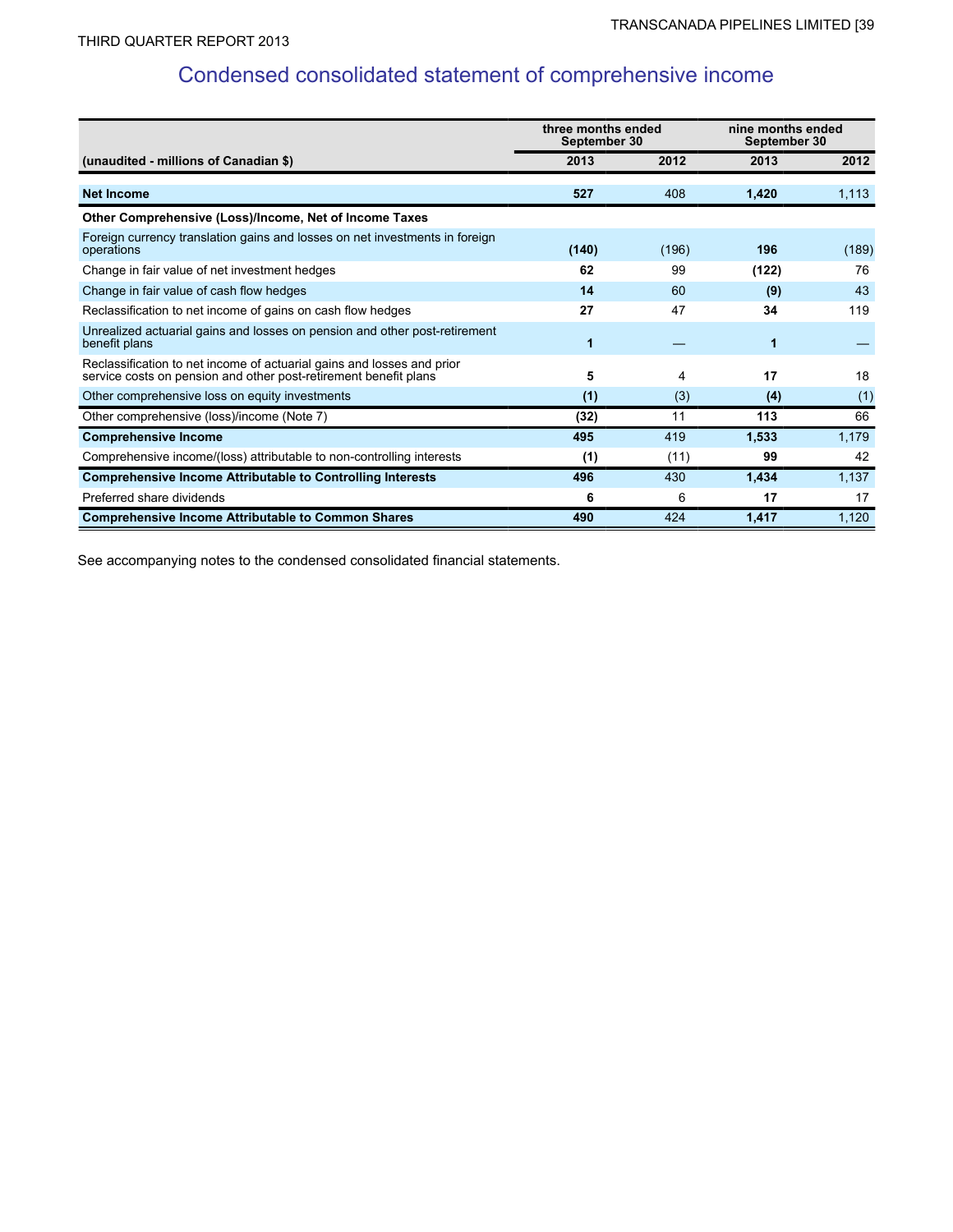# Condensed consolidated statement of cash flows

|                                                                                | three months ended<br>September 30 |                          | nine months ended<br>September 30 |          |
|--------------------------------------------------------------------------------|------------------------------------|--------------------------|-----------------------------------|----------|
| (unaudited - millions of Canadian \$)                                          | 2013                               | 2012                     | 2013                              | 2012     |
| <b>Cash Generated from Operations</b>                                          |                                    |                          |                                   |          |
| Net income                                                                     | 527                                | 408                      | 1,420                             | 1.113    |
| Depreciation and amortization                                                  | 366                                | 342                      | 1,089                             | 1,032    |
| Deferred income taxes                                                          | 192                                | 125                      | 359                               | 240      |
| Income from equity investments                                                 | (177)                              | (71)                     | (423)                             | (196)    |
| Distributed earnings received from equity investments                          | 163                                | 95                       | 427                               | 252      |
| Employee post-retirement benefits funding lower/(higher) than expense          | 7                                  | (23)                     | 33                                | (11)     |
| Other                                                                          | (40)                               | (16)                     | (6)                               | 18       |
| Decrease/(increase) in operating working capital                               | 72                                 | 242                      | (263)                             | 99       |
| Net cash provided by operations                                                | 1,110                              | 1,102                    | 2,636                             | 2.547    |
| <b>Investing Activities</b>                                                    |                                    |                          |                                   |          |
| Capital expenditures                                                           | (992)                              | (694)                    | (3,030)                           | (1, 555) |
| Equity investments                                                             | (30)                               | (144)                    | (101)                             | (557)    |
| Acquisitions                                                                   | (99)                               |                          | (154)                             |          |
| Deferred amounts and other                                                     | (103)                              | 40                       | (267)                             | 82       |
| Net cash used in investing activities                                          | (1, 224)                           | (798)                    | (3, 552)                          | (2,030)  |
| <b>Financing Activities</b>                                                    |                                    |                          |                                   |          |
| Dividends on common and preferred shares                                       | (332)                              | (315)                    | (978)                             | (932)    |
| Distributions paid to non-controlling interests                                | (38)                               | (27)                     | (97)                              | (84)     |
| Advances (to)/from affiliates, net                                             |                                    | 10                       | 111                               | (260)    |
| Notes payable repaid, net                                                      | (1, 177)                           | (930)                    | (618)                             | (341)    |
| Long-term debt issued, net of issue costs                                      | 2,173                              | 995                      | 2,917                             | 1,488    |
| Repayment of long-term debt                                                    | (521)                              | (12)                     | (1,230)                           | (782)    |
| Common shares issued, net of issue costs                                       |                                    | $\overline{\phantom{0}}$ | 499                               | 269      |
| Partnership units of subsidiary issued, net of issue costs                     |                                    | $\overline{\phantom{0}}$ | 384                               |          |
| Net cash provided by/(used in) financing activities                            | 105                                | (279)                    | 988                               | (642)    |
| Effect of Foreign Exchange Rate Changes on Cash and Cash<br><b>Equivalents</b> | (12)                               | (14)                     | 10                                | (19)     |
| (Decrease)/increase in Cash and Cash Equivalents                               | (21)                               | 11                       | 82                                | (144)    |
| <b>Cash and Cash Equivalents</b>                                               |                                    |                          |                                   |          |
| Beginning of period                                                            | 640                                | 474                      | 537                               | 629      |
| <b>Cash and Cash Equivalents</b>                                               |                                    |                          |                                   |          |
| End of period                                                                  | 619                                | 485                      | 619                               | 485      |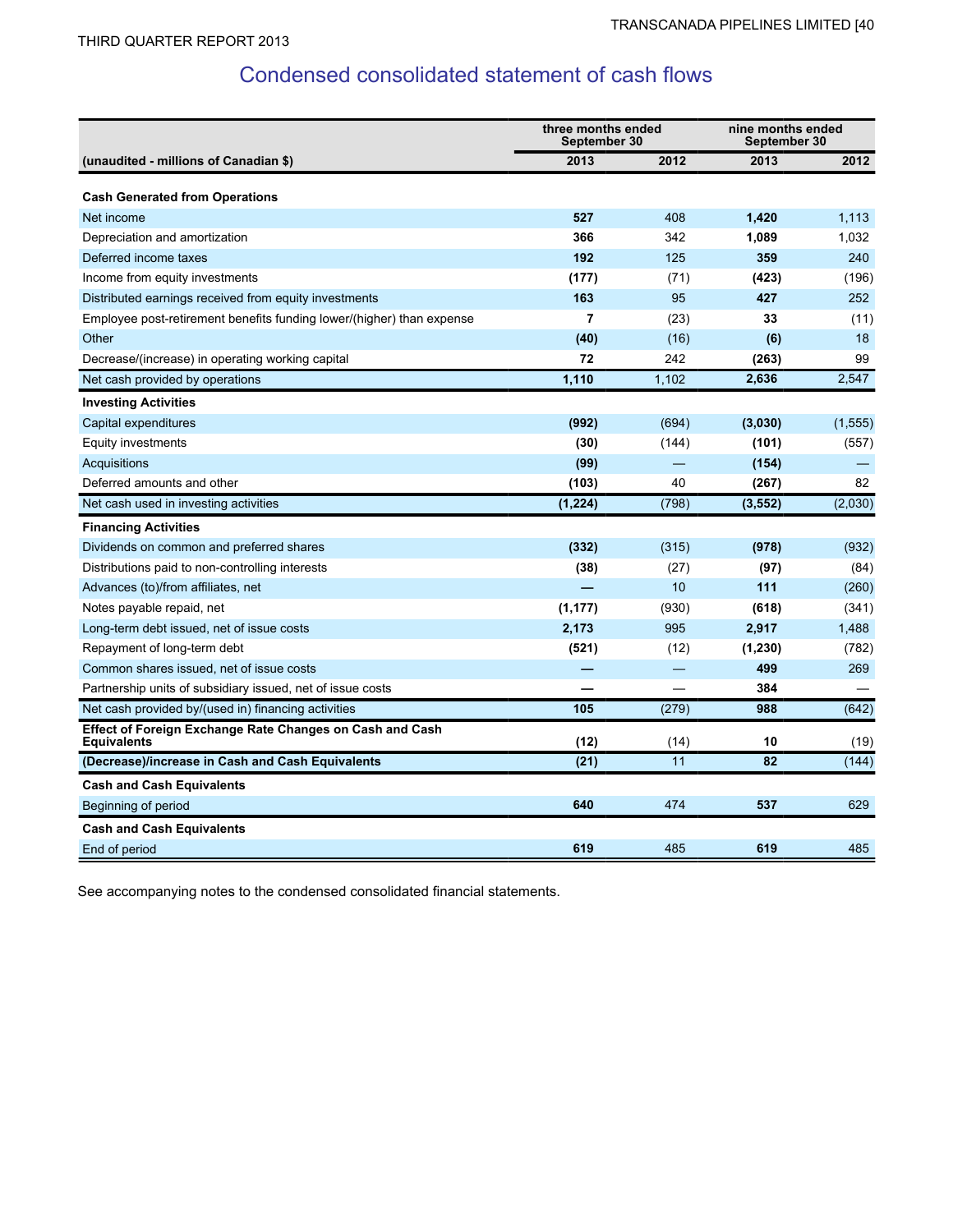# Condensed consolidated balance sheet

|                                                                                                              | September 30 | December 31 |
|--------------------------------------------------------------------------------------------------------------|--------------|-------------|
| (unaudited - millions of Canadian \$)                                                                        | 2013         | 2012        |
|                                                                                                              |              |             |
| <b>ASSETS</b>                                                                                                |              |             |
| <b>Current Assets</b>                                                                                        |              |             |
| Cash and cash equivalents                                                                                    | 619          | 537         |
| Accounts receivable                                                                                          | 956          | 1,089       |
| Due from affiliates                                                                                          | 2,712        | 2,889       |
| Inventories                                                                                                  | 238          | 224         |
| Other                                                                                                        | 633          | 992         |
|                                                                                                              | 5,158        | 5,731       |
| <b>Plant, Property and Equipment,</b> net of accumulated depreciation of \$17,598 and \$16,540, respectively | 35,985       | 33,713      |
| <b>Equity Investments</b>                                                                                    | 5,395        | 5,366       |
| <b>Goodwill</b>                                                                                              | 3,575        | 3,458       |
| <b>Regulatory Assets</b>                                                                                     | 1,924        | 1,629       |
| <b>Intangible and Other Assets</b>                                                                           | 1,515        | 1,342       |
|                                                                                                              | 53,552       | 51,239      |
| <b>LIABILITIES</b>                                                                                           |              |             |
| <b>Current Liabilities</b>                                                                                   |              |             |
| Notes payable                                                                                                | 1,688        | 2,275       |
| Accounts payable and other                                                                                   | 1,757        | 2,340       |
| Due to affiliates                                                                                            | 1,839        | 1,904       |
| Accrued interest                                                                                             | 331          | 370         |
| Current portion of long-term debt                                                                            | 971          | 894         |
|                                                                                                              | 6,586        | 7,783       |
| <b>Regulatory Liabilities</b>                                                                                | 238          | 268         |
| <b>Other Long-Term Liabilities</b>                                                                           | 811          | 882         |
| <b>Deferred Income Tax Liabilities</b>                                                                       | 4,163        | 3,953       |
| Long-Term Debt                                                                                               | 20,066       | 18,019      |
| <b>Junior Subordinated Notes</b>                                                                             | 1,028        | 994         |
|                                                                                                              | 32,892       | 31,899      |
| <b>EQUITY</b>                                                                                                |              |             |
| Common shares, no par value                                                                                  | 14,805       | 14,306      |
| September 30, 2013 - 749 million shares<br>Issued and outstanding:                                           |              |             |
| December 31, 2012 - 738 million shares                                                                       |              |             |
| Preferred shares                                                                                             | 389          | 389         |
| Additional paid-in capital                                                                                   | 434          | 400         |
| Retained earnings                                                                                            | 5,014        | 4,657       |
| Accumulated other comprehensive loss (Note 7)                                                                | (1, 364)     | (1, 448)    |
| <b>Controlling Interests</b>                                                                                 | 19,278       | 18,304      |
| Non-controlling interests                                                                                    | 1,382        | 1,036       |
|                                                                                                              | 20,660       | 19,340      |
|                                                                                                              | 53,552       | 51,239      |
|                                                                                                              |              |             |

**Contingencies and Guarantees** (Note 11)

**Subsequent Events** (Note 13)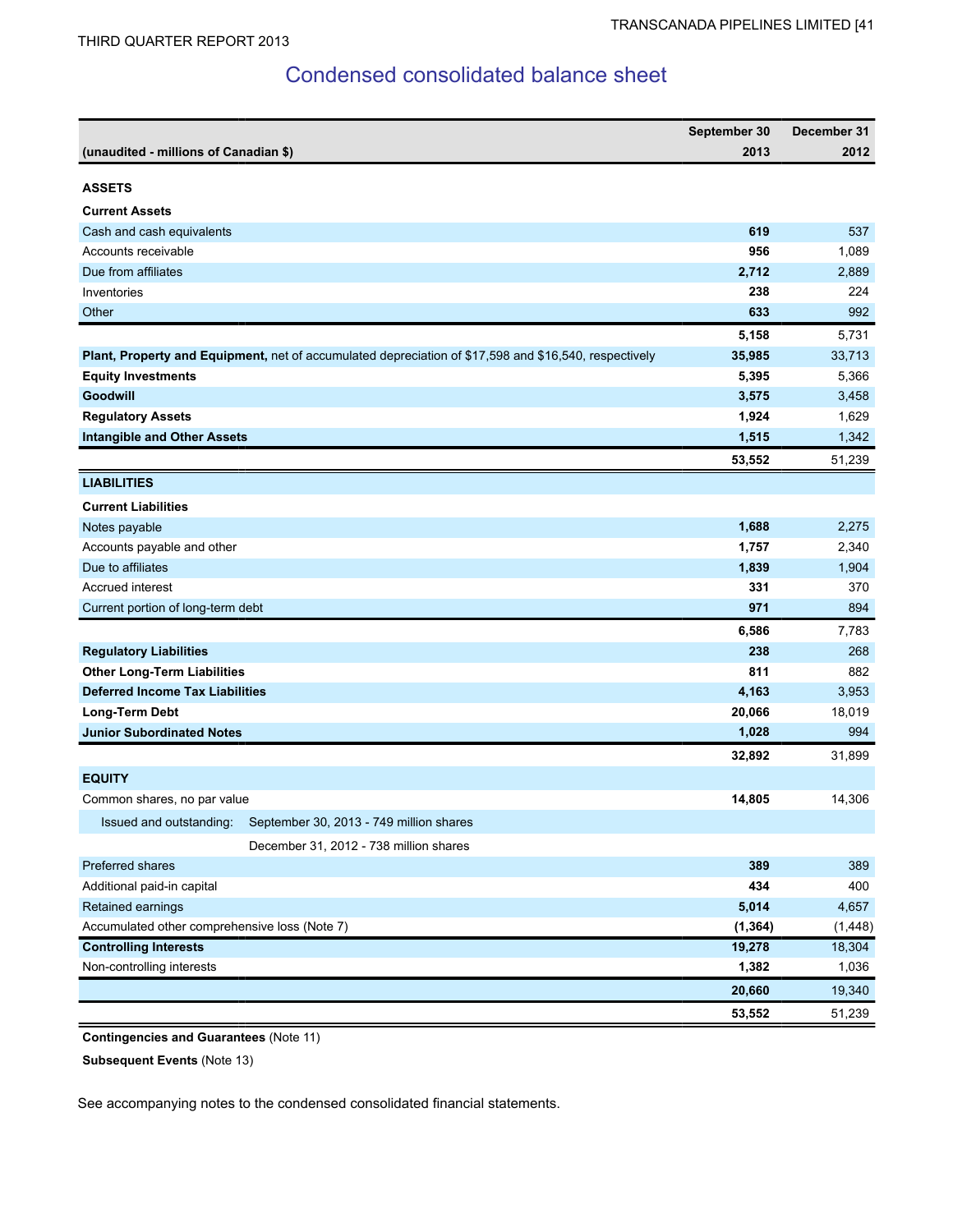# Condensed consolidated statement of equity

|                                                                             | nine months ended<br>September 30 |                |
|-----------------------------------------------------------------------------|-----------------------------------|----------------|
| (unaudited - millions of Canadian \$)                                       | 2013                              | 2012           |
| <b>Common Shares</b>                                                        |                                   |                |
| Balance at beginning of period                                              | 14,306                            | 14,037         |
| Proceeds from shares issued                                                 | 499                               | 269            |
| Balance at end of period                                                    | 14,805                            | 14,306         |
| <b>Preferred Shares</b>                                                     |                                   |                |
| Balance at beginning and end of period                                      | 389                               | 389            |
| <b>Additional Paid-In Capital</b>                                           |                                   |                |
| Balance at beginning of period                                              | 400                               | 394            |
| Dilution impact from TC PipeLines, LP units issued                          | 29                                |                |
| Other                                                                       | 5                                 | $\overline{4}$ |
| Balance at end of period                                                    | 434                               | 398            |
| <b>Retained Earnings</b>                                                    |                                   |                |
| Balance at beginning of period                                              | 4,657                             | 4,561          |
| Net income attributable to controlling interests                            | 1,350                             | 1,040          |
| Common share dividends                                                      | (976)                             | (932)          |
| Preferred share dividends                                                   | (17)                              | (17)           |
| Balance at end of period                                                    | 5,014                             | 4,652          |
| <b>Accumulated Other Comprehensive Loss</b>                                 |                                   |                |
| Balance at beginning of period                                              | (1, 448)                          | (1, 449)       |
| Other comprehensive income                                                  | 84                                | 97             |
| Balance at end of period                                                    | (1, 364)                          | (1, 352)       |
| <b>Equity Attributable to Controlling Interests</b>                         | 19,278                            | 18,393         |
| <b>Equity Attributable to Non-Controlling Interests</b>                     |                                   |                |
| Balance at beginning of period                                              | 1,036                             | 1,076          |
| Net income attributable to non-controlling interests                        |                                   |                |
| <b>TC PipeLines, LP</b>                                                     | 63                                | 70             |
| Portland                                                                    | $\overline{7}$                    | 3              |
| Other comprehensive income/(loss) attributable to non-controlling interests | 29                                | (31)           |
| Sale of TC PipeLines, LP units                                              |                                   |                |
| Proceeds, net of issue costs                                                | 384                               |                |
| Decrease in TCPL's ownership                                                | (47)                              |                |
| Distributions to non-controlling interests                                  | (97)                              | (84)           |
| Foreign exchange and other                                                  | $\overline{7}$                    | (4)            |
| Balance at end of period                                                    | 1,382                             | 1,030          |
| <b>Total Equity</b>                                                         | 20,660                            | 19.423         |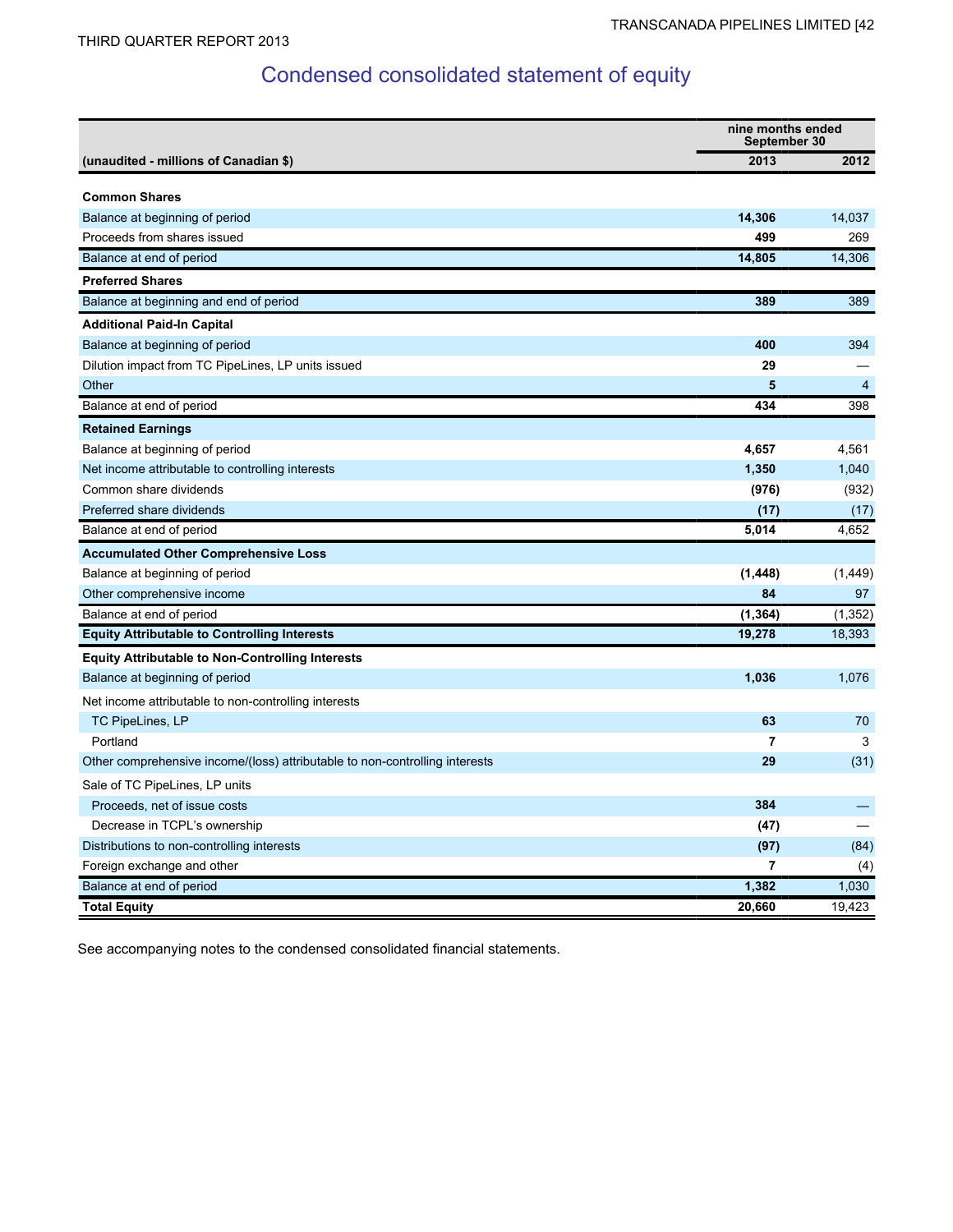# Notes to condensed consolidated financial statements (unaudited)

# 1. Basis of Presentation

These condensed consolidated financial statements of TransCanada PipeLines Limited (TCPL or the Company) have been prepared by management in accordance with U.S. GAAP. The accounting policies applied are consistent with those outlined in TCPL's annual audited consolidated financial statements for the year ended December 31, 2012. Capitalized and abbreviated terms that are used but not otherwise defined herein are identified in TCPL's 2012 Annual Report.

These condensed consolidated financial statements reflect adjustments, all of which are normal recurring adjustments that are, in the opinion of management, necessary to reflect the financial position and results of operations for the respective periods. These condensed consolidated financial statements do not include all disclosures required in the annual financial statements and should be read in conjunction with the 2012 audited consolidated financial statements included in TCPL's 2012 Annual Report. Certain comparative figures have been reclassified to conform with the current period's presentation.

Earnings for interim periods may not be indicative of results for the fiscal year in the Company's Natural Gas Pipelines segment due to the timing of regulatory decisions and seasonal fluctuations in short-term throughput volumes on U.S. pipelines. Earnings for interim periods may also not be indicative of results for the fiscal year in the Company's Energy segment due to the impact of seasonal weather conditions on customer demand and market pricing in certain of the Company's investments in electrical power generation plants and non-regulated gas storage facilities.

### **USE OF ESTIMATES AND JUDGEMENTS**

In preparing these financial statements, TCPL is required to make estimates and assumptions that affect both the amount and timing of recording assets, liabilities, revenues and expenses since the determination of these items may be dependent on future events. The Company uses the most current information available and exercises careful judgement in making these estimates and assumptions. In the opinion of management, these condensed consolidated financial statements have been properly prepared within reasonable limits of materiality and within the framework of the Company's significant accounting policies included in the consolidated financial statements for the year ended December 31, 2012, except as described in Note 2, Changes in accounting policies.

# 2. Changes in Accounting Policies

# **CHANGES IN ACCOUNTING POLICIES FOR 2013**

### **Balance Sheet Offsetting/Netting**

Effective January 1, 2013, the Company adopted the ASU on disclosures about balance sheet offsetting as issued by the FASB to enable understanding of the effects of netting arrangements on the Company's financial position. Adoption of the ASU has resulted in increased qualitative and quantitative disclosures regarding certain derivative instruments that are either offset in accordance with current U.S. GAAP or are subject to a master netting arrangement or similar agreement.

### **Accumulated Other Comprehensive Income**

Effective January 1, 2013, the Company adopted the ASU on reporting of amounts reclassified out of AOCI as issued by the FASB. Adoption of the ASU has resulted in providing additional qualitative and quantitative disclosures regarding significant amounts reclassified out of accumulated other comprehensive income into net income.

### **FUTURE ACCOUNTING CHANGES**

### **Obligations Resulting from Joint and Several Liability Arrangements**

In February 2013, the FASB issued guidance for the recognition, measurement and disclosure of obligations resulting from joint and several liability arrangements for which the total amount of the obligation is fixed at the reporting date. Examples of obligations within the scope of this ASU include debt arrangements, other contractual obligations, and settled litigation and judicial rulings. This ASU is effective retrospectively for fiscal years, and interim reporting periods within those years, beginning after December 15, 2013. The Company is currently evaluating the impact of the adoption of this ASU on its consolidated financial statements, but does not expect it to have a material impact.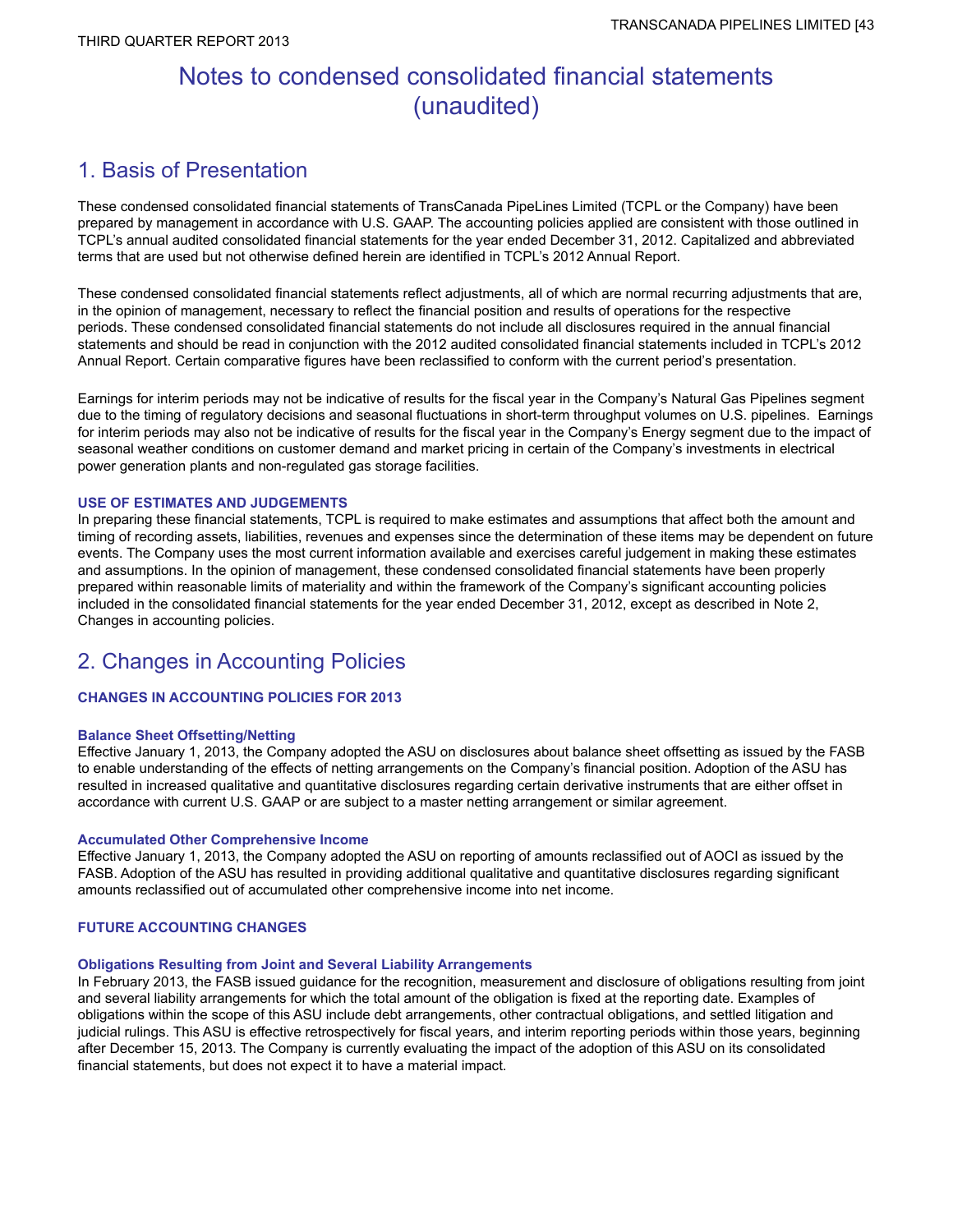#### THIRD QUARTER REPORT 2013

#### **Foreign Currency Matters - Cumulative Translation Adjustment**

In March 2013, the FASB issued amended guidance related to the release of the cumulative translation adjustment into net income when a parent either sells a part or all of its investment in a foreign entity or no longer holds a controlling financial interest in a subsidiary or group of assets that is a business. This ASU is effective prospectively for fiscal years, and interim reporting periods within those years, beginning after December 15, 2013. Early adoption is permitted as of the beginning of the entity's fiscal year. The Company is currently evaluating the impact of the adoption of this ASU on its consolidated financial statements, but does not expect it to have a material impact.

#### **Unrecognized Tax Benefit**

In July 2013, the FASB issued amended guidance on the financial statement presentation of an unrecognized tax benefit when a net operating loss carryforward, a similar tax loss, or a tax credit carryforward exists. This ASU is effective prospectively for fiscal years and interim reporting periods within those years, beginning after December 15, 2014. Early adoption is permitted. We are evaluating the impact that adopting the ASU would have on our consolidated financial statements, but do not expect it to have a material impact.

# 3. Segmented Information

| three months ended September 30                      | Natural gas<br>pipelines |       | Oil pipelines |      | Energy |       | Corporate |      | <b>Total</b> |       |
|------------------------------------------------------|--------------------------|-------|---------------|------|--------|-------|-----------|------|--------------|-------|
| (unaudited - millions of Canadian \$)                | 2013                     | 2012  | 2013          | 2012 | 2013   | 2012  | 2013      | 2012 | 2013         | 2012  |
| Revenues                                             | 1,083                    | 1,058 | 281           | 259  | 840    | 809   |           |      | 2,204        | 2,126 |
| Income from equity investments                       | 36                       | 37    |               |      | 141    | 34    |           |      | 177          | 71    |
| Plant operating costs and other                      | (326)                    | (331) | (81)          | (72) | (217)  | (203) | (26)      | (21) | (650)        | (627) |
| Commodity purchases resold                           |                          |       |               |      | (299)  | (337) | -         |      | (299)        | (337) |
| Property taxes                                       | (109)                    | (104) | (11)          | (10) | (18)   | (17)  | -         | —    | (138)        | (131) |
| Depreciation and amortization                        | (248)                    | (231) | (37)          | (37) | (77)   | (70)  | (4)       | (4)  | (366)        | (342) |
|                                                      | 436                      | 429   | 152           | 140  | 370    | 216   | (30)      | (25) | 928          | 760   |
| Interest expense                                     |                          |       |               |      |        |       |           |      | (243)        | (253) |
| Interest income and other                            |                          |       |               |      |        |       |           |      | 31           | 34    |
| Income before Income Taxes                           |                          |       |               |      |        |       |           |      | 716          | 541   |
| Income taxes expense                                 |                          |       |               |      |        |       |           |      | (189)        | (133) |
| Net Income                                           |                          |       |               |      |        |       |           |      | 527          | 408   |
| Net Income Attributable to Non-Controlling Interests |                          |       |               |      |        |       |           |      | (27)         | (23)  |
| Net Income Attributable to Controlling Interests     |                          |       |               |      |        |       |           |      | 500          | 385   |
| <b>Preferred Share Dividends</b>                     |                          |       |               |      |        |       |           |      | (6)          | (6)   |
| <b>Net Income Attributable to Common Shares</b>      |                          |       |               |      |        |       |           |      | 494          | 379   |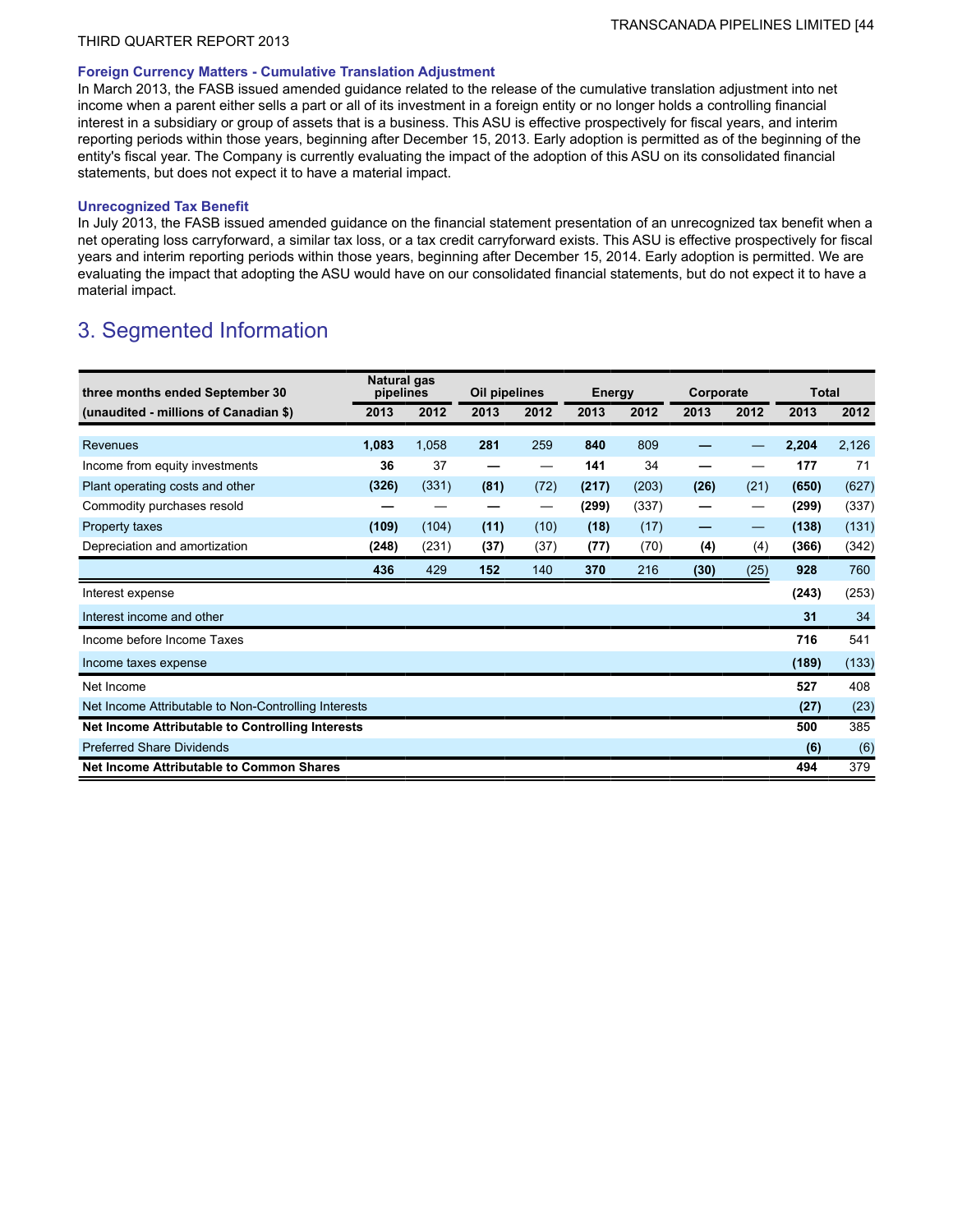### THIRD QUARTER REPORT 2013

| nine months ended September 30                       | <b>Natural gas</b><br>pipelines |       | Oil pipelines |       | Energy |       | Corporate |      | <b>Total</b> |         |
|------------------------------------------------------|---------------------------------|-------|---------------|-------|--------|-------|-----------|------|--------------|---------|
| (unaudited - millions of Canadian \$)                | 2013                            | 2012  | 2013          | 2012  | 2013   | 2012  | 2013      | 2012 | 2013         | 2012    |
| Revenues                                             | 3,271                           | 3,177 | 830           | 769   | 2,364  | 1,972 |           |      | 6,465        | 5,918   |
| Income from equity investments                       | 105                             | 120   |               |       | 318    | 76    |           |      | 423          | 196     |
| Plant operating costs and other                      | (983)                           | (989) | (242)         | (209) | (637)  | (583) | (77)      | (65) | (1,939)      | (1,846) |
| Commodity purchases resold                           |                                 |       |               | —     | (958)  | (758) | –         |      | (958)        | (758)   |
| Property taxes                                       | (264)                           | (257) | (34)          | (34)  | (55)   | (55)  | -         |      | (353)        | (346)   |
| Depreciation and amortization                        | (746)                           | (697) | (111)         | (109) | (220)  | (215) | (12)      | (11) | (1,089)      | (1,032) |
|                                                      | 1,383                           | 1,354 | 443           | 417   | 812    | 437   | (89)      | (76) | 2,549        | 2,132   |
| Interest expense                                     |                                 |       |               |       |        |       |           |      | (763)        | (745)   |
| Interest income and other                            |                                 |       |               |       |        |       |           |      | 33           | 70      |
| Income before Income Taxes                           |                                 |       |               |       |        |       |           |      | 1,819        | 1,457   |
| Income taxes expense                                 |                                 |       |               |       |        |       |           |      | (399)        | (344)   |
| Net Income                                           |                                 |       |               |       |        |       |           |      | 1,420        | 1,113   |
| Net Income Attributable to Non-Controlling Interests |                                 |       |               |       |        |       |           |      | (70)         | (73)    |
| Net Income Attributable to Controlling Interests     |                                 |       |               |       |        |       |           |      | 1,350        | 1,040   |
| <b>Preferred Share Dividends</b>                     |                                 |       |               |       |        |       |           |      | (17)         | (17)    |
| <b>Net Income Attributable to Common Shares</b>      |                                 |       |               |       |        |       |           |      | 1,333        | 1,023   |

# **TOTAL ASSETS**

| (unaudited - millions of Canadian \$) | <b>September 30, 2013</b> | December 31, 2012 |
|---------------------------------------|---------------------------|-------------------|
|                                       |                           |                   |
| <b>Natural Gas Pipelines</b>          | 24,206                    | 23,210            |
| Oil Pipelines                         | 12,065                    | 10,485            |
| Energy                                | 13,116                    | 13,157            |
| Corporate                             | 4,165                     | 4,387             |
|                                       | 53,552                    | 51,239            |

# 4. Income Taxes

At September 30, 2013, the total unrecognized tax benefit of uncertain tax positions was approximately \$20 million (December 31, 2012 - \$45 million). TCPL recognizes interest and penalties related to income tax uncertainties in income tax expense. There is no interest expense or penalties included in net tax expense for the three and nine months ended September 30, 2013 (September 30, 2012 - a reversal of \$2 and \$1 million, for three and nine months ended of interest expense, respectively, and nil for penalties). At September 30, 2013, the Company had \$5 million accrued for interest expense and nil accrued for penalties (December 31, 2012 - \$5 million accrued for interest expense and nil for penalties).

The effective tax rates for the nine-month periods ended September 30, 2013 and 2012 were 21.9 per cent and 23.6 per cent, respectively. The lower effective tax rate in 2013 was a result of the impact of the NEB's decision on the Canadian Restructuring Proposal and the enactment of certain Canadian Federal tax legislation.

TCPL recognized a favourable income tax adjustment of approximately \$25 million due to the enactment of certain Canadian Federal tax legislation in June 2013. Subject to the results of audit examinations by taxing authorities and other legislative amendments, TCPL does not anticipate further adjustments to the unrecognized tax benefits during the next twelve months that would have a material impact on its financial statements.

# 5. Long-Term Debt

In the three and nine months ended September 30, 2013, TCPL capitalized interest related to capital projects of \$80 million and \$195 million, respectively (September 30, 2012 - \$74 million and \$224 million, respectively).

In January 2013, TCPL issued US\$750 million of 0.75 per cent per annum senior notes due in 2016.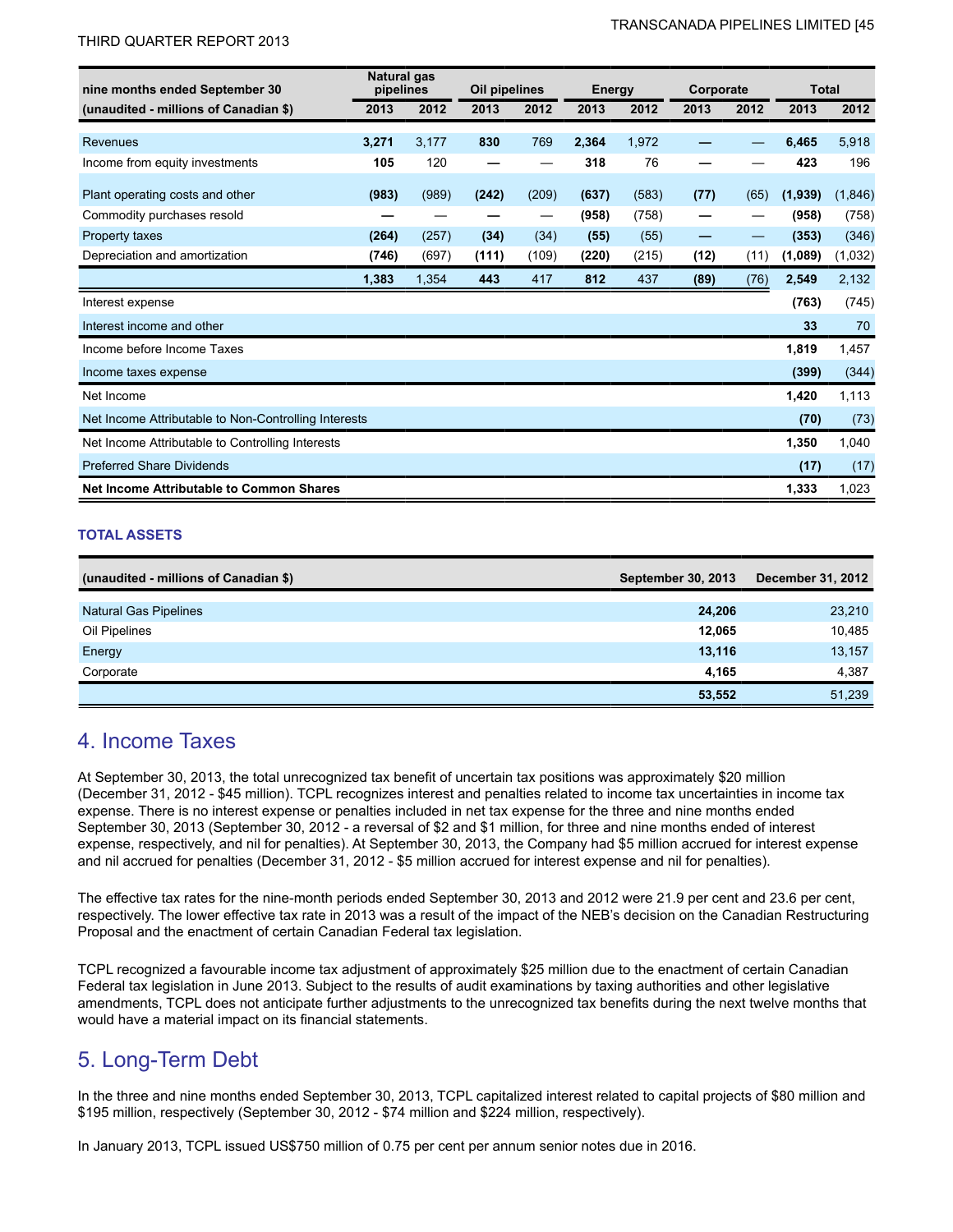In July 2013, TCPL issued US\$500 million of three-year London Interbank Offered Rate-based (LIBOR) floating rate notes maturing in 2016, bearing interest at an initial annual rate of 0.95 per cent.

Also in July 2013, TCPL issued \$450 million of ten-year and \$300 million of 30-year senior notes maturing in July 2023 and November 2041, bearing interest rates of 3.69 and 4.55 per cent, respectively.

In July 2013, TC PipeLines, LP entered into a five-year, US\$500 million term loan maturing in July 2018. Borrowings under the term loan facility bear interest based on LIBOR, or the base rate, plus an applicable margin. The applicable margin for the term loans is based on TC PipeLines, LP's senior debt rating and ranges between 1.125 per cent and 2.00 per cent for LIBOR borrowings and 0.125 per cent and 1.00 per cent for base rate borrowings. The LIBOR based interest rate on TC PipeLines, LP term loan facility averaged 1.44 per cent for the three months ended September 30, 2013.

In June 2013, TCPL retired US\$350 million of 4.00 per cent senior notes.

In August 2013, TCPL retired US\$500 million of 5.05 per cent senior notes.

# 6. Equity and Share Capital

In January 2013, we issued 7.2 million common shares to TransCanada Corporation (TransCanada) resulting in proceeds of \$345 million.

In March 2013, we issued 3.1 million common shares to TransCanada resulting in proceeds of \$154 million.

On May 22, 2013, TC PipeLines, LP completed a public offering of 8,855,000 common units at a price of \$43.85 per unit, resulting in gross proceeds of approximately US\$388 million. TCPL contributed an additional approximate US\$8 million to maintain its general partnership interest and did not purchase any other units. Upon completion of this offering, TCPL's ownership interest in TC PipeLines, LP decreased from 33.3 per cent to 28.9 per cent and an after-tax dilution impact of \$29 million (\$47 million pre-tax) was recorded in Additional Paid-In Capital.

# 7. Other Comprehensive Income And Accumulated Other Comprehensive Loss

Components of other comprehensive income including non-controlling interests and the related tax effects are as follows:

| three months ended September 30, 2013<br>(unaudited - millions of Canadian \$)                                                             | <b>Before tax</b><br>amount | Income taxes<br>recovery/<br>(expense) | Net of tax<br>amount |
|--------------------------------------------------------------------------------------------------------------------------------------------|-----------------------------|----------------------------------------|----------------------|
|                                                                                                                                            |                             |                                        |                      |
| Foreign currency translation gains and losses on net investments in foreign<br>operations                                                  | (104)                       | (36)                                   | (140)                |
| Change in fair value of net investment hedges                                                                                              | 83                          | (21)                                   | 62                   |
| Change in fair value of cash flow hedges                                                                                                   | 27                          | (13)                                   | 14                   |
| Reclassification to net income of gains and losses on cash flow hedges                                                                     | 38                          | (11)                                   | 27                   |
| Unrealized actuarial gains and losses on pension and other post-retirement benefit<br>plans                                                | $\mathbf{2}$                | (1)                                    | 1                    |
| Reclassification to net income of actuarial gains and losses and prior service costs<br>on pension and other post-retirement benefit plans | 9                           | (4)                                    | 5                    |
| Other comprehensive loss on equity investments                                                                                             | (1)                         |                                        | (1)                  |
| Other comprehensive income/(loss)                                                                                                          | 54                          | (86)                                   | (32)                 |
|                                                                                                                                            |                             |                                        |                      |
| three months ended September 30, 2012<br>(unaudited - millions of Canadian \$)                                                             | <b>Before tax</b><br>amount | Income taxes<br>recovery/<br>(expense) | Net of tax<br>amount |
|                                                                                                                                            |                             |                                        |                      |
| Foreign currency translation gains and losses on net investments in foreign                                                                |                             |                                        |                      |
| operations                                                                                                                                 | (145)                       | (51)                                   | (196)                |
| Change in fair value of net investment hedges                                                                                              | 133                         | (34)                                   | 99                   |
| Change in fair value of cash flow hedges                                                                                                   | 88                          | (28)                                   | 60                   |
| Reclassification to net income of gains and losses on cash flow hedges                                                                     | 73                          | (26)                                   | 47                   |
| Reclassification to net income of actuarial gains and losses and prior service costs<br>on pension and other post-retirement benefit plans | 6                           | (2)                                    | 4                    |
| Other comprehensive loss on equity investments                                                                                             | (4)                         | 1                                      | (3)                  |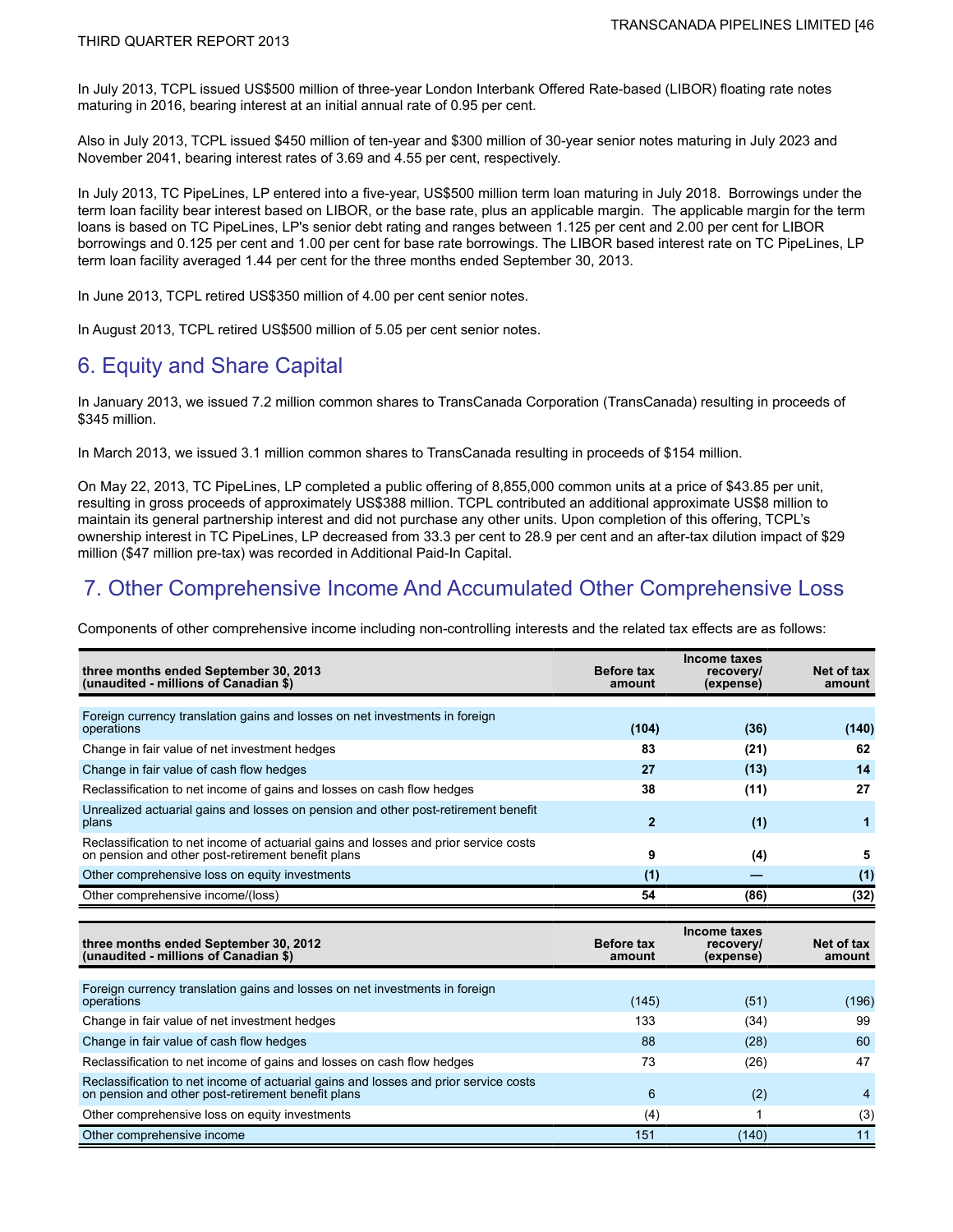| nine months ended September 30, 2013<br>(unaudited - millions of Canadian \$)                                                              | <b>Before tax</b><br>amount | Income taxes<br>recovery/<br>(expense) | Net of tax<br>amount |
|--------------------------------------------------------------------------------------------------------------------------------------------|-----------------------------|----------------------------------------|----------------------|
|                                                                                                                                            |                             |                                        |                      |
| Foreign currency translation gains and losses on net investments in foreign<br>operations                                                  | 144                         | 52                                     | 196                  |
| Change in fair value of net investment hedges                                                                                              | (165)                       | 43                                     | (122)                |
| Change in fair value of cash flow hedges                                                                                                   | (3)                         | (6)                                    | (9)                  |
| Reclassification to net income of gains and losses on cash flow hedges                                                                     | 49                          | (15)                                   | 34                   |
| Unrealized actuarial gains and losses on pension and other post-retirement benefit<br>plans                                                | $\mathbf{2}$                | (1)                                    |                      |
| Reclassification to net income of actuarial gains and losses and prior service costs<br>on pension and other post-retirement benefit plans | 26                          | (9)                                    | 17                   |
| Other comprehensive loss on equity investments                                                                                             | (5)                         |                                        | (4)                  |
| Other comprehensive income                                                                                                                 | 48                          | 65                                     | 113                  |
|                                                                                                                                            |                             |                                        |                      |

| nine months ended September 30, 2012<br>(unaudited - millions of Canadian \$)                                                              | <b>Before tax</b><br>amount | Income taxes<br>recovery/<br>(expense) | Net of tax<br>amount |
|--------------------------------------------------------------------------------------------------------------------------------------------|-----------------------------|----------------------------------------|----------------------|
|                                                                                                                                            |                             |                                        |                      |
| Foreign currency translation gains and losses on net investments in foreign<br>operations                                                  | (141)                       | (48)                                   | (189)                |
| Change in fair value of net investment hedges                                                                                              | 102                         | (26)                                   | 76                   |
| Change in fair value of cash flow hedges                                                                                                   | 52                          | (9)                                    | 43                   |
| Reclassification to net income of gains and losses on cash flow hedges                                                                     | 186                         | (67)                                   | 119                  |
| Reclassification to net income of actuarial gains and losses and prior service costs<br>on pension and other post-retirement benefit plans | 17                          |                                        | 18                   |
| Other comprehensive loss on equity investments                                                                                             | (1)                         |                                        | (1)                  |
| Other comprehensive income                                                                                                                 | 215                         | (149)                                  | 66                   |

The changes in accumulated other comprehensive loss by component are as follows:

| three months ended September 30, 2013<br>(unaudited - millions of Canadian \$) | Currency<br>translation<br>adjustments | <b>Cash flow</b><br>hedges | <b>Pension and</b><br>OPEB plan<br>adjustments | Total <sup>1</sup> |
|--------------------------------------------------------------------------------|----------------------------------------|----------------------------|------------------------------------------------|--------------------|
|                                                                                |                                        |                            |                                                |                    |
| AOCI Balance at July 1, 2013                                                   | (612)                                  | (129)                      | (619)                                          | (1, 360)           |
| Other comprehensive (loss)/income before reclassifications <sup>2</sup>        | (50)                                   | 14                         |                                                | (36)               |
| Amounts reclassified from accumulated other comprehensive loss                 |                                        | 27                         |                                                | 32 <sub>2</sub>    |
| Net current period other comprehensive (loss)/income                           | (50)                                   | 41                         |                                                | (4)                |
| AOCI Balance at September 30, 2013                                             | (662)                                  | (88)                       | (614)                                          | (1, 364)           |

1 All amounts are net of tax. Amounts in parentheses indicate losses.<br>2 Other comprehensive loss before reclassifications on currency trans

2 Other comprehensive loss before reclassifications on currency translation adjustments is net of non-controlling interest of \$28 million.

| nine months ended September 30, 2013<br>(unaudited - millions of Canadian \$) | Currency<br>translation<br>adjustments | <b>Cash flow</b><br>hedges | Pension and<br>OPEB plan<br>adjustments | Total <sup>1</sup> |
|-------------------------------------------------------------------------------|----------------------------------------|----------------------------|-----------------------------------------|--------------------|
| AOCI Balance at January 1, 2013                                               | (707)                                  | (110)                      | (631)                                   | (1, 448)           |
| Other comprehensive income/(loss) before reclassifications <sup>2</sup>       | 45                                     | (12)                       |                                         | 33                 |
| Amounts reclassified from accumulated other comprehensive loss <sup>3</sup>   |                                        | 34                         | 17                                      | 51                 |
| Net current period other comprehensive income                                 | 45                                     | 22                         | 17                                      | 84                 |
| AOCI Balance at September 30, 2013                                            | (662)                                  | (88)                       | (614)                                   | (1, 364)           |

1 All amounts are net of tax. Amounts in parentheses indicate losses.<br>2 Other comprehensive income before reclassifications on currency tr

2 Other comprehensive income before reclassifications on currency translation adjustments is net of non-controlling interest of \$29 million.

3 Losses related to cash flow hedges reported in AOCI and expected to be reclassified to net income in the next 12 months are estimated to be \$26 million (\$17 million, net of tax) at September 30, 2013. These estimates assume constant commodity prices, interest rates and foreign exchange rates over time, however, the amounts reclassified will vary based on the actual value of these factors at the date of settlement.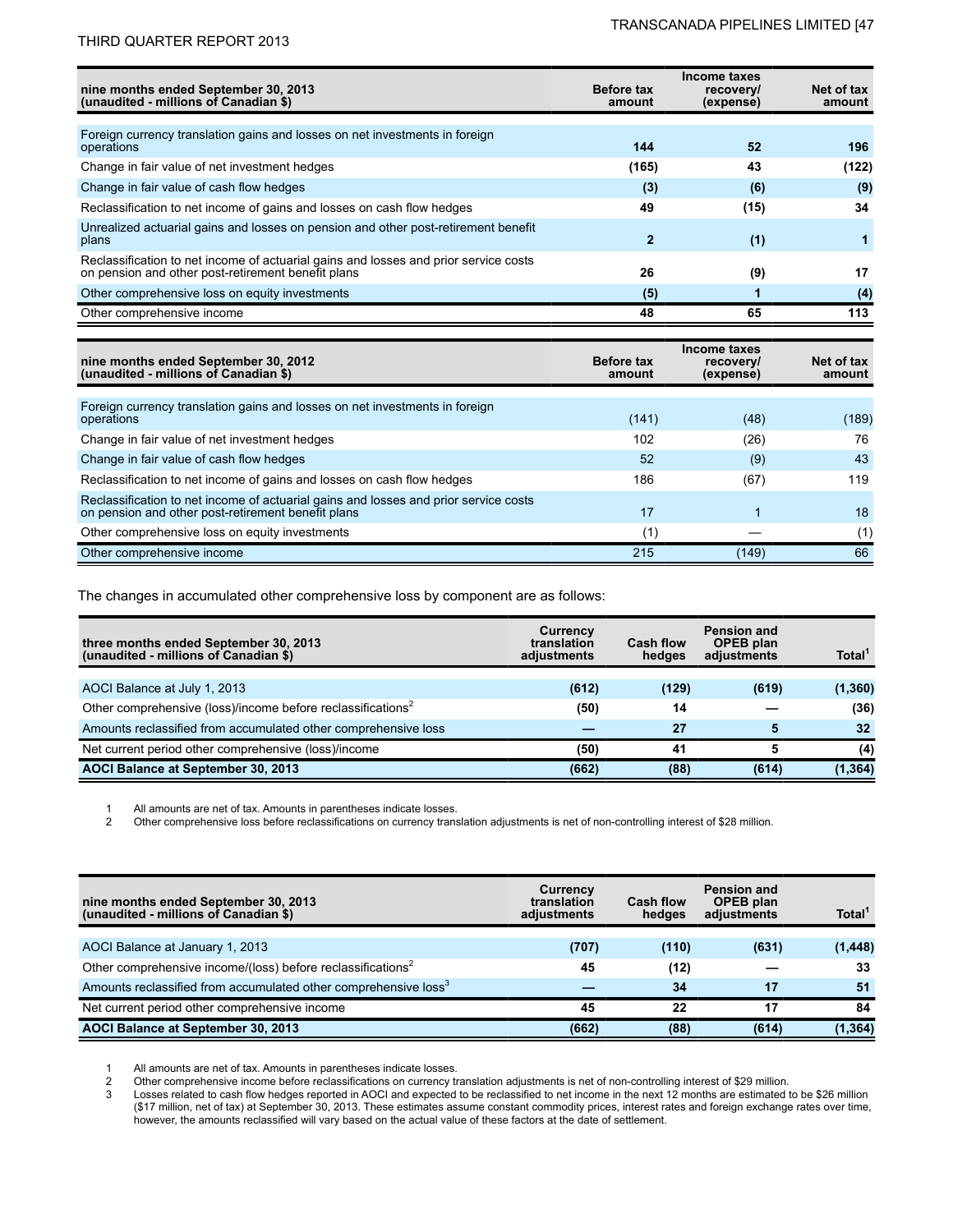### THIRD QUARTER REPORT 2013

Details about reclassifications out of accumulated other comprehensive loss are as follows:

|                                                                   | <b>Amounts reclassified from</b><br>accumulated other<br>comprehensive loss <sup>1</sup> | <b>Affected line item</b><br>in the condensed<br>consolidated |                         |
|-------------------------------------------------------------------|------------------------------------------------------------------------------------------|---------------------------------------------------------------|-------------------------|
| (unaudited - millions of Canadian \$)                             | three months ended<br>September 30, 2013                                                 | nine months ended<br><b>September 30, 2013</b>                | statement of<br>income  |
| Cash flow hedges                                                  |                                                                                          |                                                               |                         |
| Power & Natural Gas                                               | (34)                                                                                     | (37)                                                          | Revenue (Energy)        |
| Interest                                                          | (4)                                                                                      | (12)                                                          | Interest expense        |
|                                                                   | (38)                                                                                     | (49)                                                          | Total before tax        |
|                                                                   | 11                                                                                       | 15                                                            | Income taxes<br>expense |
|                                                                   | (27)                                                                                     | (34)                                                          | Net of tax              |
| Pension and other post-retirement plan adjustments                |                                                                                          |                                                               |                         |
| Amortization of actuarial loss and past service cost <sup>2</sup> | (9)                                                                                      | (26)                                                          | Total before tax        |
|                                                                   | 4                                                                                        | 9                                                             | Income taxes<br>expense |
|                                                                   | (5)                                                                                      | (17)                                                          | Net of tax              |

1 All amounts in parentheses indicate expenses to the condensed consolidated statement of income.<br>2 These accumulated other comprehensive loss components are included in the computation of net b

2 These accumulated other comprehensive loss components are included in the computation of net benefit cost. Refer to Note 8 for additional detail.

# 8. Employee Post-Retirement Benefits

The net benefit cost recognized for the Company's defined benefit pension plans and other post-retirement benefit plans is as follows:

|                                                                             | three months ended September 30 |      |                                        |                |                              | nine months ended September 30 |                                        |                |
|-----------------------------------------------------------------------------|---------------------------------|------|----------------------------------------|----------------|------------------------------|--------------------------------|----------------------------------------|----------------|
|                                                                             | <b>Pension benefit plans</b>    |      | Other post-retirement<br>benefit plans |                | <b>Pension benefit plans</b> |                                | Other post-retirement<br>benefit plans |                |
| (unaudited - millions of<br>Canadian \$)                                    | 2013                            | 2012 | 2013                                   | 2012           | 2013                         | 2012                           | 2013                                   | 2012           |
| Service cost                                                                | 21                              | 16   | и                                      |                | 62                           | 49                             | $\overline{2}$                         | $\overline{2}$ |
| Interest cost                                                               | 24                              | 24   | $\overline{2}$                         | $\overline{2}$ | 71                           | 71                             | 6                                      | 6              |
| Expected return on plan assets                                              | (31)                            | (28) |                                        |                | (89)                         | (85)                           | (1)                                    | (1)            |
| Amortization of actuarial loss                                              | 8                               | 5    | 1                                      |                | 23                           | 14                             | $\mathbf{2}$                           |                |
| Amortization of past service<br>cost                                        |                                 |      |                                        |                | 1                            | 1                              |                                        |                |
| Amortization of regulatory asset                                            |                                 | 5    |                                        |                | 22                           | 15                             |                                        |                |
| Amortization of transitional<br>obligation related to regulated<br>business |                                 |      |                                        |                |                              |                                |                                        |                |
| Net benefit cost recognized                                                 | 29                              | 22   | 4                                      | 4              | 90                           | 65                             | 11                                     | 10             |

# 9. Risk Management and Financial Instruments

# **COUNTERPARTY CREDIT RISK**

TCPL's maximum counterparty credit exposure with respect to financial instruments at the balance sheet date, without taking into account security held, consisted of accounts receivable, portfolio investments recorded at fair value, the fair value of derivative assets and notes, and loans and advances receivable. The carrying amounts and fair values of these financial assets, except amounts for derivative assets, are included in accounts receivable and other, and available for sale assets in the Non-Derivative Financial Instruments Summary table below. The majority of counterparty credit exposure is with counterparties that are investment grade or the exposure is supported by financial assurances provided by investment grade parties. The Company regularly reviews its accounts receivable and records an allowance for doubtful accounts as necessary using the specific identification method. At September 30, 2013, there were no significant amounts past due or impaired, and there were no significant credit losses during the period.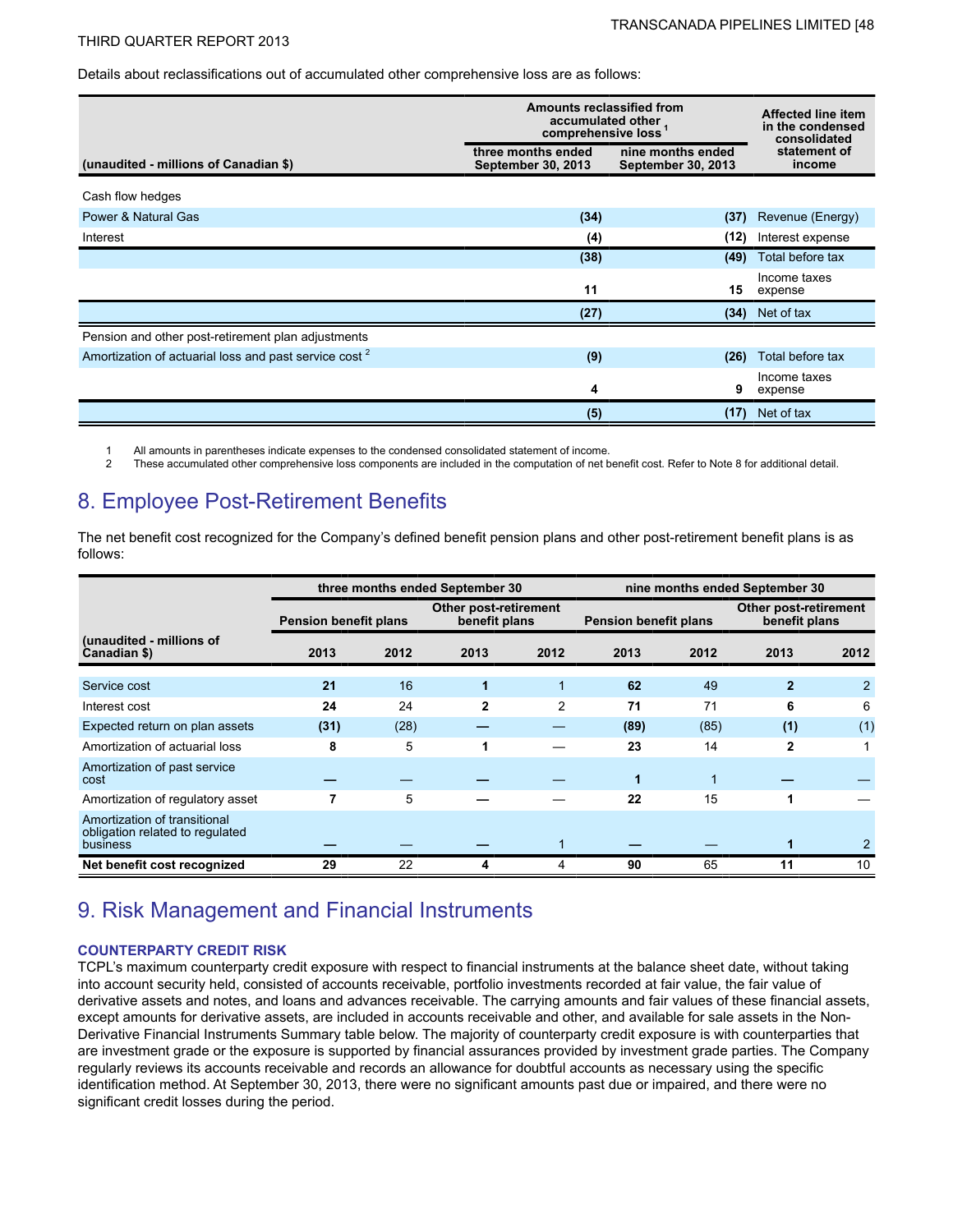### THIRD QUARTER REPORT 2013

At September 30, 2013, the Company had a credit risk concentration of \$228 million (December 31, 2012 - \$259 million) due from a counterparty. This amount is expected to be fully collectible and is secured by a guarantee from the counterparty's parent company.

#### **NET INVESTMENT IN FOREIGN OPERATIONS**

The Company hedges its net investment in foreign operations (on an after-tax basis) with U.S. dollar-denominated debt, crosscurrency interest rate swaps, foreign exchange forward contracts and foreign exchange options.

# **U.S. DOLLAR-DENOMINATED DEBT DESIGNATED AS A NET INVESTMENT HEDGE**

| (unaudited - billions of Canadian \$) | <b>September 30, 2013</b> | <b>December 31, 2012</b> |
|---------------------------------------|---------------------------|--------------------------|
| Carrying value                        | 12.5 (US 12.2)            | 11.1 (US 11.2)           |
| Fair value                            | 14.5 (US 14.1)            | 14.3 (US 14.4)           |

#### **FAIR VALUE OF DERIVATIVES USED TO HEDGE OUR U.S. DOLLAR INVESTMENT IN FOREIGN OPERATIONS**

| <b>December 31, 2012</b>                                |
|---------------------------------------------------------|
| 71                                                      |
| 47                                                      |
| (6)                                                     |
| (30)                                                    |
| 82                                                      |
| <b>September 30, 2013</b><br>32<br>(14)<br>(81)<br>(56) |

The fair values and notional principal amounts for the derivatives designated as a net investment hedge were as follows:

|                                                | <b>September 30, 2013</b> |                                        |                         | December 31, 2012                      |
|------------------------------------------------|---------------------------|----------------------------------------|-------------------------|----------------------------------------|
| (unaudited - millions of Canadian \$)          | Fair Value <sup>1</sup>   | <b>Notional or</b><br>principal amount | Fair value <sup>1</sup> | <b>Notional or</b><br>principal amount |
| Asset/(liability)                              |                           |                                        |                         |                                        |
| U.S. dollar cross-currency swaps               |                           |                                        |                         |                                        |
| (maturing 2013 to 2019) <sup>2</sup>           | (56)                      | <b>US 3,950</b>                        | 82                      | <b>US 3,800</b>                        |
| U.S. dollar forward foreign exchange contracts |                           |                                        |                         |                                        |
| (maturing 2013 to 2014)                        |                           | <b>US 875</b>                          |                         | <b>US 250</b>                          |
|                                                | (56)                      | <b>US 4,825</b>                        | 82                      | <b>US 4,050</b>                        |

1 Fair values equal carrying values.<br>2 Net Income in the three and nine r

Net Income in the three and nine months ended September 30, 2013 included net realized gains of \$8 million and \$22 million, respectively, (2012 - gains of \$8 million and \$22 million, respectively) related to the interest component of cross-currency swap settlements.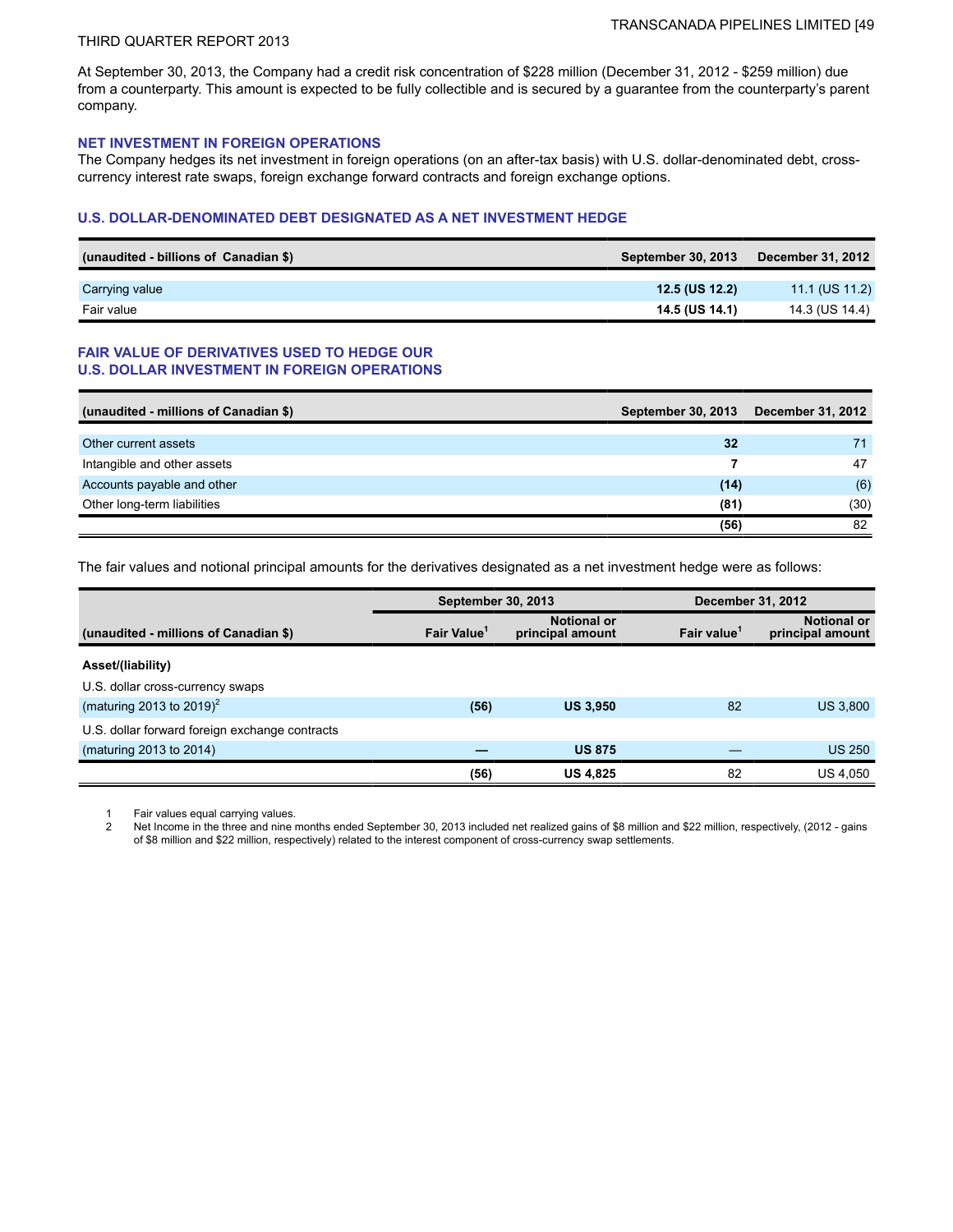### **FINANCIAL INSTRUMENTS**

#### **Non-Derivative Financial Instruments Summary**

The carrying and fair values of non-derivative financial instruments are as follows:

|                                                               | <b>September 30, 2013</b>    |                         | <b>December 31, 2012</b>     |                         |  |
|---------------------------------------------------------------|------------------------------|-------------------------|------------------------------|-------------------------|--|
| (unaudited - millions of Canadian \$)                         | Carrying amount <sup>1</sup> | Fair value <sup>2</sup> | Carrying amount <sup>1</sup> | Fair value <sup>2</sup> |  |
| <b>Financial assets</b>                                       |                              |                         |                              |                         |  |
| Cash and cash equivalents                                     | 619                          | 619                     | 537                          | 537                     |  |
| Accounts receivable and other <sup>3</sup>                    | 1,169                        | 1,218                   | 1,324                        | 1,373                   |  |
| Due from affiliates                                           | 2,712                        | 2,712                   | 2,889                        | 2,889                   |  |
| Available for sale assets                                     | 61                           | 61                      | 44                           | 44                      |  |
|                                                               | 4,561                        | 4,610                   | 4,794                        | 4,843                   |  |
| Financial liabilities <sup>4</sup>                            |                              |                         |                              |                         |  |
| Notes payable                                                 | 1,688                        | 1,688                   | 2,275                        | 2,275                   |  |
| Accounts payable and other long-term liabilities <sup>5</sup> | 1,125                        | 1,125                   | 1,535                        | 1,535                   |  |
| Due to affiliates                                             | 1,839                        | 1,839                   | 1,904                        | 1,904                   |  |
| Accrued interest                                              | 331                          | 331                     | 370                          | 370                     |  |
| Long-term debt                                                | 21,037                       | 24,720                  | 18,913                       | 24,573                  |  |
| Junior subordinated notes                                     | 1,028                        | 1,054                   | 994                          | 1,054                   |  |
|                                                               | 27,048                       | 30,757                  | 25,991                       | 31,711                  |  |

1 Recorded at amortized cost, except for US\$200 million (December 31, 2012 - US\$350 million) of long-term debt that is attributed to hedged risk and recorded at fair value. This debt, which is recorded at fair value on a recurring basis, is classified in Level II of the fair value hierarchy using the income approach based on interest rates from external data service providers.

2 The fair value measurement of financial assets and liabilities recorded at amortized cost for which the fair value is not equal to the carrying value would be included in Level II of the fair value hierarchy using the income approach based on interest rates from external data service providers.

3 At September 30, 2013, financial assets of \$1.0 billion (December 31, 2012 - \$1.1 billion) are included in accounts receivable, \$41 million (December 31, 2012 - \$40 million) in other current assets and \$234 million (December 31, 2012 - \$240 million) in intangible and other assets.

4 Condensed consolidated statement of income in the three and nine months ended September 30, 2013 included losses of nil and \$7 million, respectively, (2012 - losses of \$2 million and \$14 million, respectively) for fair value adjustments attributable to the hedged interest rate risk associated with interest rate swap fair value hedging relationships on US\$200 million of long-term debt at September 30, 2013 (December 31, 2012 - US\$350 million). There were no other unrealized gains or losses from fair value adjustments to the non-derivative financial instruments.

5 At September 30, 2013, financial liabilities of \$1.1 billion (December 31, 2012 - \$1.5 billion) are included in accounts payable and \$33 million (December 31, 2012 - \$38 million) in other long-term liabilities.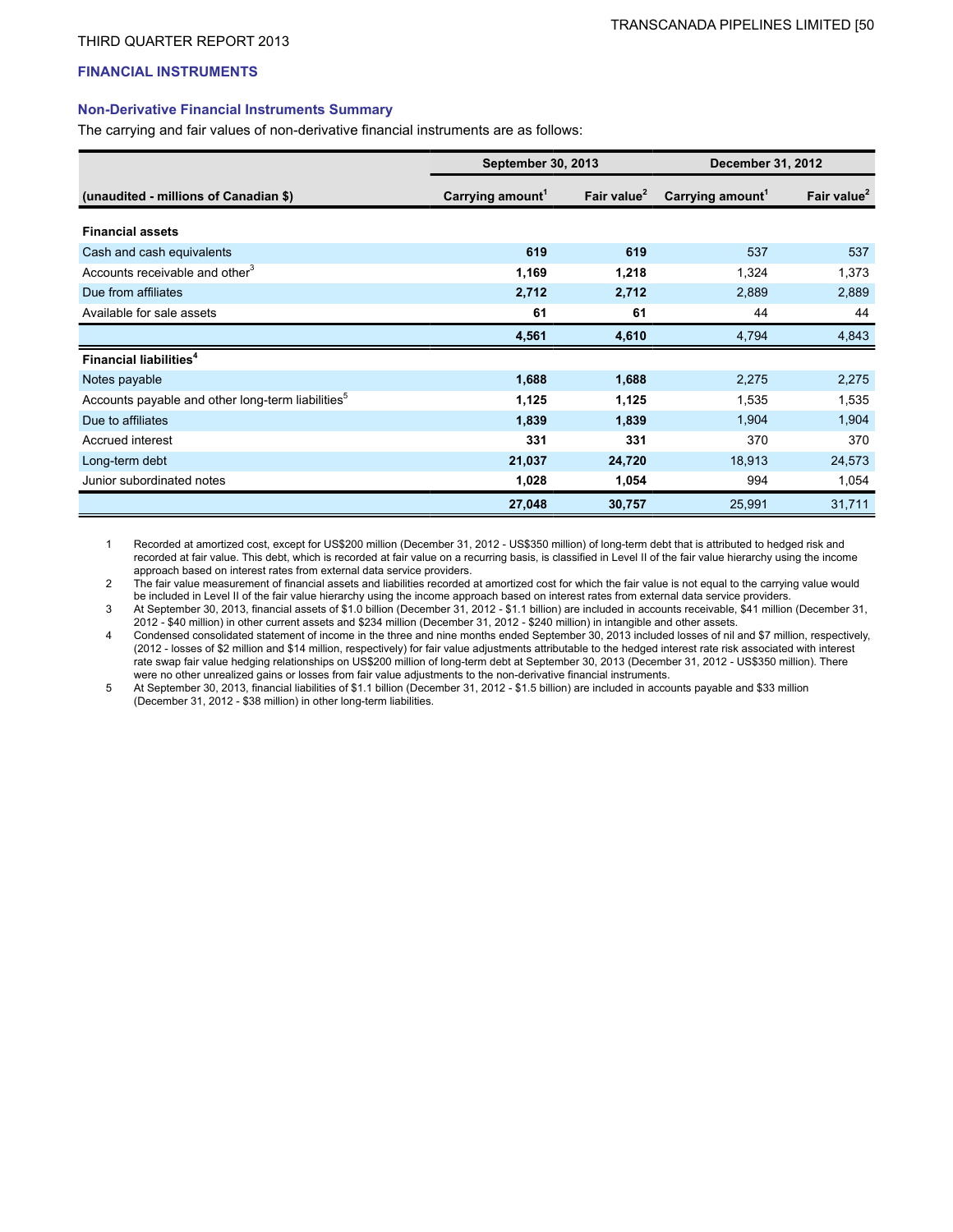#### **Derivative Instruments Summary**

Information for the Company's derivative instruments for 2013, excluding hedges of the Company's net investment in foreign operations, is as follows:

| (unaudited - millions of Canadian \$ unless noted otherwise)   | <b>Power</b> | <b>Natural</b><br>gas | Foreign<br>exchange | <b>Interest</b> |
|----------------------------------------------------------------|--------------|-----------------------|---------------------|-----------------|
| Derivative instruments held for trading <sup>1</sup>           |              |                       |                     |                 |
| Fair values <sup>2</sup>                                       |              |                       |                     |                 |
| Assets                                                         | \$140        | \$65                  | $s-$                | \$9             |
| Liabilities                                                    | (\$164)      | (\$80)                | (\$2)               | (\$9)           |
| <b>Notional values</b>                                         |              |                       |                     |                 |
| Volumes <sup>3</sup>                                           |              |                       |                     |                 |
| Sales                                                          | 31,548       | 64                    |                     |                 |
| Purchases                                                      | 31,705       | 93                    |                     |                 |
| Canadian dollars                                               | -            | –                     |                     | 462             |
| U.S. dollars                                                   |              |                       | <b>US 978</b>       | <b>US 150</b>   |
| Net unrealized gains/(losses) in the period <sup>4</sup>       |              |                       |                     |                 |
| three months ended September 30, 2013                          | \$18         | \$13                  | \$16                | \$—             |
| nine months ended September 30, 2013                           | \$15         | \$1                   | ( \$1)              | $s-$            |
| Net realized (losses)/gains in the period <sup>4</sup>         |              |                       |                     |                 |
| three months ended September 30, 2013                          | (\$10)       | (\$14)                | \$3                 | \$—             |
| nine months ended September 30, 2013                           | (\$46)       | (\$21)                | ( \$5)              | $s-$            |
| <b>Maturity dates</b>                                          | 2013-2017    | 2013-2016             | 2013-2014           | 2013-2016       |
| Derivative instruments in hedging relationships <sup>5,6</sup> |              |                       |                     |                 |
| Fair values <sup>2</sup>                                       |              |                       |                     |                 |
| Assets                                                         | \$46         | \$—                   | $s-$                | \$7             |
| Liabilities                                                    | (\$42)       | $s-$                  | ( \$1)              | ( \$1)          |
| Notional values                                                |              |                       |                     |                 |
| Volumes <sup>3</sup>                                           |              |                       |                     |                 |
| Sales                                                          | 6,300        |                       |                     |                 |
| Purchases                                                      | 11,264       |                       |                     |                 |
| U.S. dollars                                                   |              |                       | <b>US 15</b>        | <b>US 350</b>   |
| Cross-currency                                                 |              |                       |                     |                 |
| Net realized (losses)/gains in the period <sup>4</sup>         |              |                       |                     |                 |
| three months ended September 30, 2013                          | (\$18)       | $s-$                  | \$—                 | \$1             |
| nine months ended September 30, 2013                           | (\$29)       | ( \$1)                | \$—                 | \$5             |
| <b>Maturity dates</b>                                          | 2013-2018    | 2013                  | 2014                | 2015-2018       |

1 All derivative instruments held for trading have been entered into for risk management purposes and are subject to the Company's risk management strategies, policies and limits. These include derivatives that have not been designated as hedges or do not qualify for hedge accounting treatment but have been entered into as economic hedges to manage the Company's exposures to market risk.

2 Fair values equal carrying values.

3 Volumes for power and natural gas derivatives are in GWh and Bcf, respectively.

4 Realized and unrealized gains and losses on held for trading derivative instruments used to purchase and sell power and natural gas are included net in revenues. Realized and unrealized gains and losses on interest rate and foreign exchange derivative financial instruments held for trading are included in interest expense and interest income and other, respectively. The effective portion of the change in fair value of derivative instruments in hedging relationships is initially recognized in OCI and reclassified to revenues, interest expense and interest income and other, as appropriate, as the original hedged item settles.

5 All hedging relationships are designated as cash flow hedges except for interest rate derivative financial instruments designated as fair value hedges with a fair value of \$7 million and a notional amount of US\$200 million. For the three and nine months ended September 30, 2013, net realized gains on fair value hedges were \$1 million and \$5 million, respectively and were included in interest expense. For the three and nine months ended September 30, 2013, the Company did not record any amounts in net income related to ineffectiveness for fair value hedges.

6 For the three and nine months ended September 30, 2013, there were no gains or losses included in Net Income for discontinued cash flow hedges where it was probable that the anticipated transaction would not occur.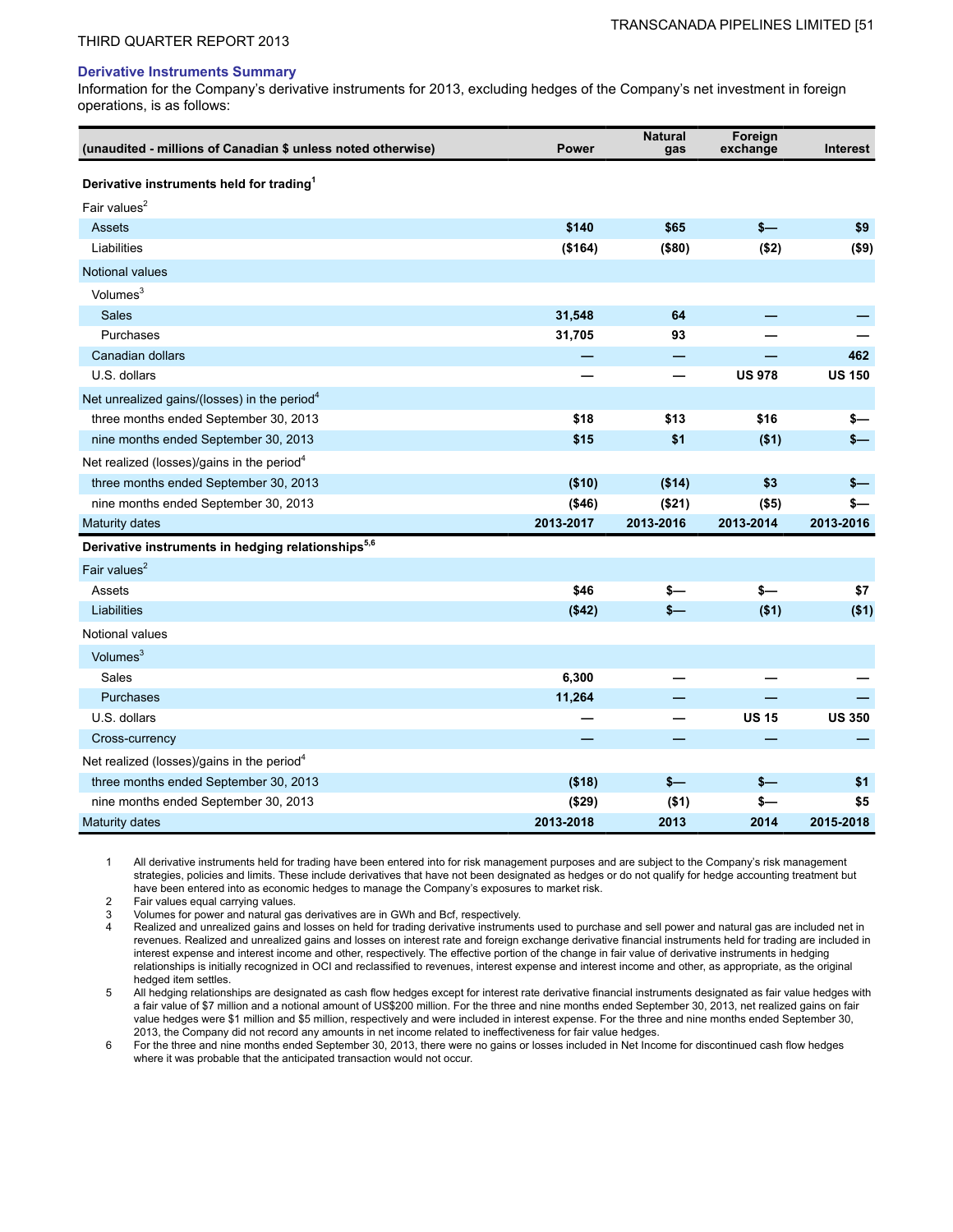#### **Derivative Instruments Summary**

Information for the Company's derivative instruments for 2012, excluding hedges of the Company's net investment in foreign operations, is as follows:

| (unaudited - millions of Canadian \$ unless noted otherwise) | <b>Power</b> | <b>Natural</b><br>gas    | Foreign<br>exchange | <b>Interest</b> |
|--------------------------------------------------------------|--------------|--------------------------|---------------------|-----------------|
| Derivative instruments held for trading <sup>1</sup>         |              |                          |                     |                 |
| Fair values <sup>2,3</sup>                                   |              |                          |                     |                 |
| Assets                                                       | \$139        | \$88                     | \$1                 | \$14            |
| Liabilities                                                  | (\$176)      | (\$104)                  | (\$2)               | (\$14)          |
| Notional values <sup>3</sup>                                 |              |                          |                     |                 |
| Volumes <sup>4</sup>                                         |              |                          |                     |                 |
| <b>Sales</b>                                                 | 31,066       | 65                       |                     |                 |
| Purchases                                                    | 31,135       | 83                       |                     |                 |
| Canadian dollars                                             |              | —                        |                     | 620             |
| U.S. dollars                                                 |              | $\overline{\phantom{0}}$ | <b>US 1,408</b>     | <b>US 200</b>   |
| Net unrealized gains/(losses) in the period <sup>5</sup>     |              |                          |                     |                 |
| three months ended September 30, 2012                        | \$1          | \$12                     | \$13                | \$—             |
| nine months ended September 30, 2012                         | (\$17)       | \$2                      | \$5                 | $s-$            |
| Net realized gains/(losses) in the period <sup>5</sup>       |              |                          |                     |                 |
| three months ended September 30, 2012                        | \$4          | (\$4)                    | \$6                 | $s-$            |
| nine months ended September 30, 2012                         | \$8          | (\$19)                   | \$21                | $s-$            |
| <b>Maturity dates</b>                                        | 2013-2017    | 2013-2016                | 2013                | 2013-2016       |
| Derivative instruments in hedging relationships 6,7          |              |                          |                     |                 |
| Fair values <sup>2,3</sup>                                   |              |                          |                     |                 |
| Assets                                                       | \$76         | $s-$                     | $s-$                | \$10            |
| Liabilities                                                  | (\$97)       | (\$2)                    | (\$38)              | $s-$            |
| Notional values <sup>3</sup>                                 |              |                          |                     |                 |
| Volumes <sup>4</sup>                                         |              |                          |                     |                 |
| Sales                                                        | 7,200        | $\mathbf{1}$             |                     |                 |
| Purchases                                                    | 15,184       |                          |                     |                 |
| U.S. dollars                                                 |              | —                        | <b>US12</b>         | <b>US 350</b>   |
| Cross-currency                                               |              |                          | 136/ US 100         |                 |
| Net realized (losses)/gains in the period <sup>5</sup>       |              |                          |                     |                 |
| three months ended September 30, 2012                        | (\$49)       | (\$7)                    | $s-$                | \$2             |
| nine months ended September 30, 2012                         | (\$101)      | (\$21)                   | $\frac{1}{2}$       | \$5             |
| <b>Maturity dates</b>                                        | 2013-2018    | 2013                     | 2013-2014           | 2013-2015       |

1 All derivative instruments held for trading have been entered into for risk management purposes and are subject to the Company's risk management strategies, policies and limits. These include derivatives that have not been designated as hedges or do not qualify for hedge accounting treatment but have been entered into as economic hedges to manage the Company's exposures to market risk.

2 Fair values equal carrying values.

3 As at December 31, 2012.

4 Volumes for power and natural gas derivatives are in GWh and Bcf, respectively.

5 Realized and unrealized gains and losses on held for trading derivative instruments used to purchase and sell power and natural gas are included net in revenues. Realized and unrealized gains and losses on interest rate and foreign exchange derivative financial instruments held for trading are included in interest expense and interest income and other, respectively. The effective portion of change in fair value of derivative instruments in hedging relationships is initially recognized in OCI and reclassified to revenues, interest expense and interest income and other, as appropriate, as the original hedged item settles.

6 All hedging relationships are designated as cash flow hedges except for interest rate derivative financial instruments designated as fair value hedges with a fair value of \$10 million and a notional amount of US\$350 million. Net realized gains on fair value hedges for the three and nine months ended September 30, 2012 were \$2 million and \$6 million, respectively, and were included in Interest expense. In the three and nine months ended September 30, 2012, the Company did not record any amounts in net income related to ineffectiveness for fair value hedges.

7 For the three and nine months ended September 30, 2012, there were no gains or losses included in net income for discontinued cash flow hedges where it was probable that the anticipated transaction would not occur.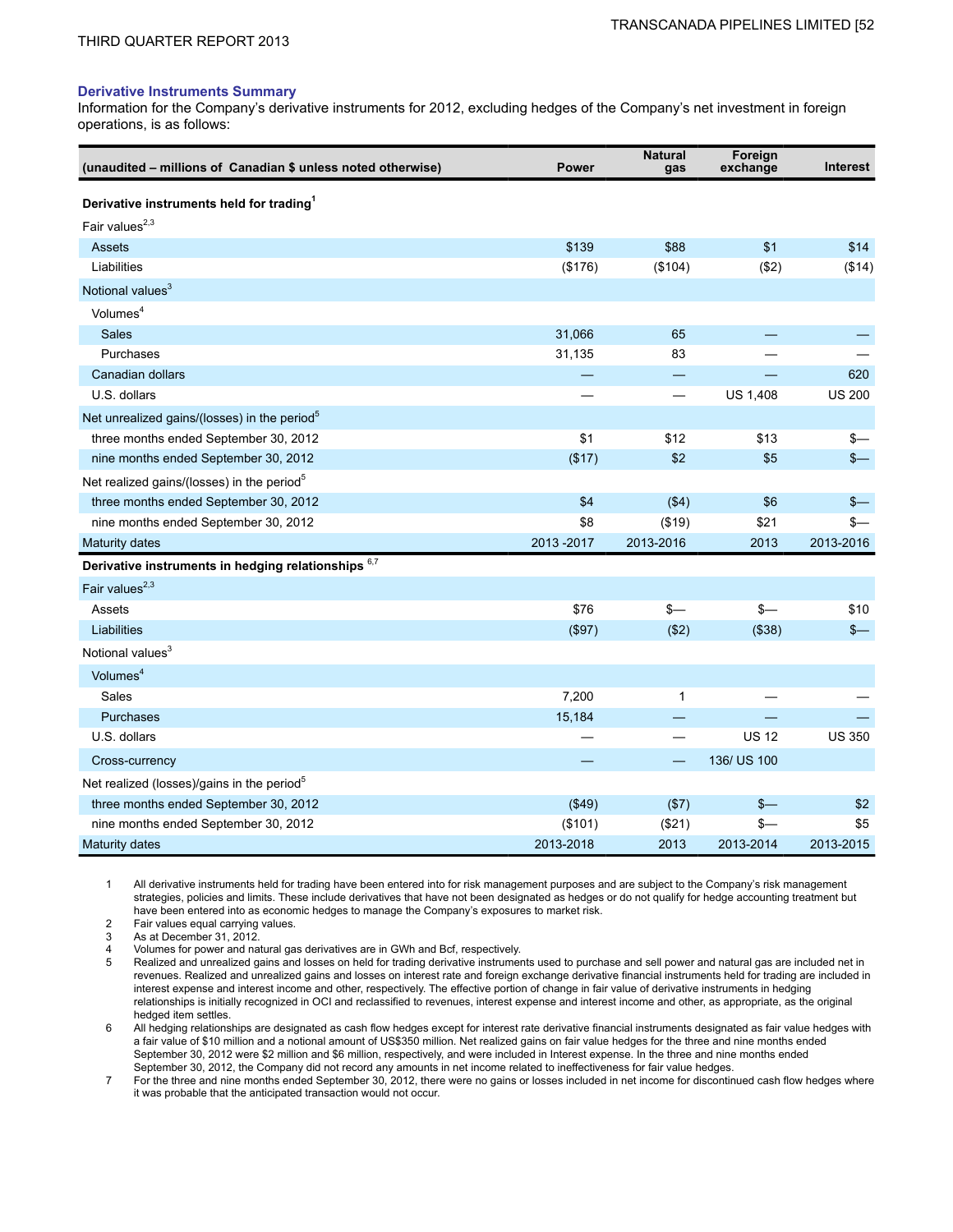### **BALANCE SHEET PRESENTATION OF DERIVATIVE INSTRUMENTS**

The fair value of the derivative instruments in the Company's balance sheet is as follows:

| (unaudited - millions of Canadian \$) | <b>September 30, 2013</b> | December 31, 2012 |
|---------------------------------------|---------------------------|-------------------|
| Current                               |                           |                   |
| Other current assets                  | 194                       | 259               |
| Accounts payable and other            | (208)                     | (283)             |
| Long term                             |                           |                   |
| Intangible and other assets           | 112                       | 187               |
| Other long-term liabilities           | (186)                     | (186)             |

# **DERIVATIVES IN CASH FLOW HEDGING RELATIONSHIPS**

The components of OCI related to derivatives in cash flow hedging relationships are as follows:

| Cash flow hedges <sup>1</sup>                                                                                    | <b>Power</b> |      | Natural gas |      | Foreign<br>exchange |      | Interest |      |
|------------------------------------------------------------------------------------------------------------------|--------------|------|-------------|------|---------------------|------|----------|------|
| three months ended September 30<br>(unaudited - millions of Canadian \$, pre-tax)                                | 2013         | 2012 | 2013        | 2012 | 2013                | 2012 | 2013     | 2012 |
|                                                                                                                  |              |      |             |      |                     |      |          |      |
| Change in fair value of derivative instruments<br>recognized in OCI (effective portion)                          | 28           | 96   | (1)         | (3)  |                     | (5)  | (1)      |      |
| Reclassification of gains and losses on derivative<br>instruments from AOCI to net income (effective<br>portion) | 33           | 54   |             | 15   |                     |      | 4        | 4    |
| Gains and losses on derivative instruments recognized<br>in earnings (ineffective portion)                       | 6            | 5    |             |      |                     |      |          |      |

1 No amounts have been excluded from the assessment of hedge effectiveness.

| Cash flow hedges <sup>1</sup>                                                                                    | <b>Power</b> |      | Natural gas |      | Foreign<br>exchange |      | <b>Interest</b> |      |
|------------------------------------------------------------------------------------------------------------------|--------------|------|-------------|------|---------------------|------|-----------------|------|
| nine months ended September 30<br>(unaudited - millions of Canadian \$, pre-tax)                                 | 2013         | 2012 | 2013        | 2012 | 2013                | 2012 | 2013            | 2012 |
|                                                                                                                  |              |      |             |      |                     |      |                 |      |
| Change in fair value of derivative instruments<br>recognized in OCI (effective portion)                          | (6)          | 74   | (1)         | (17) | 5                   | (5)  | (1)             |      |
| Reclassification of gains and losses on derivative<br>instruments from AOCI to net income (effective<br>portion) | 34           | 129  | 3           | 43   |                     |      | 12              | 14   |
| Gains and losses on derivative instruments recognized<br>in earnings (ineffective portion)                       | (1)          | 6    |             |      |                     |      |                 |      |

1 No amounts have been excluded from the assessment of hedge effectiveness.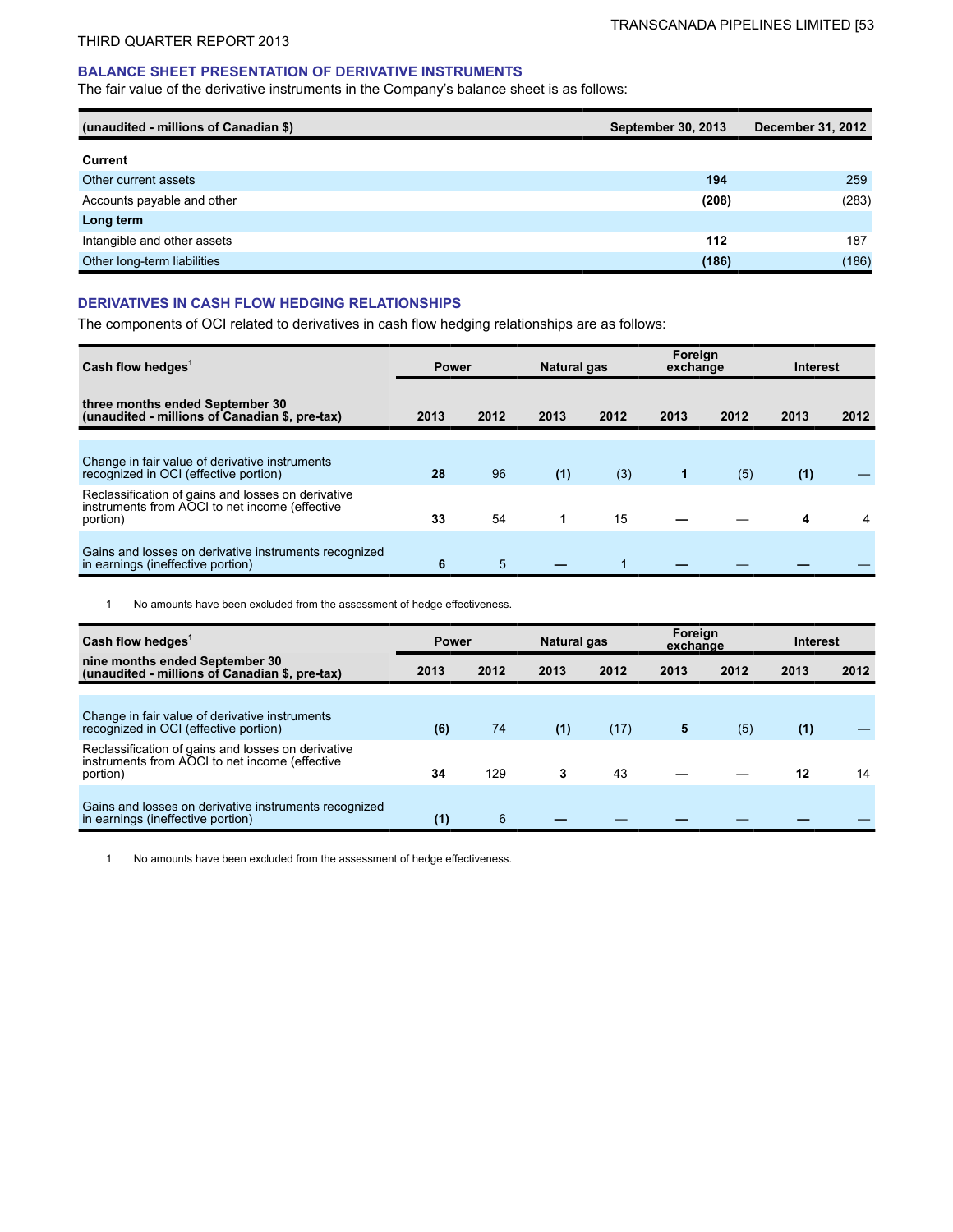### THIRD QUARTER REPORT 2013

#### **OFFSETTING OF DERIVATIVE INSTRUMENTS**

The Company enters into derivative contracts with the right to offset in the normal course of business as well as in the event of default. TCPL has no master netting agreements, however, similar contracts are entered into containing rights of offset. The Company has elected to present the fair value of derivative instruments with the right to offset on a gross basis in the balance sheet. The following table shows the impact on the presentation of the fair value of derivative instrument assets and liabilities had the Company elected to present these contracts on a net basis:

| at September 30, 2013<br>(unaudited - millions of Canadian \$) | Gross derivative instruments<br>presented in the balance sheet | Amounts available<br>for offset $1$ | <b>Net amounts</b> |
|----------------------------------------------------------------|----------------------------------------------------------------|-------------------------------------|--------------------|
|                                                                |                                                                |                                     |                    |
| Derivative - Asset                                             |                                                                |                                     |                    |
| Power                                                          | 186                                                            | (116)                               | 70                 |
| Natural gas                                                    | 65                                                             | (61)                                | 4                  |
| Foreign exchange                                               | 39                                                             | (24)                                | 15                 |
| Interest                                                       | 16                                                             | (2)                                 | 14                 |
| Total                                                          | 306                                                            | (203)                               | 103                |
| Derivative - Liability                                         |                                                                |                                     |                    |
| Power                                                          | (206)                                                          | 116                                 | (90)               |
| Natural gas                                                    | (80)                                                           | 61                                  | (19)               |
| Foreign exchange                                               | (98)                                                           | 24                                  | (74)               |
| Interest                                                       | (10)                                                           | $\mathbf{2}$                        | (8)                |
| Total                                                          | (394)                                                          | 203                                 | (191)              |

1 Amounts available for offset do not include cash collateral pledged or received.

With respect to all financial arrangements, including the derivative instruments presented above, as at September 30, 2013, the Company had provided cash collateral of \$144 million and letters of credit of \$30 million to its counterparties. The Company held \$1 million in cash collateral and \$4 million in letters of credit on asset exposures at September 30, 2013.

The following table shows the impact on the presentation of the fair value of derivative instrument assets and liabilities had the Company elected to present these contracts on a net basis as at December 31, 2012:

| at December 31, 2012<br>(unaudited - millions of Canadian \$) | <b>Gross derivative instruments</b><br>presented in the balance sheet | <b>Amounts available</b><br>for offset <sup>1</sup> | <b>Net amounts</b> |
|---------------------------------------------------------------|-----------------------------------------------------------------------|-----------------------------------------------------|--------------------|
| Derivative - Asset                                            |                                                                       |                                                     |                    |
| Power                                                         | 215                                                                   | (132)                                               | 83                 |
| Natural gas                                                   | 88                                                                    | (83)                                                | 5                  |
| Foreign exchange                                              | 119                                                                   | (37)                                                | 82                 |
| Interest                                                      | 24                                                                    | (6)                                                 | 18                 |
| Total                                                         | 446                                                                   | (258)                                               | 188                |
| Derivative - Liability                                        |                                                                       |                                                     |                    |
| Power                                                         | (273)                                                                 | 132                                                 | (141)              |
| Natural gas                                                   | (106)                                                                 | 83                                                  | (23)               |
| Foreign exchange                                              | (76)                                                                  | 37                                                  | (39)               |
| Interest                                                      | (14)                                                                  | 6                                                   | (8)                |
| Total                                                         | (469)                                                                 | 258                                                 | (211)              |

1 Amounts available for offset do not include cash collateral pledged or received.

With respect to all financial arrangements, including the derivative instruments presented above as at December 31, 2012, the Company had provided cash collateral of \$189 million and letters of credit of \$45 million to its counterparties. The Company held \$2 million in cash collateral and \$5 million in letters of credit on asset exposures at December 31, 2012.

#### **CREDIT RISK RELATED CONTINGENT FEATURES**

Derivative contracts entered into to manage market risk often contain financial assurance provisions that allow parties to the contracts to manage credit risk. These provisions may require collateral to be provided if a credit-risk-related contingent event occurs, such as a downgrade in the Company's credit rating to non-investment grade.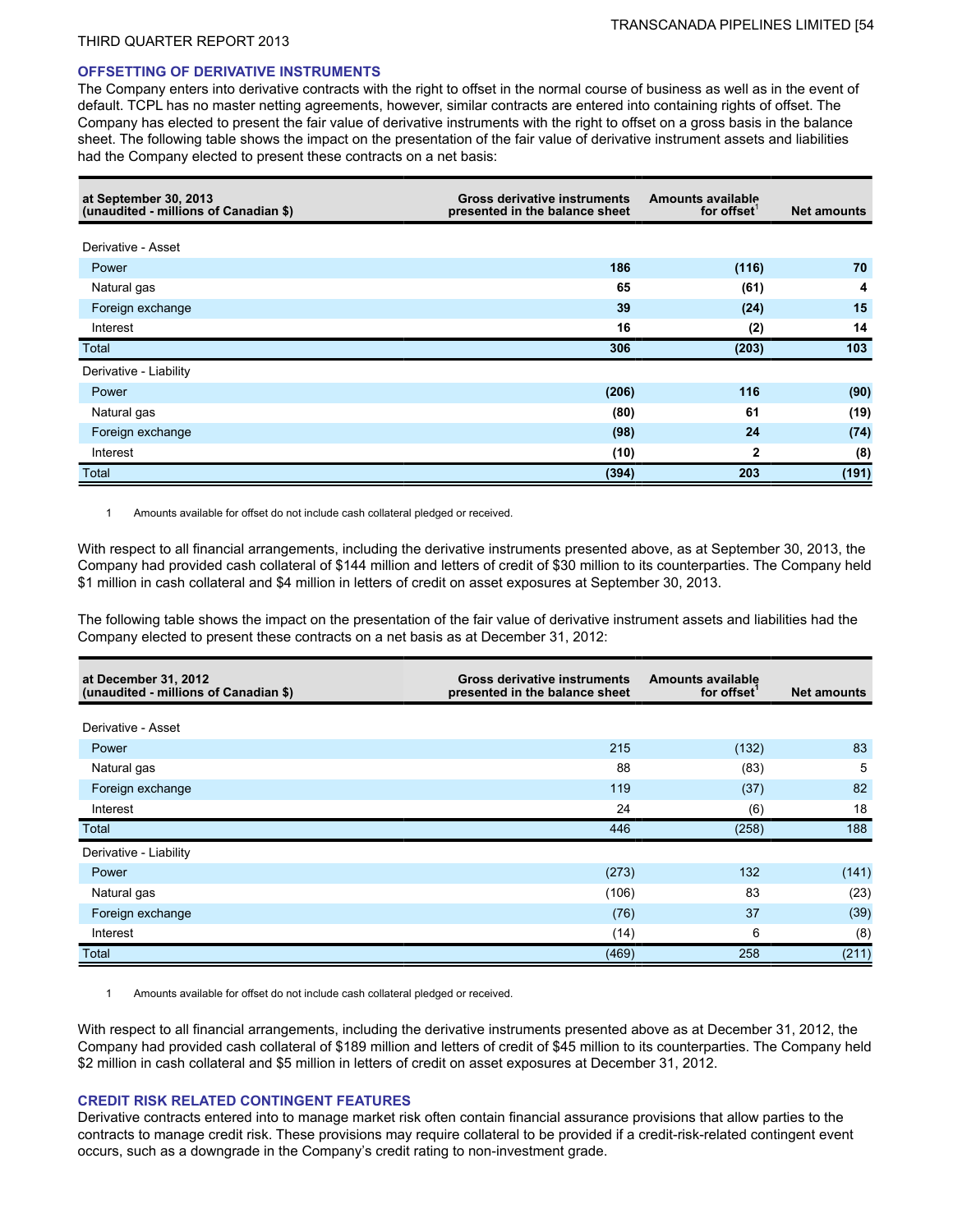Based on contracts in place and market prices at September 30, 2013, the aggregate fair value of all derivative instruments with credit-risk-related contingent features that were in a net liability position was \$18 million (December 31, 2012 - \$37 million), for which the Company had provided collateral in the normal course of business of nil (December 31, 2012 - nil). If the credit-riskrelated contingent features in these agreements were triggered on September 30, 2013, the Company would have been required to provide collateral of \$18 million (December 31, 2012 - \$37 million) to its counterparties. Collateral may also need to be provided should the fair value of derivative instruments exceed pre-defined contractual exposure limit thresholds.

The Company feels it has sufficient liquidity in the form of cash and undrawn committed revolving bank lines to meet these contingent obligations should they arise.

#### **FAIR VALUE HIERARCHY**

The Company's assets and liabilities recorded at fair value have been classified into three categories based on the fair value hierarchy.

| <b>Levels</b> | How fair value has been determined                                                                                                                                                                                                                                                                                                                                                                                                                                                                                                                                                        |
|---------------|-------------------------------------------------------------------------------------------------------------------------------------------------------------------------------------------------------------------------------------------------------------------------------------------------------------------------------------------------------------------------------------------------------------------------------------------------------------------------------------------------------------------------------------------------------------------------------------------|
| Level I       | Quoted prices in active markets for identical assets and liabilities that the Company has the ability to access at the<br>measurement date.                                                                                                                                                                                                                                                                                                                                                                                                                                               |
| Level II      | Valuation based on the extrapolation of inputs, other than quoted prices included within Level I, for which all significant<br>inputs are observable directly or indirectly.                                                                                                                                                                                                                                                                                                                                                                                                              |
|               | Inputs include published exchange rates, interest rates, interest rate swap curves, yield curves and broker quotes from<br>external data service providers.                                                                                                                                                                                                                                                                                                                                                                                                                               |
|               | This category includes interest rate and foreign exchange derivative assets and liabilities where fair value is determined<br>using the income approach and power and natural gas commodity derivatives where fair value is determined using the<br>market approach.                                                                                                                                                                                                                                                                                                                      |
|               | Transfers between Level I and Level II would occur when there is a change in market circumstances.                                                                                                                                                                                                                                                                                                                                                                                                                                                                                        |
| Level III     | Valuation of assets and liabilities measured on a recurring basis using a market approach based on inputs that are<br>unobservable and significant to the overall fair value measurement. This category includes long-dated commodity<br>transactions in certain markets where liquidity is low. Long-term electricity prices are estimated using a third-party modeling<br>tool which takes into account physical operating characteristics of generation facilities in the markets in which we operate.                                                                                 |
|               | Model inputs include market fundamentals such as fuel prices, power supply additions and retirements, power demand,<br>seasonal hydro conditions and transmission constraints. Long-term North American natural gas prices are based on a view<br>of future natural gas supply and demand, as well as exploration and development costs. Significant decreases in fuel prices<br>or demand for electricity or natural gas, or increases in the supply of electricity or natural gas is expected to or may result in<br>a lower fair value measurement of contracts included in Level III. |
|               | Assets and liabilities measured at fair value can fluctuate between Level II and Level III depending on the proportion of the<br>value of the contract that extends beyond the time frame for which inputs are considered to be observable. As contracts near<br>maturity and observable market data becomes available, they are transferred out of Level III and into Level II.                                                                                                                                                                                                          |

The fair value of the Company's assets and liabilities measured on a recurring basis, including both current and non-current portions, are categorized as follows:

|                                                   | Quoted prices in<br>active markets<br>$(Level I)^T$ |                 | <b>Significant other</b><br>observable inputs<br>$(Level II)^T$ |                 | <b>Significant</b><br>unobservable<br>inputs<br>(Level III) <sup>1</sup> |                 | Total           |                 |
|---------------------------------------------------|-----------------------------------------------------|-----------------|-----------------------------------------------------------------|-----------------|--------------------------------------------------------------------------|-----------------|-----------------|-----------------|
| (unaudited - millions of Canadian \$,<br>pre-tax) | Sep 30,<br>2013                                     | Dec 31,<br>2012 | Sep 30,<br>2013                                                 | Dec 31,<br>2012 | Sep 30,<br>2013                                                          | Dec 31,<br>2012 | Sep 30,<br>2013 | Dec 31,<br>2012 |
| Derivative instrument assets:                     |                                                     |                 |                                                                 |                 |                                                                          |                 |                 |                 |
| Power commodity contracts                         |                                                     |                 | 179                                                             | 213             | $\overline{7}$                                                           | $\mathcal{P}$   | 186             | 215             |
| Natural gas commodity contracts                   | 56                                                  | 75              | 9                                                               | 13              |                                                                          |                 | 65              | 88              |
| Foreign exchange contracts                        |                                                     |                 | 39                                                              | 119             |                                                                          |                 | 39              | 119             |
| Interest rate contracts                           |                                                     |                 | 16                                                              | 24              |                                                                          |                 | 16              | 24              |
| Derivative instrument liabilities:                |                                                     |                 |                                                                 |                 |                                                                          |                 |                 |                 |
| Power commodity contracts                         |                                                     |                 | (198)                                                           | (269)           | (8)                                                                      | (4)             | (206)           | (273)           |
| Natural gas commodity contracts                   | (71)                                                | (95)            | (9)                                                             | (11)            |                                                                          |                 | (80)            | (106)           |
| Foreign exchange contracts                        |                                                     |                 | (98)                                                            | (76)            |                                                                          |                 | (98)            | (76)            |
| Interest rate contracts                           |                                                     |                 | (10)                                                            | (14)            |                                                                          |                 | (10)            | (14)            |
| Non-derivative financial instruments:             |                                                     |                 |                                                                 |                 |                                                                          |                 |                 |                 |
| Available for sale assets                         |                                                     |                 | 61                                                              | 44              |                                                                          |                 | 61              | 44              |
|                                                   | (15)                                                | (20)            | (11)                                                            | 43              | (1)                                                                      | (2)             | (27)            | 21              |

1 There were no transfers from Level I to Level II or from Level II to Level III for the nine months ended September 30, 2013 and 2012.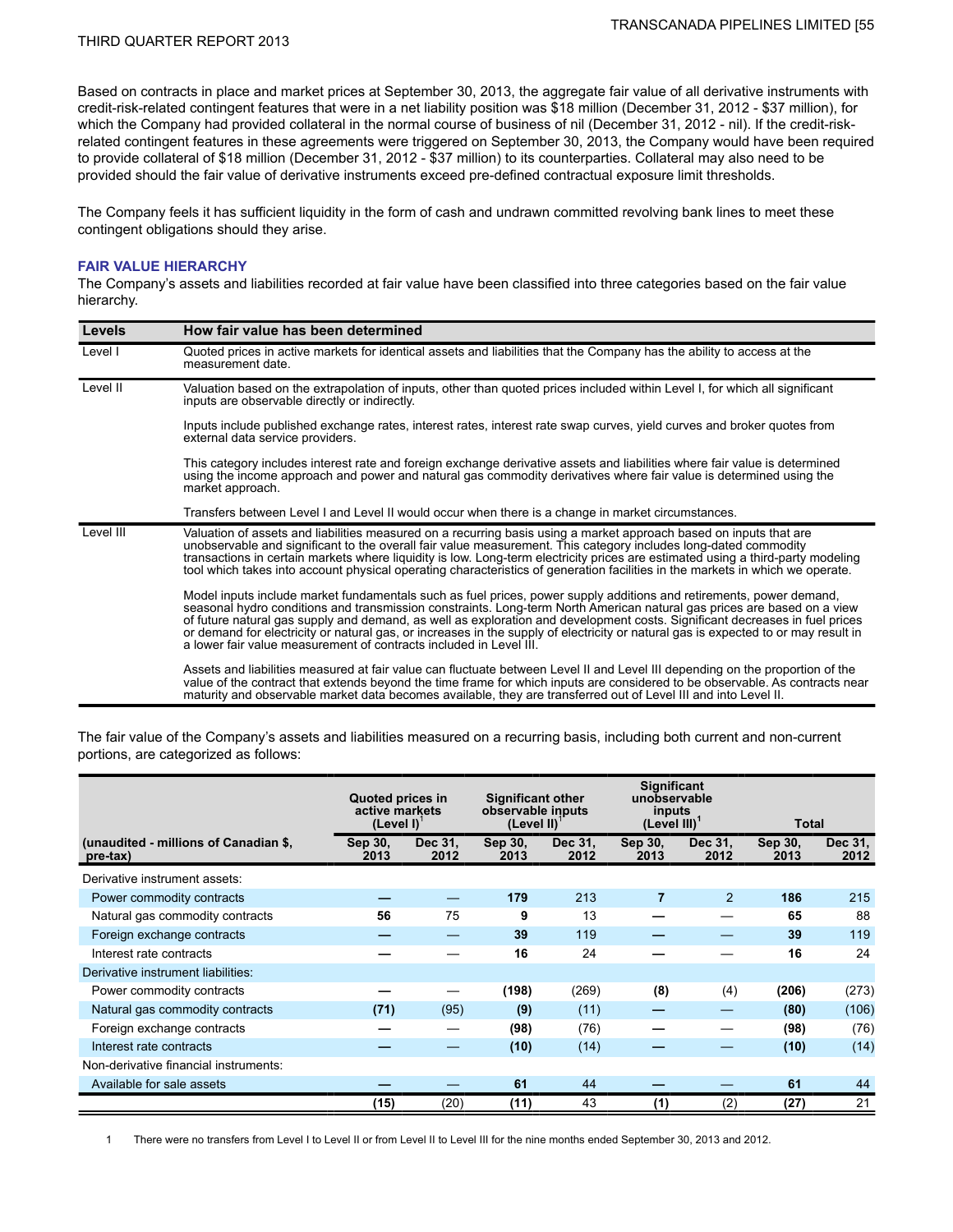The following table presents the net change in the Level III fair value category:

|                                                | <b>Derivatives</b>                 |               |                                   |      |  |
|------------------------------------------------|------------------------------------|---------------|-----------------------------------|------|--|
|                                                | three months ended<br>September 30 |               | nine months ended<br>September 30 |      |  |
| (unaudited - millions of Canadian \$, pre-tax) | 2013                               | 2012          | 2013                              | 2012 |  |
| Balance at beginning of period                 |                                    |               | (2)                               | (15) |  |
| Settlements                                    |                                    |               |                                   | (1)  |  |
| Transfers out of Level III                     |                                    | (12)          | (1)                               | (10) |  |
| Total gains and losses included in Net Income  | (1)                                |               | (1)                               | 8    |  |
| Total gains and losses included in OCI         |                                    | $\mathcal{P}$ |                                   | 22   |  |
| Balance at end of period                       | (1)                                | 4             |                                   |      |  |

1 For the three and nine months ended September 30, 2013 the unrealized gains or losses included in net income attributed to derivatives in the level III category that were still held at the reporting date was nil (2012 - nil).

A 10 per cent increase or decrease in commodity prices, with all other variables held constant, would result in a \$3 million decrease or increase, respectively, in the fair value of outstanding derivative instruments included in Level III as at September 30, 2013.

# 10. Acquisitions and Disposition

On June 28, 2013, TCPL acquired the first of nine Ontario solar power facilities from Canadian Solar Solutions Inc. for \$55 million.

On September 30, 2013, TCPL completed the acquisition of two additional Ontario solar power facilities from Canadian Solar Solutions Inc. for \$99 million.

TCPL measured the assets and liabilities acquired at fair value with substantially all of the purchase price allocated to Plant, Property and Equipment. The combined capacity of the nine projects is 86 MW and the cost of the portfolio will be approximately \$470 million. TCPL anticipates the remaining projects will come into service and be acquired by the end of 2014. The renewable energy produced from these projects will be sold to the Ontario Power Authority under a series of 20-year PPAs.

On July 1, 2013, TCPL completed the sale of a 45 per cent interest in each of Gas Transmission Northwest LLC (GTN LLC) and Bison Pipeline LLC (Bison LLC) to TC PipeLines, LP for an aggregate purchase price of US\$1.05 billion, which included US\$146 million of long-term debt for 45 per cent of GTN LLC debt outstanding plus normal closing adjustments. GTN LLC and Bison LLC own the GTN and Bison natural gas pipelines, respectively.

# 11. Contingencies and Guarantees

TCPL and its subsidiaries are subject to various legal proceedings, arbitrations and actions arising in the normal course of business. While the final outcome of such legal proceedings and actions cannot be predicted with certainty, it is the opinion of management that the resolution of such proceedings and actions will not have a material impact on the Company's consolidated financial position or results of operations.

Amounts received under the Bruce B floor price mechanism within a calendar year are subject to repayment if the monthly average spot price exceeds the floor price. With respect to 2013, TCPL currently expects spot prices to be less than the floor price for the year, therefore no amounts received under the floor price mechanism in the first nine months of 2013 are expected to be repaid.

# **GUARANTEES**

TCPL and its joint venture partners on Bruce Power, Cameco Corporation and BPC Generation Infrastructure Trust (BPC), have each severally guaranteed one-third of certain contingent financial obligations of Bruce B related to power sales agreements, a lease agreement and contractor services. In addition, TCPL and BPC have each severally guaranteed one-half of certain contingent financial obligations of Bruce A related to a sublease agreement and certain other financial obligations. The Company's exposure under certain of these guarantees is unlimited.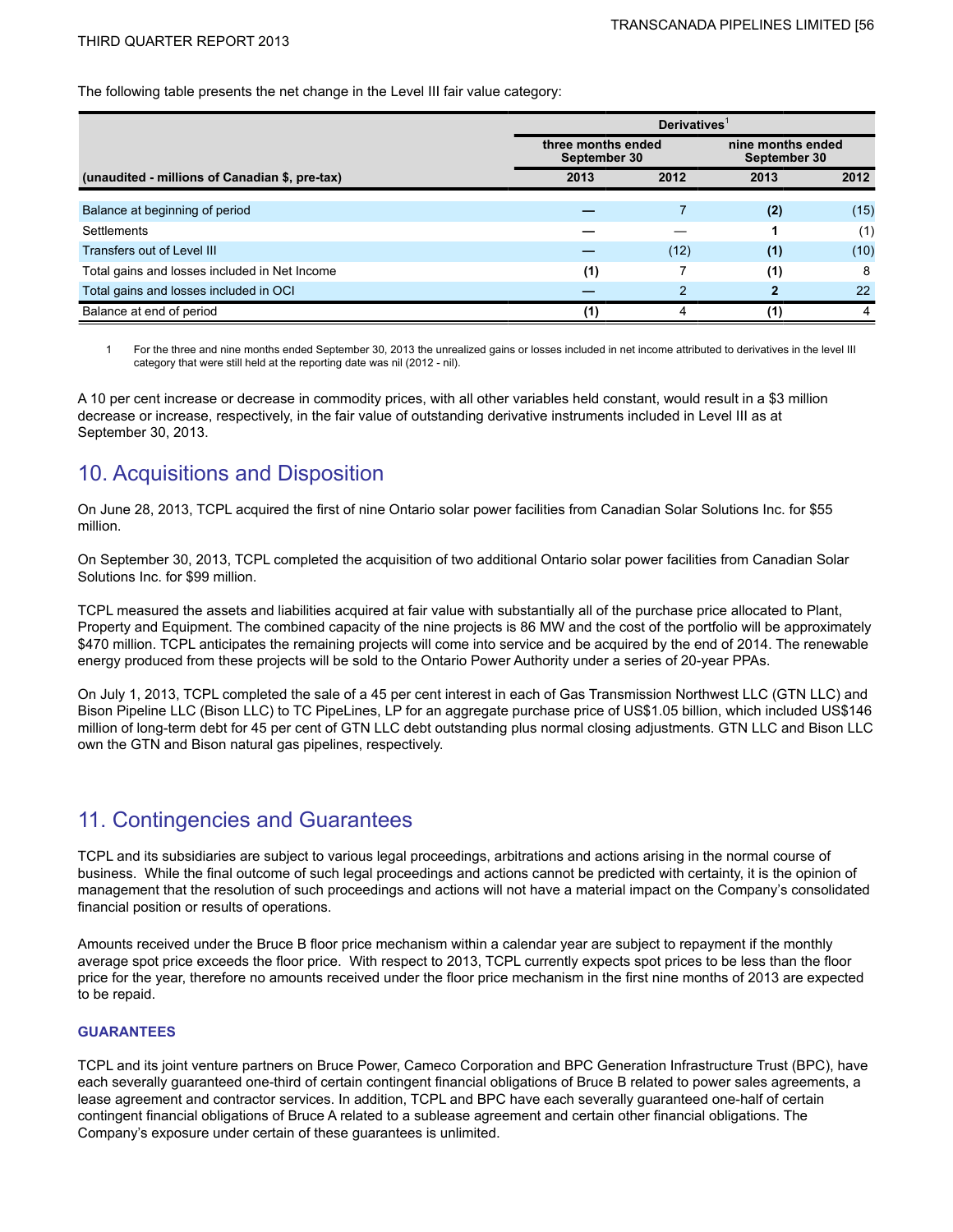#### THIRD QUARTER REPORT 2013

In addition to the guarantees for Bruce Power, the Company and its partners in certain other jointly owned entities have either (i) jointly and severally, (ii) jointly or (iii) severally guaranteed the financial performance of these entities related primarily to redelivery of natural gas, PPA payments and the payment of liabilities. For certain of these entities, any payments made by TCPL under these guarantees in excess of its ownership interest are to be reimbursed by its partners.

The carrying value of these guarantees has been included in other long term liabilities. Information regarding the Company's guarantees is as follows:

| at September 30, 2013<br>(unaudited - millions of Canadian \$) | Term                         | <b>Potential</b><br>Exposure <sup>'</sup> | Carrying<br>Value |
|----------------------------------------------------------------|------------------------------|-------------------------------------------|-------------------|
| <b>Bruce Power</b>                                             | ranging to 2019 <sup>2</sup> | 665                                       | 9                 |
| Other jointly owned entities                                   | ranging to 2040              | 41                                        | 8                 |
|                                                                |                              | 706                                       | 17                |

1 TCPL's share of the potential estimated current or contingent exposure.

2 Except for one guarantee with no termination date.

# 12. Related Party Transactions

The following amounts are included in Due from affiliates:

|                             |                      |                             | 2013                              |                            | $2012^2$                          |
|-----------------------------|----------------------|-----------------------------|-----------------------------------|----------------------------|-----------------------------------|
| (millions of dollars)       | <b>Maturity Date</b> | Outstanding<br>September 30 | <b>Effective Interest</b><br>Rate | Outstanding<br>December 31 | <b>Effective Interest</b><br>Rate |
| Discount Notes <sup>1</sup> | 2013                 | 2,712                       | 1.3%                              | 2.889                      | 1.4%                              |
|                             |                      | 2,712                       |                                   | 2,889                      |                                   |

1 Interest on the discount notes is equivalent to current commercial paper rates.

2 Balances in 2012 were previously reported net on the Condensed consolidated balance sheet. To conform with our current reporting, we have adjusted the presentation to show the amounts on a gross basis.

In the three and nine months ended September 30, 2013, interest income were \$9 million and \$29 million, respectively (September 30, 2012 - \$10 million and \$30 million, respectively).

The following amounts are included in Due to affiliates:

|                              |                       | 2013                               |                                   |                            | $2012^3$                          |
|------------------------------|-----------------------|------------------------------------|-----------------------------------|----------------------------|-----------------------------------|
| (millions of dollars)        | <b>Maturity Dates</b> | <b>Outstanding</b><br>September 30 | <b>Effective Interest</b><br>Rate | Outstanding<br>December 31 | <b>Effective Interest</b><br>Rate |
| Credit Facility <sup>1</sup> |                       | 974                                | 3.0%                              | 1,240                      | 3.0%                              |
| Credit Facility <sup>2</sup> | 2014                  | 865                                | 3.8%                              | 664                        | 3.8%                              |
|                              |                       | 1,839                              |                                   | 1,904                      |                                   |

1 TCPL's demand revolving credit arrangement with TransCanada is \$2.0 billion (or a U.S. dollar equivalent). This facility bears interest at the Royal Bank of Canada prime rate per annum, or the U.S base rate per annum. This facility may be terminated at any time at TransCanada's option.

2 TransCanada has an unsecured \$3.5 billion credit facility with a subsidiary of TCPL. Interest on this facility is charged at Reuters prime rate plus 75 basis points.

3 Balances in 2012 were previously reported net on the Condensed consolidated balance sheet. To conform with our current reporting, we have adjusted the presentation to show the amounts on a gross basis.

In the three and nine months ended September 30, 2013, interest charges were \$16 million and \$48 million, respectively (September 30, 2012 - \$15 million and \$46 million, respectively).

At September 30, 2013, accounts payable included \$1 million of interest payable to TransCanada (December 31, 2012 - \$2 million).

The Company made interest payments of \$10 million and \$48 million to TransCanada in the three and nine months ended September 30, 2013, respectively (September 30, 2012 - \$5 million and \$28 million, respectively).